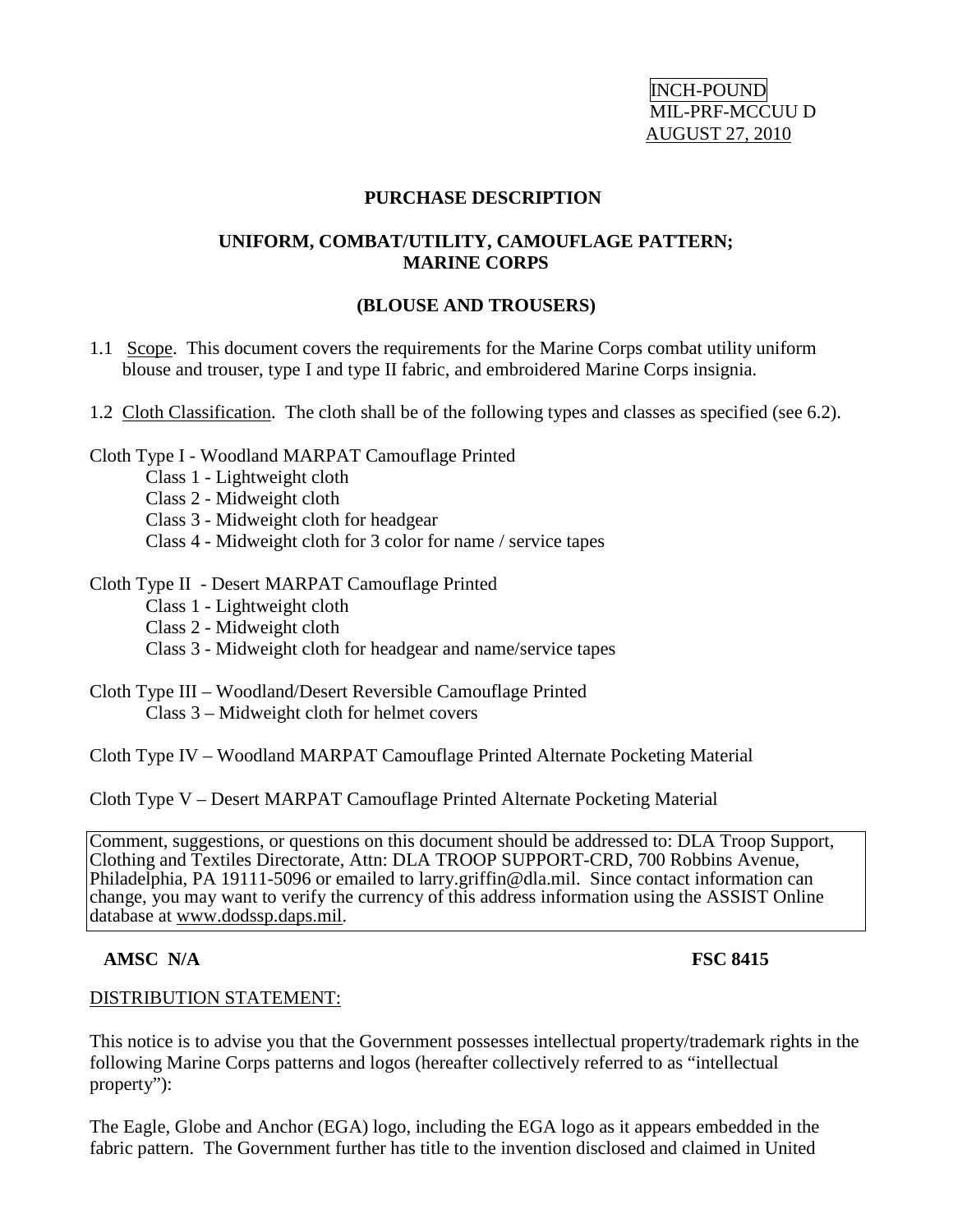States Design Patent No. D491,372 issued on 15 June 2004 for "Camouflage Pattern for Sheet Material and Uniforms" and the invention disclosed and claimed in United States Patent No. 6,805,957 issued on 19 October 2004 for 'Camouflage U.S. Marine Corps Utility Uniform: Pattern, Fabric, and Design." The Government claims exclusive ownership of the above mentioned intellectual property. Therefore, no entity other than the Government, or those contracted by or having obtained proper permission or licenses from the Government to do so, are permitted to produce, sell, or transfer in any manner any items (clothing or non-clothing) containing or copying, in whole or in part, the intellectual property. Doing so will be considered an infringement on the Government's intellectual property rights and will be subject to legal action.

1.2.1 Garment Classification. The blouse and trouser shall be of the following types and sizes as specified (see 6.2). Class 3 cloth is utilized in other end item specifications and contracts.

| Garment Class 1, Types I and II | - Lightweight cloth for MCCUU Blouse           |
|---------------------------------|------------------------------------------------|
| Garment Class 2, Types I and II | - Midweight cloth for MCCUU Trouser            |
| Garment Class 3, Type I and II  | - MCCUU Blouse with durable insect protection  |
| Garment Class 4, Type I and II  | - MCCUU Trouser with durable insect protection |

The Type IV and V cloth shall be used as an alternate pocketing material when sufficient printed seconds are not available

1.2.2 Schedule of sizes. The blouse and trousers shall be constructed in the following sizes (see 6.2).

## **SCHEDULE OF UNISEX SIZES - BLOUSE**

|                   |                                 |                                                 |              | X-Small Small Medium Large X-Large XX-Large |
|-------------------|---------------------------------|-------------------------------------------------|--------------|---------------------------------------------|
| XX-Short XX-Short |                                 |                                                 |              |                                             |
|                   | X-Short X-Short X-Short X-Short |                                                 |              |                                             |
|                   |                                 | Short Short Short Short                         | <b>Short</b> |                                             |
|                   |                                 | Regular Regular Regular Regular Regular Regular |              |                                             |
| Long              |                                 | Long Long Long Long                             |              | Long                                        |
|                   |                                 | X-Long X-Long X-Long X-Long X-Long              |              |                                             |
|                   |                                 | XX-Long XX-Long                                 |              | XX-Long                                     |

#### **SCHEDULE OF FEMALE SIZES – BLOUSE**

| 32    | 35              | 39    |
|-------|-----------------|-------|
|       | X-Short X-Short |       |
| Short | Short           | Short |
|       | Regular         |       |

#### **SCHEDULE OF UNISEX SIZES - TROUSERS**

**X-Small Small Medium Large X-Large XX-Large**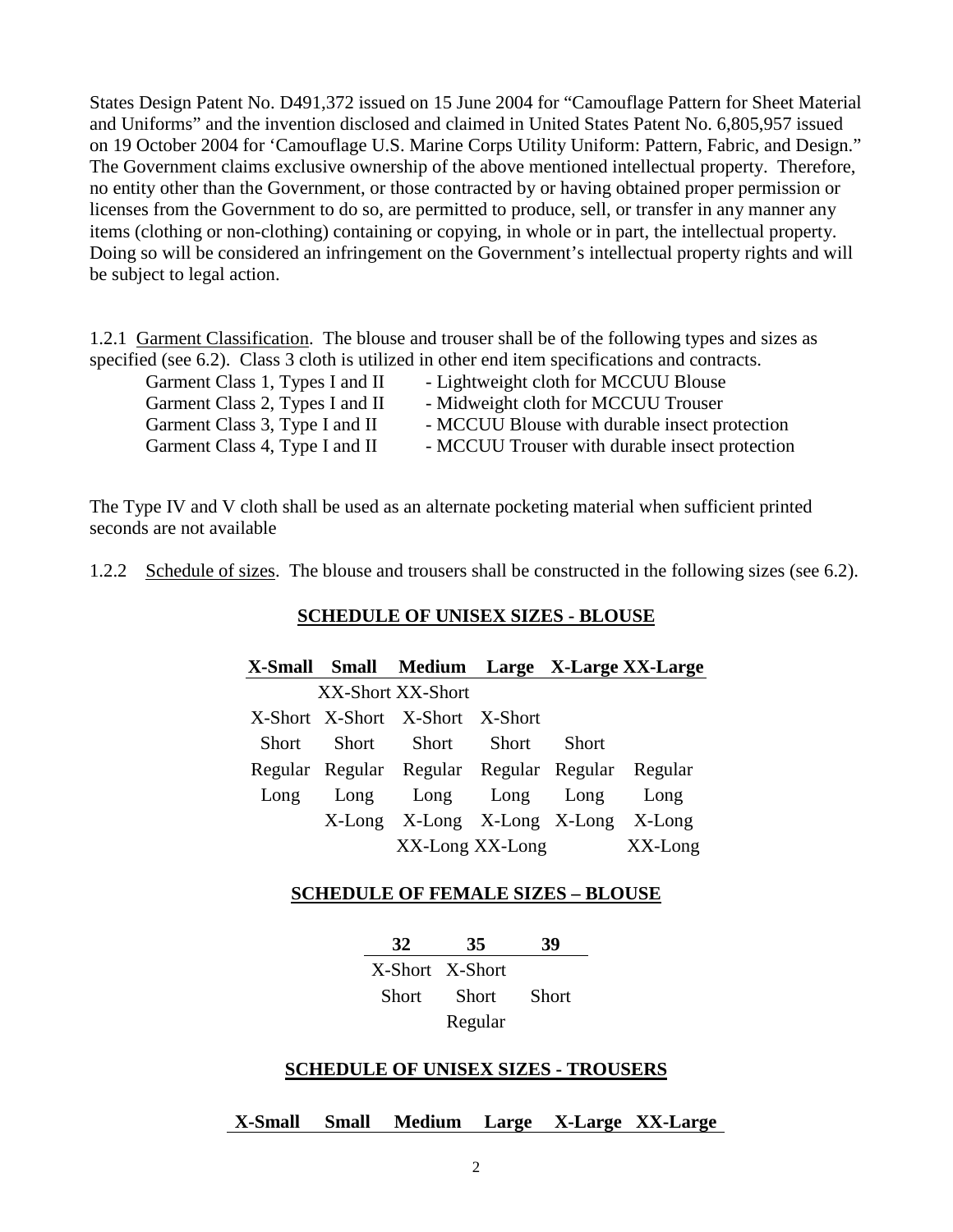|       | X-Short X-Short X-Short |                                         |       |              |            |
|-------|-------------------------|-----------------------------------------|-------|--------------|------------|
| Short | Short                   | Short                                   | Short | <b>Short</b> |            |
|       |                         | Regular Regular Regular Regular Regular |       |              | Regular    |
| Long  |                         | Long Long Long Long                     |       |              | Long       |
|       |                         | X-Long X-Long X-Long X-Long             |       |              | $X$ -Long  |
|       |                         | XX-Long XX-Long                         |       |              | $XX$ -Long |

#### **SCHEDULE OF FEMALE SIZES – TROUSERS**

| 24           | 28      | 32           |  |
|--------------|---------|--------------|--|
| X-Short      | X-Short | X-Short      |  |
| <b>Short</b> | Short   | <b>Short</b> |  |
|              | Regular |              |  |

#### 2. **APPLICABLE DOCUMENTS**

2.1 General. The documents listed in this section are specified in sections 3, 4 or 5 of this specification. This section does not include documents cited in other sections of this specification or recommended for additional information or as examples. While every effort has been made to ensure the completeness of this list, document users are cautioned that they must meet all specified requirements cited in sections 3, 4 and 5 of this specification, whether or not they are listed.

#### 2.2 Government documents.

2.2.1 Specifications, standards, and handbooks. The following specifications, standards, and handbooks form a part of this document to the extent specified herein. Unless otherwise specified, the issues of these documents are those cited in the solicitation or contract.

#### FEDERAL STANDARDS

FED-STD-4B - Glossary of Fabric Imperfections FED-STD-595B - Colors Used in Government Procurement

#### COMMERCIAL ITEM DESCRIPTIONS

A-A-50198 - Thread, Gimp, Cotton, Buttonhole A-A-50199 - Thread, Poly Core Cotton Covered A-A-55126 - Fastener Tape, Hook and Loop, Synthetic V–T- 295- Thread, Nylon

## DEPARTMENT OF DEFENSE SPECIFICATIONS

MIL-W-5664 - Webbing, Textile, Elastic MIL-DTL-44411- Insect Repellent, Permethrin DPSCM 4155.3 -Quality Systems Requirements.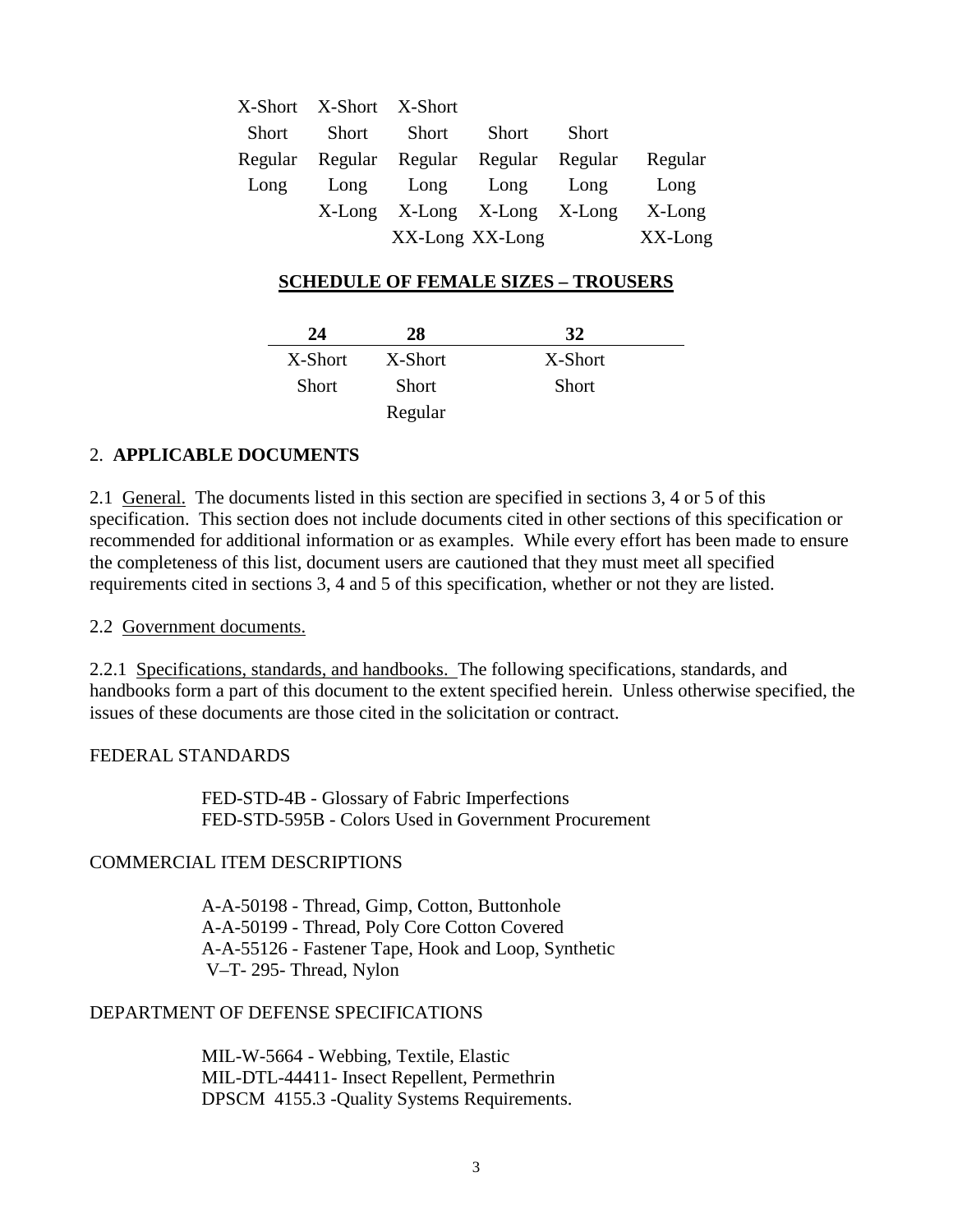(Copies of these documents are available online at<http://assist.daps.dla.mil/quicksearch/> or [www.dodssp.daps.mil](http://www.dodssp.daps.mil/) or from the Standardization Document Order Desk, 700 Robbins Ave. Philadelphia, PA 19111-9054.)

2.2.2 Other Government documents, drawings, and publications. The following other Government documents, drawings, and publications form a part of this document to the extent specified herein. Unless otherwise specified, the issues are those specified in the solicitation or contract.

| <b>Drawing Number</b> | <b>Drawing Description</b>                                | <b>Drawing Date</b> |  |
|-----------------------|-----------------------------------------------------------|---------------------|--|
| 2-1-2525              | Woodland MARPAT- 4 color (Coyote 476)                     | 12-Jul-2004         |  |
| 2-1-2526              | Woodland MARPAT- 4 color (Green 474 with EGA symbol)      | 12-Jul-2004         |  |
| 2-1-2527              | Woodland MARPAT- 4 color (Black 477)                      | 12-Jul-2004         |  |
| 2-1-2528              | Woodland MARPAT- 4 color (Khaki 476)                      | 12-Jul-2004         |  |
|                       |                                                           |                     |  |
| 2-1-2529              | Desert MARPAT- 4 color (Light Tan 479)                    | 12-Jul-2004         |  |
| $2 - 1 - 2530$        | Desert MARPAT- 4 color (Urban Tan 478)                    | 12-Jul-2004         |  |
| $2 - 1 - 2531$        | Desert MARPAT- 4 color (Light Coyote 481 with EGA symbol) | 12-Jul-2004         |  |
| 2-1-2532              | Desert MARPAT- 4 color (Highland 480)                     | 12-Jul-2004         |  |
|                       |                                                           |                     |  |
| 2-1-2533              | Woodland MARPAT- 3 color (Coyote 476)                     | 12-Jul-2004         |  |
| $2 - 1 - 2534$        | Woodland MARPAT- 3 color (Green 474)                      | 12-Jul-2004         |  |
| 2-1-2535              | Woodland MARPAT- 3 color (Khaki 476)                      | 12-Jul-2004         |  |

(Copies of drawings are available from the U.S. Army Research, Development & Engineering Command, Natick Soldier Center, ATTN: AMSRD-NSC-IP-D, Natick, MA 01760)

## CODE OF FEDERAL REGULATIONS

Title 40, part 798.4500 (Primary Eye Irritation) Title 40, part 798.4100 (Dermal Sensitization) Title 40, part 798.4470 (Primary Dermal Irritation)

(Applications for copies should be addressed to U.S. Government Printing Office, Superintendent of Documents, Mail stop: SSOP, Washington, DC 20402-9328, or this reference may be found on the Internet at [www.access.gpo.gov/nara/cfr/cfr-table-search.html.](http://www.access.gpo.gov/nara/cfr/cfr-table-search.html))

ENVIRONMENTAL PROTECTION AGENCY (EPA):

FEDERAL INSECTICIDE, FUNGICIDE AND RODENTCIDE ACT (FIFRA) FIFRA as amended by the Food Quality Protection Act of 1996 and the Pesticide Registration Improvement Act of 2003.

EPA Product Performance Test Guidelines OPPTS 810.370 Insect Repellents For Human Skin and Outdoor Premises

(Copies of these documents are available online at [http://www.epa.gov](http://www.epa.gov/) or from the U.S. Government Printing Office, Washington, DC 20402, telephone (202)-512-0132)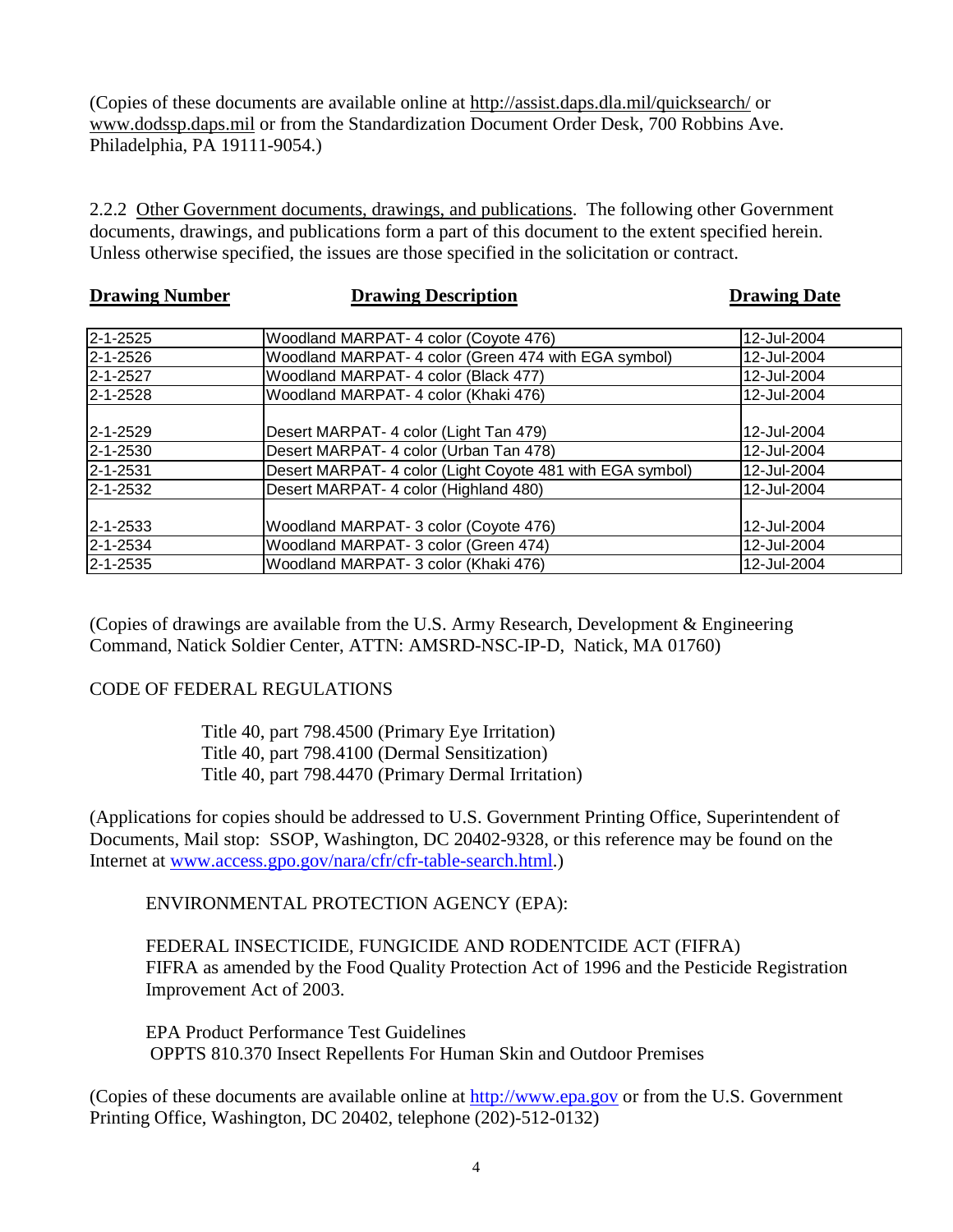#### EMBROIDERY PROGRAM FILE

Software for embroidery of Eagle Globe and Anchor (EGA).

## AMERICAN ASSOCIATION OF TEXTILE CHEMISTS AND COLORISTS

| AATCC-8  | - Colorfastness to Crocking: AATCC Crockmeter Method                             |
|----------|----------------------------------------------------------------------------------|
| AATCC-15 | - Colorfastness to Perspiration                                                  |
| AATCC-16 | - Colorfastness to Light                                                         |
|          | AATCC-20A - Fiber Analysis: Quantitative                                         |
| AATCC-61 | - Colorfastness to laundering, Home and Commercial: Accelerated                  |
| AATCC-81 | - pH of the Water-Extract from Wet Processed Textiles                            |
|          | AATCC-96 - Dimensional Changes in Commercial Laundering of Woven and             |
|          | Knitted Fabrics Except Wool                                                      |
|          | AATCC-135 -Dimensional Change of Fabric After Home Laundering                    |
|          | AATCC-136 - Bond Strength of Bonded and Laminated Fabrics                        |
|          |                                                                                  |
|          | AATCC-143 - Appearance of Apparel and Other Textile End Products after           |
|          | Repeated Home Laundering                                                         |
|          | <b>AATCC</b> Evaluation Procedure 6 – Instrumental Color Measurement             |
|          | AATCC Evaluation Procedure 9 – Visual Assessment of Color Difference of Textiles |
|          |                                                                                  |

(Copies should be obtained from the American Association of Textile Chemists and Colorists, PO Box 12215, Research Triangle Park, NC 27709-2215.)

## AMERICAN SOCIETY FOR TESTING AND MATERIALS

 ASTM-D-76 - Standard Specification of Tensile Testing Machines for Textiles ASTM-D-1424 - Strength of Cloth, Tearing: Falling Pendulum Method ASTM-D-2256 - Tensile Properties of Yarns by the Single-Strand Method ASTM-D-3776 - Mass Per Unit Area (Weight) of Fabric, Option C ASTM-D-5034 - Breaking Force and Elongation of Textile Fabrics (Grab Test) ASTM-D-6193 - Stitches and Seams

(Copies should be obtained from the American Society for Testing and Materials, 100 Barr Harbor Drive, West Conshohocken, PA 19426-2959).

#### **MISCELLANEOUS**

<sup>2.3</sup> Non-Government publications. The following documents form a part of this document to the extent specified herein. Unless otherwise specified, the issues of these documents are those specified in the solicitation or contract. (see para 6.2).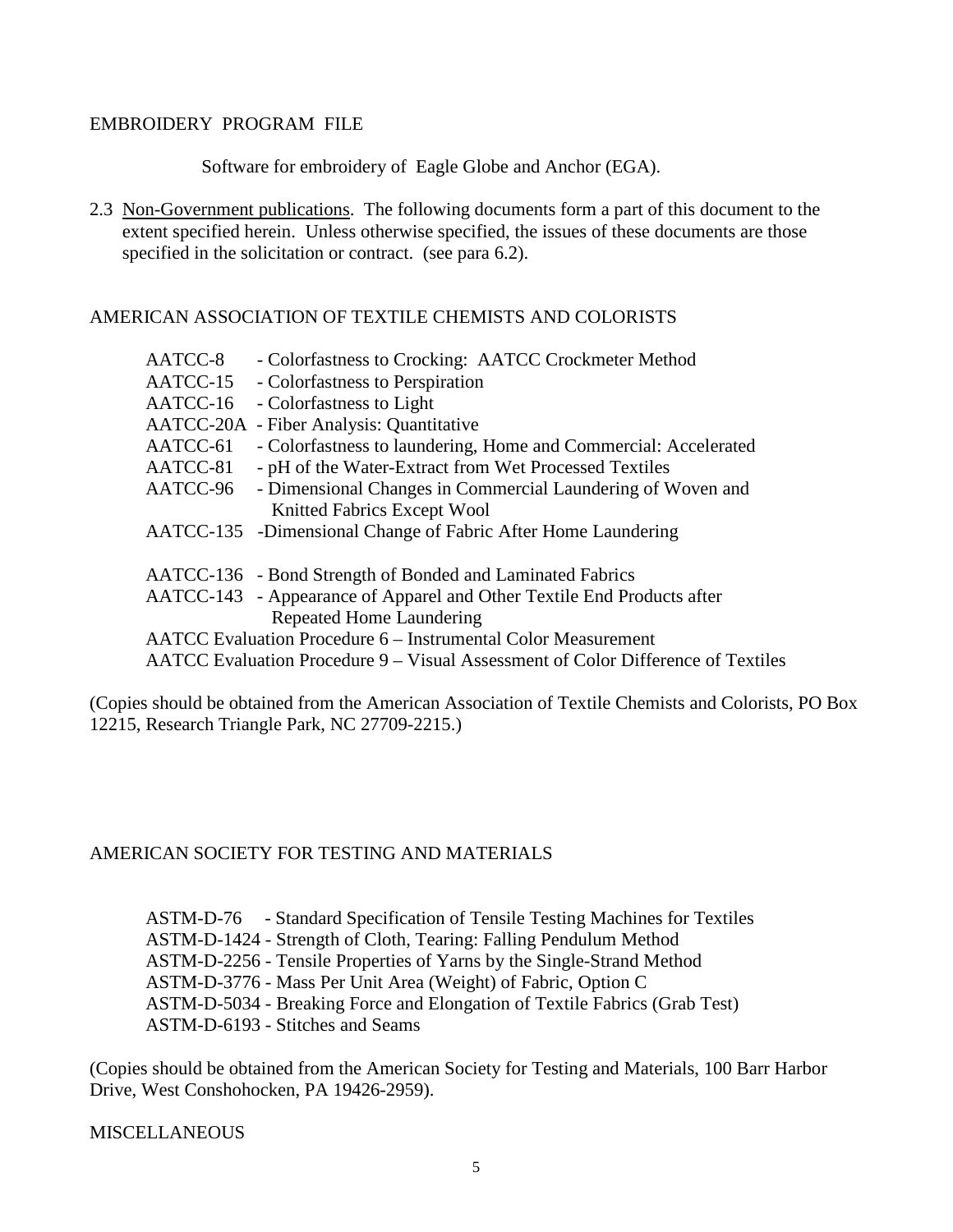ANSI/ASCQ Z1.4- Sampling Procedures and Tables for Inspection of Attributes

(Applications for copies should be addressed to the American National Standards Institute, 1430 Broadway, New York, NY 10018-3308.)

Principle and Methods of Toxicology, A Wallace Hayes (editor), 1989, pp 394-396.

(Applications for copies of referenced documents should be addressed to Raven Press, 1185 Avenue of the Americas, New York, NY 10036)

Marzulli, F. and H. Maibach, "Contact Allergy: Predictive Testing in Humans," Advances in Modern Toxicology, Volume 4, pp 353-372, 1977.

(Applications for copies should be addressed to U.S. Army Center for Health Promotion and Preventative Medicine, Attn: MCHB-DC-TTE, Bldg,. E-2100, Aberdeen Proving Grounds, MD 21010-5422.)

2.4 Order of precedence. In the event of a conflict between the text of this document and the references cited herein, the text of this document takes precedence. Nothing in this document however, supersedes applicable laws and regulations unless a specific exemption has been obtained.

# **3. REQUIREMENTS**

3.1 First article. When specified, (see 6.2), a sample shall be subjected to first article inspection (see 6.3), in accordance with 4.2.

3.2 Recycled, recovered, or environmentally preferable materials. Recycled, recovered, or environmentally preferable materials should be used to the maximum extent possible, provided that the material meets or exceeds the operational and maintenance requirements, and promotes economically advantageous life cycle costs.

# 3.3 Material.

3.3.1 Basic material (all classes except alternate pocketing material). The basic material for the blouse shall be lightweight nylon/cotton twill, cloth printed with the appropriate camouflage pattern (as specified in the solicitation), and conforming to the requirements specified under class 1 in Table I. The basic material for the trouser, and name/service tapes, shall be midweight nylon/cotton twill cloth printed with the appropriate camouflage pattern (as specified in the solicitation), and conforming to the requirements specified under class 2, 3, and 4 in Table I. The cloth used for blouse, trouser, hats, and name/service tapes shall show no toxicity when used as intended and when tested as specified in 4.4.5.

3.3.1.1 Alternate Pocketing Material. The alternate pocketing material shall be 77% polyester 23% cotton plain weave cloth printed with the appropriate camouflage pattern (as specified in the solicitation), and conform to the requirements specified under Table IIa in paragraph 3.3.1.7.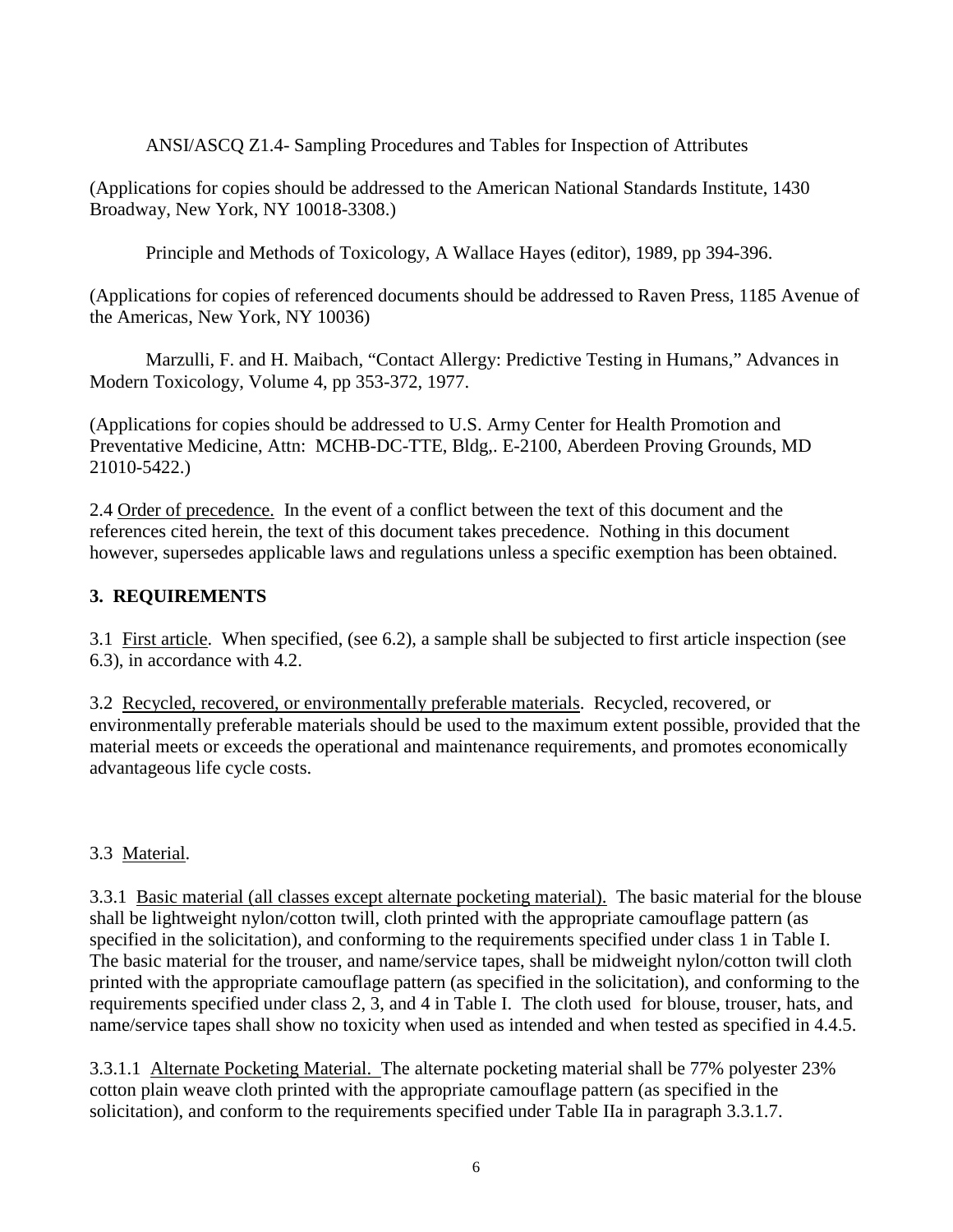3.3.1.2 Nylon. The nylon shall be first quality, high tenacity, semi-dull staple having a nominal cut length of 1-1/2 inches and a round cross-section, with a nominal denier of 1.7 for Type I and II, class 1, and 2.25 to 2.5 for Type I and II, class 2, 3, and 4; and Type III, class 3. The use of any form of nylon waste is prohibited, such as undrawn fiber, mixtures of deniers, lusters or cross sections, and waste from any stage of fiber production: whether drawn, undrawn, or mixed or garneted fiber. The contractor shall submit the fiber producer's certification that each lot of nylon staple used conforms to the requirements specified herein. Testing shall be as specified in paragraph 4.4.6.

3.3.1.3 Cotton. The class 1 cotton shall be carded and combed. The class 2, 3, and 4 cotton shall be carded. Testing shall be as specified in paragraph 4.4.6.

3.3.1.4 Yarn (all classes). The warp and filling yarn shall be singles made from a blend of  $50 + 5$ percent nylon with the remaining percentage cotton, based on the dry weight of the desized cloth when tested as specified in paragraph 4.4.6.

3.3.1.5 Weave (all classes). The weave shall be a 2/1 left-hand twill.

3.3.1.6 Fiber and fabric identification (class 1, class 2, class 3, and class 4). Each roll of finished cloth shall be labeled or ticketed for fiber content in accordance with the Rules and Regulations under the Textile Fiber Products Identification Act. Each roll shall indicate cloth class and type. Additionally, class 1 cloth shall contain a non-bleeding colored identification yarn woven in the selvage to distinguish rolled goods easily from class 2, class 3, and class 4 cloth. Testing shall be as specified in paragraph 4.4.6.

3.3.1.7 Physical requirements (all classes). The untreated class 1 and 2 cloth (before the permanent press finish), and class 3 and class 4 cloth shall conform to the requirements in Table I when tested as specified in paragraph 4.4.6. The permanent press treated garment shall conform to the requirements in Table II when tested as specified in paragraph 4.4.6.

| <b>Class</b>               | Wt./sq. yd.<br><b>Ounces</b>    | <b>Breaking</b><br>strength<br><b>Minimum</b> |               | <b>Tearing</b><br><b>Strength</b><br><b>Minimum</b> |                |
|----------------------------|---------------------------------|-----------------------------------------------|---------------|-----------------------------------------------------|----------------|
|                            |                                 | <b>Filling</b><br><b>Warp</b>                 |               | Warp                                                | <b>Filling</b> |
|                            |                                 | <b>Pounds</b>                                 | <b>Pounds</b> | <b>Pounds</b>                                       | <b>Pounds</b>  |
| <b>Class</b>               | $6.0 - 6.6$<br>$(min -$<br>max) | 170                                           | 115           | 7.0                                                 | 6.5            |
| <b>Class</b><br>$2, 3, \&$ | $7.0 - 8.0$<br>$(min -$<br>max) | 200                                           | 125           | 11                                                  | 8              |

|  | <b>TABLE I - Physical requirements - Untreated</b> |  |
|--|----------------------------------------------------|--|
|  |                                                    |  |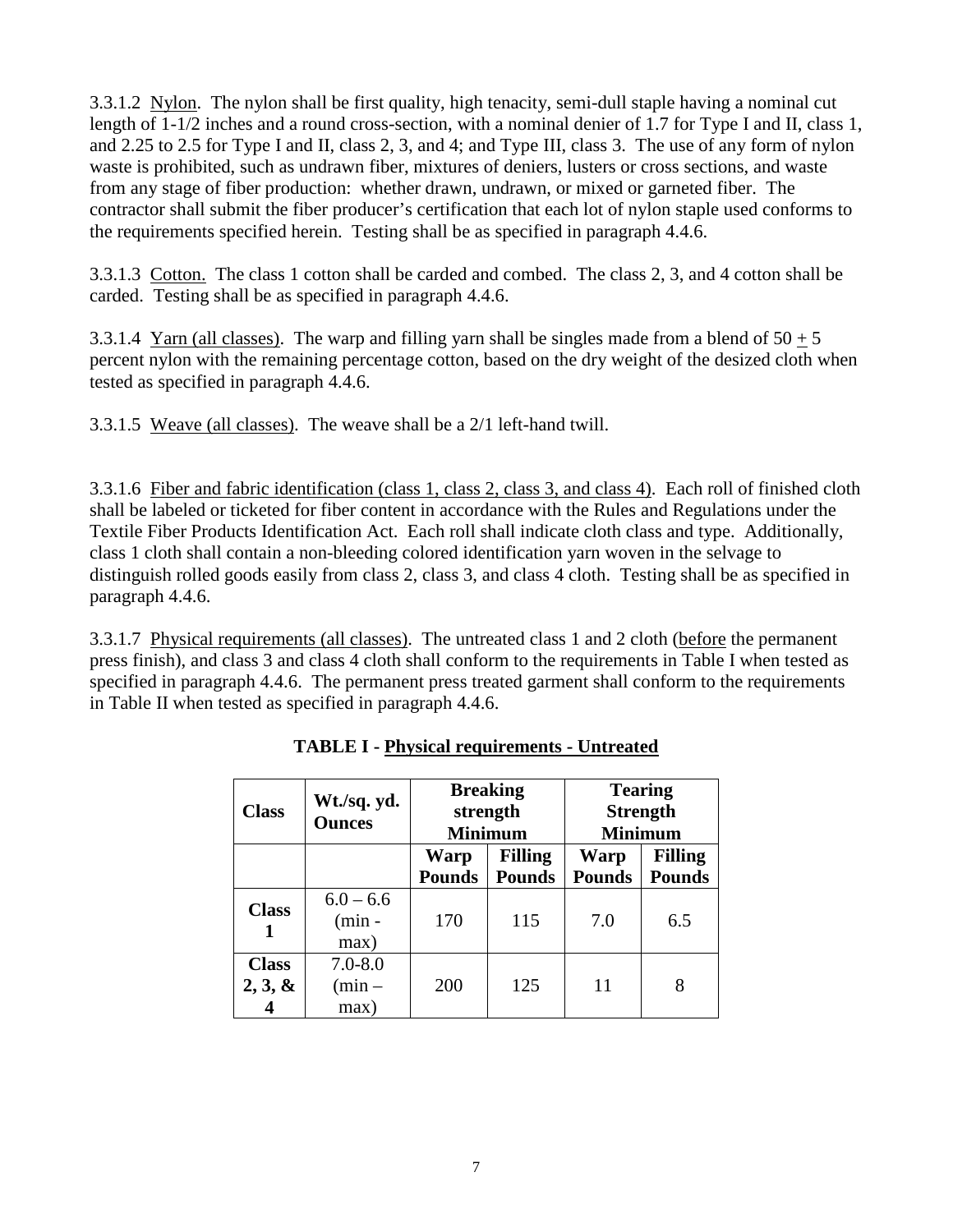| <b>Class</b>                   | Wt./sq. yd.<br><b>Ounces 1/</b> | <b>Breaking</b><br>strength<br><b>Minimum</b> |                                 | <b>Tearing</b><br><b>Strength</b><br><b>Minimum</b> |                                 | <b>Seam</b><br><b>Strength</b><br><b>Minimum</b> |
|--------------------------------|---------------------------------|-----------------------------------------------|---------------------------------|-----------------------------------------------------|---------------------------------|--------------------------------------------------|
|                                |                                 | <b>Warp</b><br><b>Pounds</b>                  | <b>Filling</b><br><b>Pounds</b> | Warp<br><b>Pounds</b>                               | <b>Filling</b><br><b>Pounds</b> | <b>Pounds</b>                                    |
| <b>Class</b>                   | $6.5 - 7.3$<br>$(min -$<br>max) | 170                                           | 115                             | 6.5                                                 | 5.5                             | 110                                              |
| <b>Class</b><br>$\overline{2}$ | $7.7 - 8.8$<br>$(min -$<br>max) | 190                                           | 115                             | 10                                                  | 6.5                             | 110                                              |
| <b>Class</b><br>3              | $6.5 - 7.3$                     | 170                                           | 115                             | 6.5                                                 | 5.5                             | 110                                              |
| <b>Class</b><br>4              | $7.7 - 8.8$                     | 190                                           | 115                             | 10                                                  | 6.5                             | 110                                              |

**Table II. Physical requirements - Permanent Press Treated Garment**

**TABLE IIa - Physical Requirements – Alternate Pocketing Material**

| Wt./sq. yd.   | <b>Breaking</b> |                          | <b>Tearing Strength</b> |         | Seam     |
|---------------|-----------------|--------------------------|-------------------------|---------|----------|
| Ounces        | Strength        |                          | Minimum                 |         | Strength |
|               | Minimum         |                          |                         |         | Minimum  |
| $Min. - Max.$ | Filling<br>Warp |                          | Warp                    | Filling | Pounds   |
|               |                 | Pounds   Pounds   Pounds |                         | Pounds  |          |
| $5.5 - 6.5$   | 160             | 115                      | 7.0                     | 6.5     | 110      |

 $1/$  Weights include permanent press treatment add-on.

# 3.3.2 Color (all classes).

3.3.2.1 Type I. The cloth shall be dyed and printed with the warp effect side as the face. The cloth shall be dyed to a ground shade approximating Khaki 475. The Woodland camouflage pattern for classes 1, 2 and 3 shall be obtained by roller or screen-printing using either three or four rollers or screens, as appropriate for the Green 474, Khaki 475, Coyote 476 and Black 477 areas of the pattern. (The Woodland camouflage pattern for Class 4, shall be composed of only three colors; Green 474, Khaki 475, and Coyote 476. Green 474 will replace the Black 477 portion of the woodland camouflage pattern. (This can be accomplished by using the green print color with both the green and black rotary screens or by making a rotary screen combining the black and green pattern.). Resin bonded pigments are not permitted except for a small amount of carbon black pigment may be used to meet the black shade providing all other requirements are met.

3.3.2.2 Type II. The cloth shall be dyed and printed with the warp effect side as the face. The cloth shall be dyed to a ground shade approximating Light Tan 479. The Desert camouflage pattern shall be obtained by roller or screen-printing using either three or four rollers or screens, as appropriate for the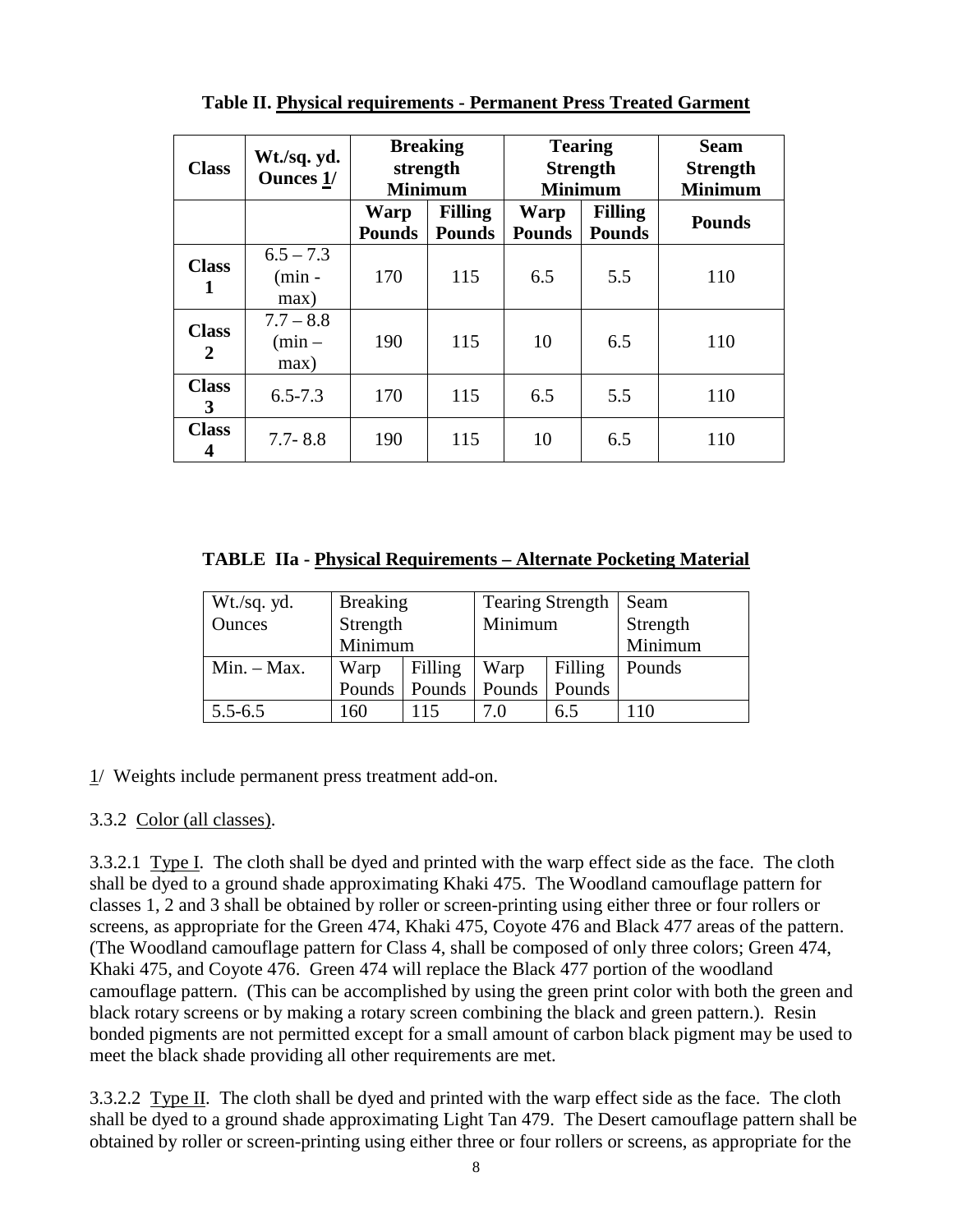Urban Tan 478, Light Tan 479, Highland 480 and Light Coyote 481 areas of the pattern. Resin bonded pigments are not permitted.

3.3.2.3 Type III. The cloth shall be dyed and printed on the face side using the desert colors as specified in paragraph 3.3.2.2 and on the back side using the woodland colors as specified in paragraph 3.3.2.1. The use of pigments may be used on one of the print patterns in type III cloth.

3.3.3 Labile sulfur (all types and classes). The use of dyes and compounds containing sulfur capable of oxidation to sulfuric acid shall be chosen and applied such that the dyed cloth shall contain no more labile sulfur than shown by the standard sample when tested as specified in 4.4.6. When no standard sample is available, the dyed cloth shall show no more than a slight trace of labile sulfur when tested as specified in 4.4.6.

# 3.3.4. Color matching (all types and classes except alternate pocketing material).

3.3.4.1. Visual matching (all types and classes). The color and appearance of the class 3 and class 4 camouflage printed cloth, and classes 1 and 2 camouflage printed and permanent press finished cloth shall match the standard sample when viewed using AATCC Evaluation Procedure 9, Option A, under filtered tungsten lamps that approximate artificial daylight D75 illuminant with a color temperature of  $7500 \pm 200$  K with illumination of  $100 \pm 20$  foot candles, and shall be a good match to the standard sample under horizon lamplight at  $2300 \pm 200$  K. The permanent press treated garment shall match the standard sample for "hand" or stiffness level and for crease sharpness.

3.3.4.2 Instrumental color matching (all types and classes). Instrumental color matching is used as a tool to quantify shade evaluation if visually shade is rated unacceptable. All the colors in the Woodland MARPAT shall be instrumentally measured except for Khaki and all the colors in the Desert MARPAT shall be measured except for Highland given the areas of these exempted colors are too small for accurate instrumental readings. Each measured color shall match the standard sample. See 4.4.6.2.2 for evaluation procedure and acceptance requirements.

3.3.5. Colorfastness (all types and classes except alternate pocketing material). The finished camouflage printed cloth shall show fastness to: light (after 40 AATCC standard fading hours or 170 Kilojoules); laundering (after 4 cycles); and perspiration (acid and alkaline) and crocking. The colorfastness of the cloth shall be equal to or better than the standard sample, or equal to or better than a rating of "4" using the AATCC Gray Scale for Color Change and a rating of "3-4" using the AATCC Gray Scale for Staining for each of the colors, except the Black 477 which shall have and equal to or better than a rating of "2-3". The finished cloth shall show fastness to crocking equal to or better than the standard sample or shall have an AATCC Chromatic Transference Scale Rating not lower than 4.0 for all the colors, except Black 477 which shall have a rating not lower than 1.5 when tested as specified in 4.4.6. The woodland pattern print of the type III cloth shall have a colorfastness to crocking rating when using the AATCC Chromatic Transference Scale equal to or better than 3.0 for all colors except Black 477 which shall have a rating not lower then 1.0 when tested as specified in 4.4.6.

3.3.6. Pattern execution (all types and classes). The pattern shall reproduce the standard sample in respect to design, colors, and registration of the respective areas. The pattern repeat of the camouflage printed finished cloth shall be  $35 \pm 1$  % inches. Each pattern area shall show solid coverage; skitteriness exceeding that shown on the standard sample in any of the printed areas will not be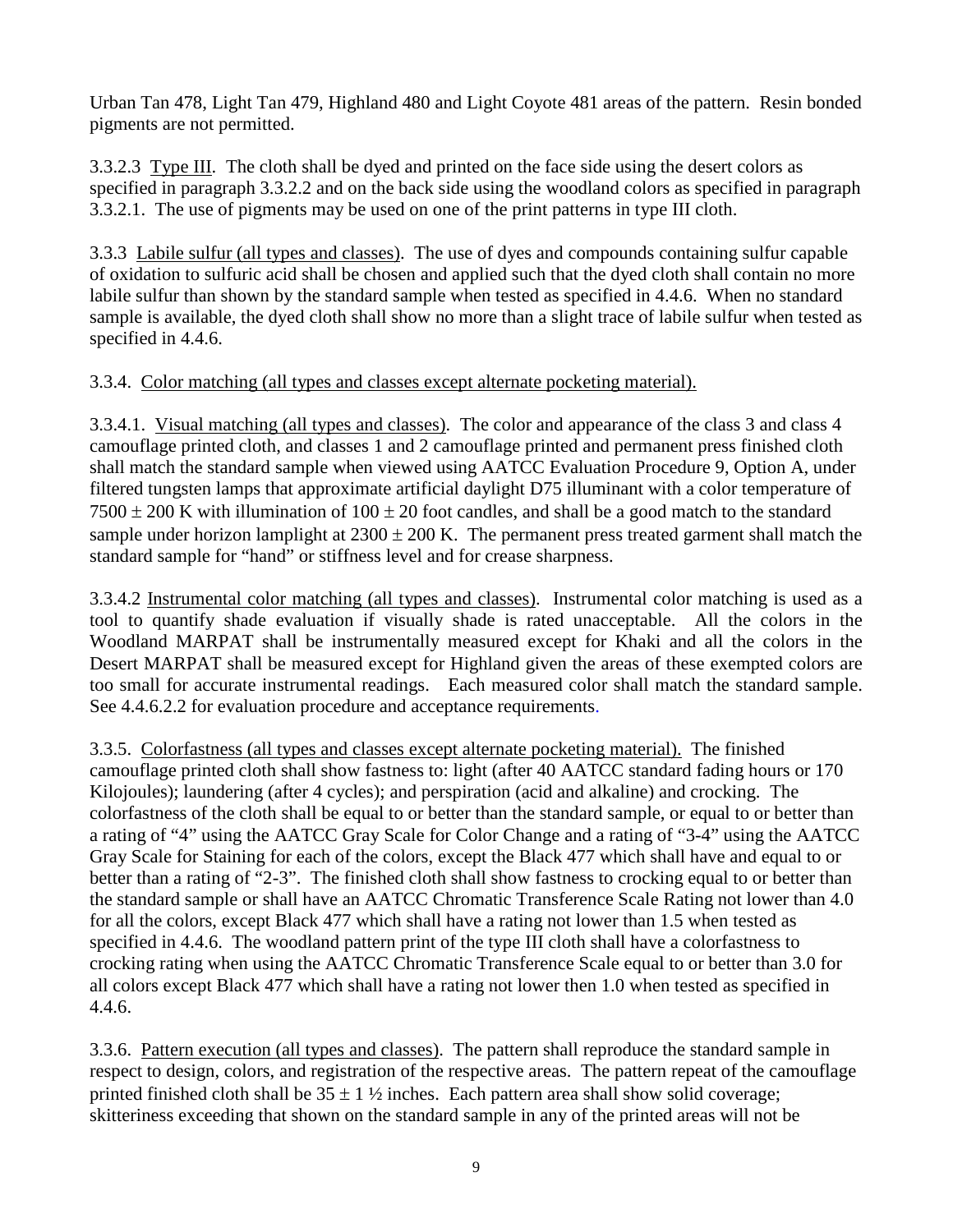acceptable. When the standard sample is not referenced for pattern execution, a pattern drawing will be provided, and the pattern of the finished cloth shall match that of the drawing.

## 3.3.7 Spectral reflectance (all classes).

3.3.7.1 Type I. The finished cloth shall meet the spectral reflectance values (in percent) for the visible/near infrared wavelength range, 600 to 860 nanometers (nm) for the colors specified in Table III as applicable, (For Class 4, Black 477 spectral reflectance requirements shall not apply, Green 474 will replace the black portion of the print.) when tested as specified in 4.4.6.1.

## **TABLE III. Type I Spectral reflectance requirements**

| <b>Wavelengths</b> |       | <b>Black 477</b> |      | Coyote 476 & Khaki 475 |      | Green 474 |
|--------------------|-------|------------------|------|------------------------|------|-----------|
| <b>Nanometers</b>  | Min.  | Max.             | Min. | Max.                   | Min. | Max.      |
| 600                | $- -$ | 10               | 8    | 18                     | 3    | 10        |
| 620                |       | 10               | 8    | 18                     | 3    | 10        |
| 640                |       | 10               | 8    | 18                     | 3    | 9         |
| 660                |       | 10               | 8    | 18                     | 3    | 12        |
| 680                |       | 10               | 10   | 22                     | 3    | 14        |
| 700                |       | 10               | 18   | 33                     | 5    | 18        |
| 720                | --    | 10               | 22   | 45                     | 7    | 20        |
| 740                |       | 10               | 30   | 55                     | 12   | 28        |
| 760                |       | 10               | 35   | 65                     | 18   | 36        |
| 780                |       | 10               | 40   | 75                     | 26   | 44        |
| 800                |       | 10               | 45   | 80                     | 34   | 52        |
| 820                |       | 10               | 50   | 86                     | 42   | 60        |
| 840                | $- -$ | 10               | 55   | 88                     | 53   | 68        |
| 860                |       | 10               | 60   | 90                     | 56   | 74        |

Reflectance values (percent)

3.3.7.2 Type II and III. The finished cloth shall meet the spectral reflectance values (in percent) for the visible/near infrared wavelength range, 700 to 860 nanometers (nm) for the colors specified in Table IV, when tested as specified in 4.4.6.1.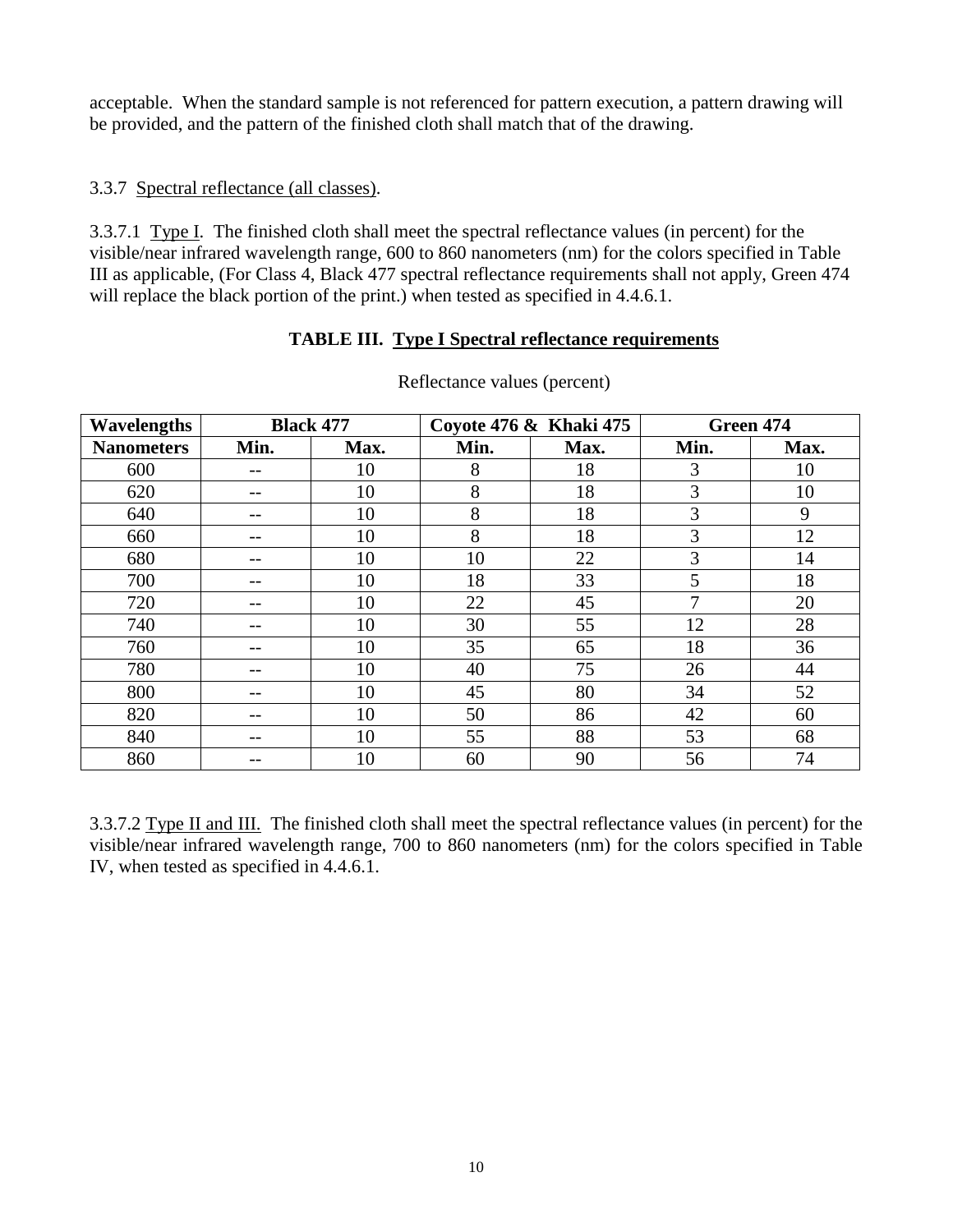## **TABLE IV. Type II Spectral reflectance requirements**

| <b>Wavelengths</b> | <b>Lt. Tan 479</b> |      | Lt. Coyote 481 &<br><b>Highland 480</b> |      | <b>Urban Tan 478</b> |      |
|--------------------|--------------------|------|-----------------------------------------|------|----------------------|------|
| <b>Nanometers</b>  | Min.               | Max. | Min.                                    | Max. | Min.                 | Max. |
| 700                | 38                 | 53   | 19                                      | 41   | 25                   | 44   |
| 720                | 38                 | 54   | 20                                      | 41   | 25                   | 45   |
| 740                | 39                 | 55   | 20                                      | 42   | 25                   | 46   |
| 760                | 40                 | 56   | 21                                      | 42   | 26                   | 47   |
| 780                | 41                 | 57   | 21                                      | 42   | 27                   | 48   |
| 800                | 43                 | 58   | 22                                      | 43   | 28                   | 50   |
| 820                | 45                 | 59   | 23                                      | 4    | 30                   | 52   |
| 840                | 48                 | 62   | 24                                      | 46   | 33                   | 55   |
| 860                | 50                 | 65   | 25                                      | 48   | 36                   | 58   |

Reflectance values (percent)

#### 3.3.8 Wrinkle Free/Permanent Press finish (Type I and II).

3.3.8.1 Blouse and trouser (Class 1 and 2). The garment shall be given a permanent press/wrinkle free resin treatment and shall meet the standard sample for hand and crease crispness and fabric smoothness. The finished garments shall meet a rating of "5" initially and a rating of equal to or better than "4.5" after 20 laundering cycles for fabric smoothness appearance using AATCC 3-D Smoothness Appearance Replicas. Trouser creases shall exhibit a rating of "5" initially and a rating of equal to or better than a "4.0" after 20 laundering cycles when evaluated using AATCC Crease Retention Replicas. Blouse front and sleeve crease shall exhibit a rating of "4.5" initially and a rating of equal to or better than a "3.0" after 20 laundering cycles when evaluated using AATCC Crease Retention Replicas. Creases shall be uniform and continuous as specified in 3.3.8.1.2 and 3.3.8.1.3 without unwanted creases, folds or impressions in the garment. The finished garment shall meet a rating after 20 launderings cycles for seam smoothness appearance using AATCC Seam Smoothness Replicas of "3.0" or better for seams with 4 plies of fabric or greater and a "4.0" or better for seams with 3 plies of fabric or less. The testing shall be as specified in 4.4.6.

3.3.8.1.2 Blouse Crease. The left front blouse crease (as worn) shall start from immediately above of the blouse fly at 1/16" (without exposing the blouse fly) to maximum ¼ inch above the fly. The right front blouse crease shall start at the front edge at a point parallel to the top of the second button to ¼" (maximum) above the second button. Both front creases shall follow a natural fold to the collar seam without exposing the blouse facing edge, be even and lie flat against the blouse body. The sleeve crease shall start at the 1/16 to ½ inch below the bottom of the sleeve pocket and end at the bottom cuff edge. All creases shall be uniform and continuous.

3.3.8.1.3 Trouser Crease. The front trouser creases shall start at the pleat and end at the bottom edge of the trouser. The back trouser creases shall start from 1/16 to 1 inch below the seat patch and end at the bottom edge of the trouser. All creases shall be uniform and continuous which follow the grain of the fabric.

3.3.9 Dimensional stability (all types and classes). The shrinkage in warp and filling direction of the untreated finished cloth shall be not greater than 3.5 percent for individual sample unit and not greater than 3.0 percent for the lot average when tested as specified in 4.4.6. The fabric shall not elongate.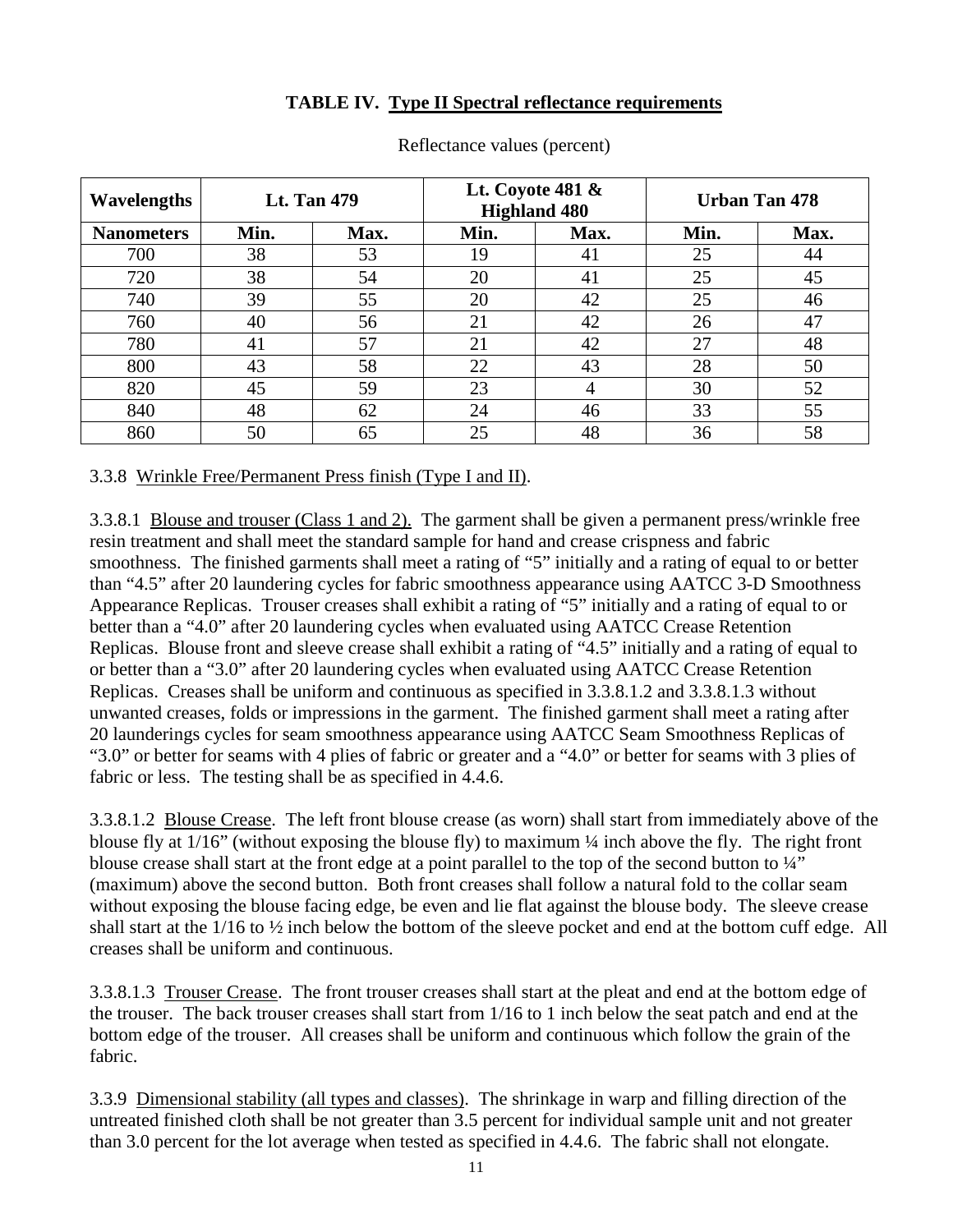Manufacturers must compensate for actual fabric shrinkage in order to deliver finished Permanent Press treated garments complying to the dimension requirements specified in 4.4.9.

3.3.10 Insect Bite Protection (garment classes 3 and 4). The finished garments with bite protection treatment shall be strictly limited to the level specified in 3.3.10.1 and provide the minimum insect bite protection specified in 3.3.10.2.

3.3.10.1 Permethrin Treatment (Type I and II). Permethrin treatment process and garments will comply with Federal Insecticide, Fungicide and Rodenticide Act (FIFRA) as amended (see 2.2.2). Permethrin concentration in Class 3 and Class 4 garments shall comply with EPA Toxological Category IV. The class 3 and 4 garments shall have an EPA registered (See 6.10) permethrin insect protection treatment which shall use permethrin in accordance with Type II specified in MIL-DTL-44411 except that the application for Type II specified in paragraph 3.6 of MIL-DTL-44411 shall also be applicable to finished garment. The garments shall be labeled in accordance with 3.4.3.1. (blouse) and 3.4.3.2 (trouser) and 3.4.3.4.2. The permethrin finish shall be uniformly applied across the fabric or garments at a target level of 0.125 mg/cm2 and **strictly** controlled to fall within the minimum to maximum permethrin levels specified below. The treatment level shall provide the percent (%) bite protection specified in 3.3.10.2. The permethrin treatment shall be durable to repeated laundering to provide the minimum permethrin level after 20 launderings specified below. The permethrin level will be measured as specified in paragraph 4.4.6. The finished permethrin treatment shall not degrade any performance characteristics or present any latent defects to the cloth or garment.

|                             | Min: $mg/cm2$ | to | Max: $mg/cm2$ |
|-----------------------------|---------------|----|---------------|
| <b>INITIAL</b>              |               |    |               |
| <b>Blouse</b>               | 0.104         | to | 0.141         |
| Trouser                     | 0.123         | to | 0.170         |
| <b>AFTER 20 Launderings</b> |               |    |               |
| <b>Blouse</b>               | 0.075         |    |               |
| Trouser                     | 0.075         |    |               |
|                             |               |    |               |

3.3.10.2 Percent (%) Bite Protection (Type I and II). Class 3 and 4 finished permethrin treated garments shall provide bite protection specified below when assessed by the biting protection testing specified in 4.4.6.6. Government approval is required initially, and any time there is a change in the permethrin treatment formulation or processing conditions (see 4.4.6.3.1).

| Condition            | % Bite Protection |
|----------------------|-------------------|
| Initial              | $\geq$ = 96%      |
| After 20 launderings | $\ge$ /= 96%      |
| After 50 launderings | $\geq$ = 90%      |

3.3.11 pH (all types and classes). The pH value of the water extract of all the finished cloth and garments shall be no lower than 5.0 or higher than 8.5 when tested as specified in 4.4.6.

3.3. 12 Toxicity (all types and classes). All the finished cloth and garments shall not present a dermal health hazard when used as intended when tested as specified in 4.4.5.

3.3.13 Ground shade/printed seconds/mill seconds. Ground shade cloth shall be dyed in conformance with the specified basic material and shall meet the physical, mechanical, and dimensional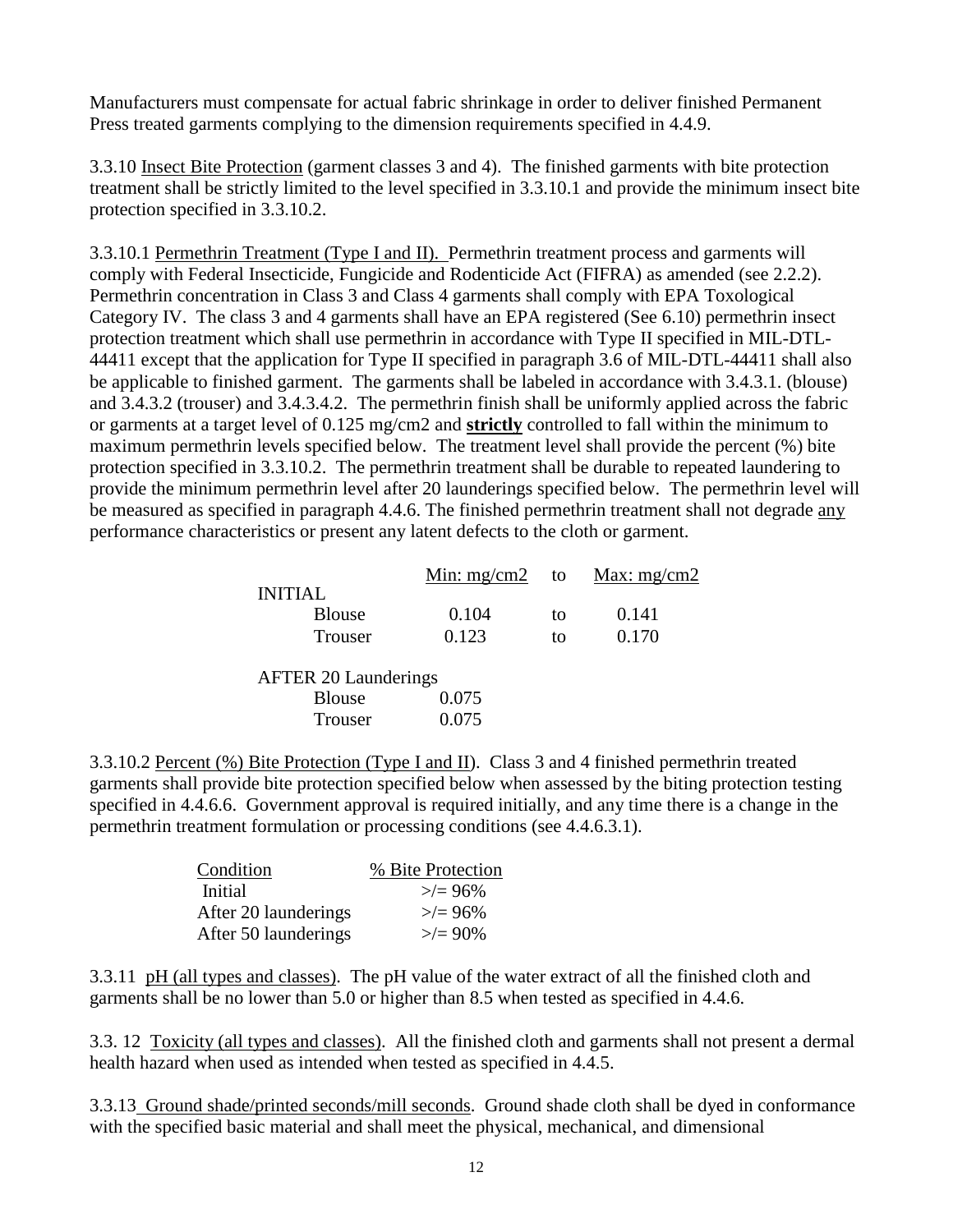requirements of the respective finished fabric. Printed seconds shall be defined as cloth that has been rejected only for defects pertaining to color, infrared reflectance, or camouflage print patterns, which are cited in the specified basic material requirements. Mill seconds shall be cloth that has been rejected for visual defects only, and dyed to match ground shade (see 3.5.3). Mill seconds finished firsts may contain slubs and knots (see 4.4.7 and FED-STD-4B for all other fabric defects which constitute seconds).

3.3.14 Disposal of ground shade/printed seconds/mill seconds/rejected garments. All scraps, irregulars, extra material, and garments containing the aforementioned intellectual property/trademarks which are not utilized for Government contracts or a purpose authorized in writing by the Government, shall be destroyed and not sold or transferred in any manner. This restriction applies to the prime contractor, as well as all subcontractors. Contractor shall be prepared to certify as to the method and execution of the destruction of all scraps, seconds, irregulars, extra material, and garments containing the aforementioned intellectual property/trademarks.

## 3.4 Design and construction.

## 3.4.1 Design.

3.4.1.1 Blouse. The blouse is a single-breasted design with a band collar, concealed button front closure, a tapered waist, and a straight cut bottom. The blouse has two 65 º angled patch chest pockets with rectangular flaps that close with two one by one inch squares of hook and loop tape. The left chest pocket (as worn) has a  $2\frac{1}{4} \times 2\frac{1}{2}$  inches embroidered eagle, globe & anchor (EGA) centered on it and pen opening centered in flap. This pen opening appears only on the pocket flap and does NOT lead onto a pen pocket inside the chest pocket (see figure 3). There are two upper sleeve pockets with side and bottom bellows, a drainage hole is located in the bottom bellow of each pocket (positioned near the front of the pocket) and the tapered flaps have a concealed two-button closure. Chest and sleeve pocket flaps shall finish  $\frac{1}{2} + \frac{1}{8}$  inch above top pocket when measured from top of finished pocket to pocket flaps setting seam. (Note: Positioning mark on pattern indicates required finished location of pocket flap.) The long sleeves have one-piece, single layer, external elbow reinforcement patches with an internal horizontal overlapping welt opening for insertion of an elbow pad. The top welt overlaps the bottom welt with the opening facing the cuff hem to prevent the hand from getting caught in the opening when donning the blouse. The welts shall be fabricated with the back of the fabric exposed in order to match the inside of the garment. There are adjustable tabs at wrists with a single button located on the underside of the sleeve tab and three buttonholes in the sleeve hem (see Figure 5 for required placement and spacing) for wrist closure adjustment. The blouse collar and all pocket flaps have fusible interlining. See Figures 1 through 7.

3.4.1.2 Trousers. The trousers have a concealed button and buttonhole fly, front panels with a centered single stitched pleat (the fold of the pleat faces the outseam), hemmed legs, seven (7) evenly spaced  $3/8 +1/8$  inch wide belt loops with a 2  $\frac{1}{4}$  inches belt loop opening and side waist elastic adjustments. The elasticized portion of the waist starts at the front of the pocket bearer and extends past the outseam into the back of the trousers to achieve the finished four inches of waist circumference for each size. The trousers have two side hanging pockets and two welt opening hip pockets. There are two pleated cargo type pockets (the pleats face the back of the trousers) with the flap bartacked at forward lower corner and one rear button closure, a bottom bellow and elasticized pocket upper edge creating an adjustable opening to secure the contents when the flap is not buttoned. Cargo pocket flaps shall finish  $\frac{1}{2} + \frac{1}{8}$  inch above top of pocket when measured from top of finished pocket to pocket flap setting seam. (Note: Positioning mark on pattern indicates required finished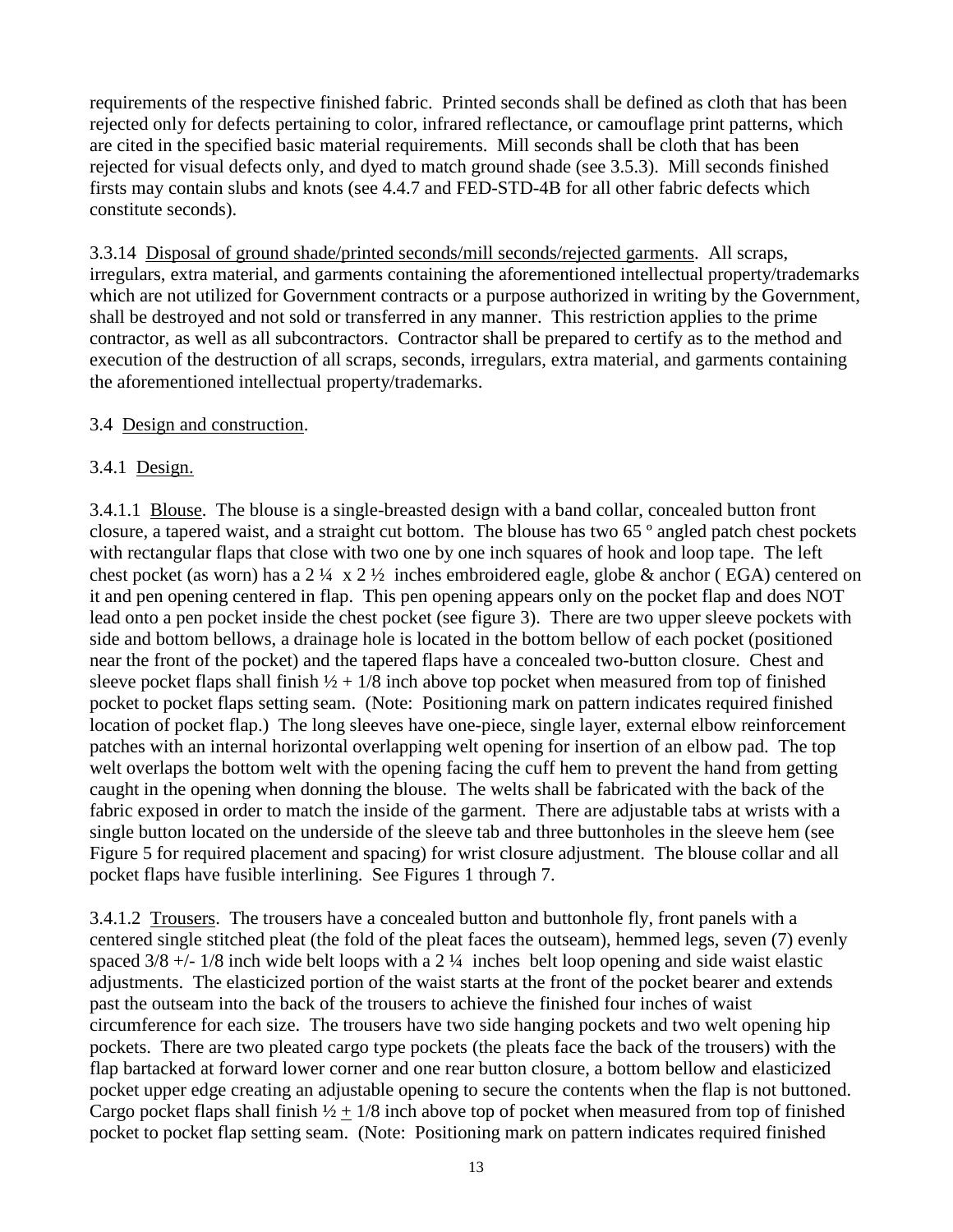location of pocket flap). The elasticized cargo pocket edge requires elongation/extension when the hand is inserted into the pocket yet does not distort the trouser leg when lying in the gathered/relaxed closed position. Drainage holes are positioned in the cargo pocket bellow (positioned near the back of the pocket) and on the front trouser, beneath the knee patch at the lower outseam corner. All pockets, except for the side hanging ones have a flap with fusible interlining and closure with concealed buttons. The trousers have single layer external reinforcement patches at the seat and knees. The knee patches have an internal leg horizontal overlapping welt opening for insertion of kneepads. The top welt overlaps the bottom welt with the opening facing trouser hem to prevent the foot from getting caught in the opening when donning the trousers. The welts shall be fabricated with the back of the fabric exposed in order to match the inside of the garment. See Figures 8 through 14.

# 3.4.2 Components.

3.4.2.1 Interlining. To improve the abrasion resistance and appearance, the blouse collar and all pocket flaps shall be interlined. The fusible interlining shall have the same life expectancy as the blouse, and after attaching to the basic cloth, shall meet an initial directional bond strength of 32 ounces minimum per inch and 24 ounces minimum per inch after 3 launderings when tested as specified in 4.4.1. There shall be no delamination, bubbling or strike-through after a blouse is laundered three times.

3.4.2.2 Thread. Thread for needle and bobbin (looper) shall be commercial size Ticket No. 50 (Tex size 36 to 50) with a minimum breaking strength of 3.2 lb. when tested as specified in 4.4.2. As an alternate, Ticket No. 70 (Tex size 31 to 35) with a minimum breaking strength of 2.6 pounds may be used as the bobbin (looper) thread. Thread shall conform to A-A-50199.

3.4.2.2.1 Alternate Seam Thread. The needle thread for the alternate seams shall be 100% nylon thread conforming to A-A-59826. The bobbin (looper) thread for the alternate seams shall be commercial size Ticket No. 50 (Tex size 36 to 50) with a minimum break strength of 3.2 lbs conforming to A-A-50199.

3.4.2.2.2 Button Attachment Thread. All buttons shall be attached using A-A-59826, Thread, Nylon..

3.4.2.3 Gimp. Thread for reinforcement of buttonholes shall be commercial size Ticket No. 8 (Tex size 210) with a minimum breaking strength of 6.5 lbs. when tested as specified in 4.4.2. This size and type of gimp provides durability and shape retention to the eyelet and buttonhole. Thread shall conform to A-A-50198.

3.4.2.4 Thread colorfastness and color. All thread shall be non-staining and show good colorfastness to laundering when tested as specified in 4.4.3. The thread color shall be Camouflage Green 483 (approximating color chip 34094 of FED-STD-595) for Type I and Khaki P-1 (C.A.66019 or approximating color chip 30277 of FED STD-595) for Type II.

3.4.2.5 Fastener Tape, Hook and Loop. The hook and loop fastener tapes for the chest pocket closure shall be 1 inch wide, CG 483 (approximating color chip 34094 FED-STD-595) for Type I and Khaki P-1 C.A.66019 (or approximating color chip 30277 of FED STD-595) for Type II and shall conform to type II, class 1 of A-A-55126. The hook tape shall be  $1 + 1/16$  inches in length and the loop tape shall be  $1 \pm 1/16$  inches in length. Cut edges shall be finished so that they do not ravel for the life of the garment.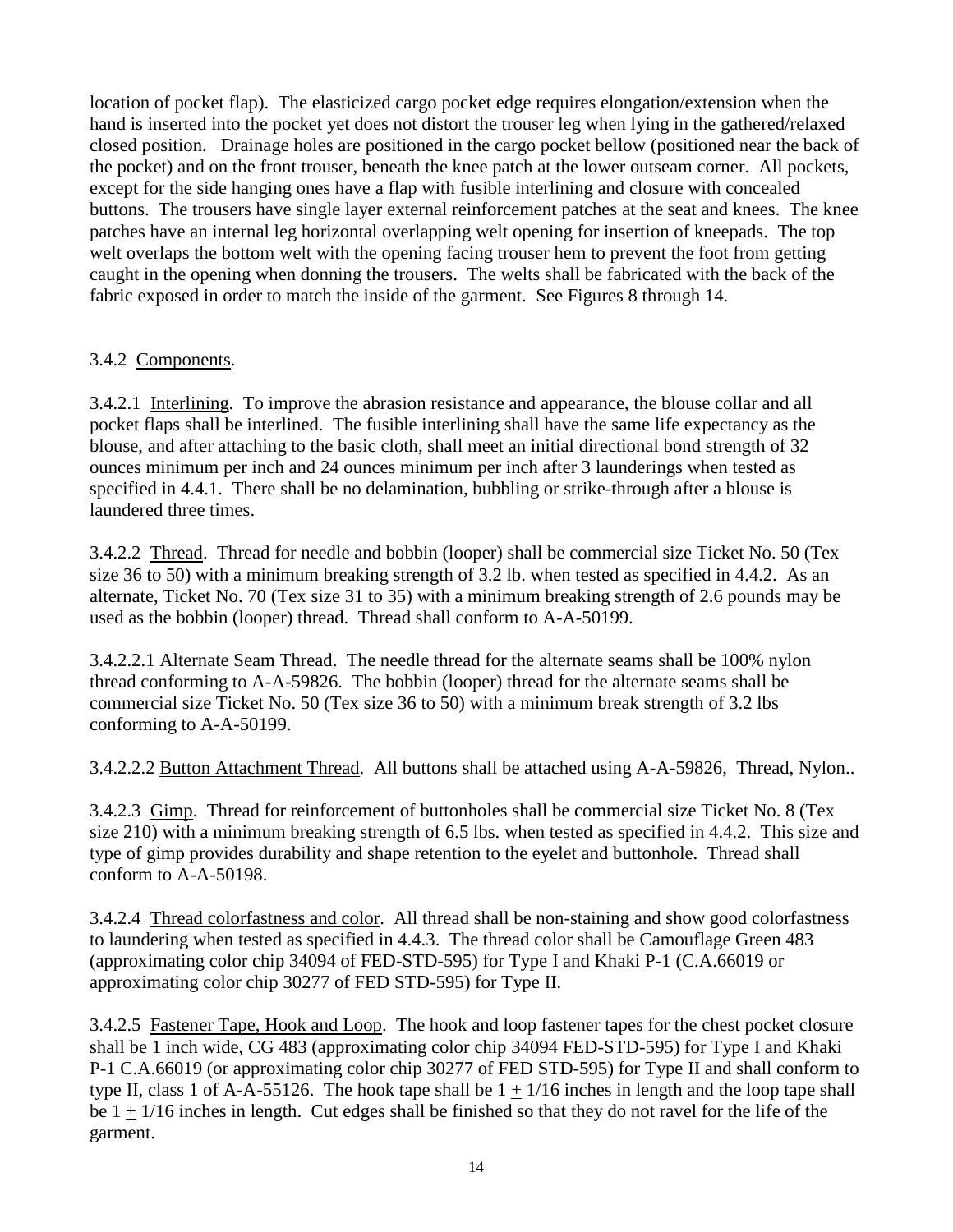3.4.2.6 Elastic Webbing. The elastic webbing for the trouser waistband and cargo pocket shall be 1 inch wide and conform to equal to or better performance of Type II, class 1 of MIL-W-5664 or QST style 150-43171RA,  $1\frac{1}{2} \pm 1/16$  inches or equal (see TableXIII footnote 1). Elastic ends shall be heat cut to prevent raveling. When 1-½ inch elastic is used, the manufacturer will adjust patterns to accommodate the wider elastic without altering finished dimensions created by GFM patterns and stitching. The color shall be natural for either type,or Camouflage Green 483 or black for Type I, or tan for type II. The elastic for the waistband shall be cut to the length needed to achieve both the trouser 1/2 waist finished relaxed and finished stretched measurements (for each size) as specified in paragraph 4.4.9, Tables XIc and XId and the elongation force specified below. The elastic in the cargo pocket opening shall extend the full width to achieve a 6 ¾ to 7 ½ inches relaxed opening. The elastic will retreat to its relaxed opening position when the hand is removed. The encased elastic webbing for the cargo pocket shall lie flat in the relaxed state and not distort the trouser leg. The cargo pocket opening shall retain its elongation/recovery characteristic for the life of the garment. The finished elasticized waistband and cargo pocket features shall conform to the following requirements:

| <b>Feature</b> | <b>Elongation</b><br>(in.)<br>$+/- 1/16$ " | Force (lbs.)<br><b>Minimum to Maximum</b> | <b>Test Method</b> |
|----------------|--------------------------------------------|-------------------------------------------|--------------------|
| Cargo Pocket   | $1\frac{1}{2}$                             | 2.5 to 3.3                                | See 4.4.6.4        |
| Waistband      | $\frac{3}{4}$                              | $0.5$ to 1.5                              | See 4.4.6.4        |
| Waistband      | $1\frac{1}{2}$                             | 1.5 to $4.0$                              | See 4.4.6.4        |

# 3.4.3 Labels.

3.4.3.1 Blouse labels. The blouse shall contain two permanent labels as specified below. All permanent label inscription, legibility, label material, and label attachment method shall last the expected life of the uniform.

1. Marine Corps Exclusive Label (all classes). Each blouse shall have a woven exclusive label, cut single, fused edge, Minnewawa style number LR5398 (A-C) or equal. The information on the label includes the abbreviated size – length designation (see paragraph 6.6 for standardized abbreviation) on the top, followed by "Made Expressly for" with the USMC emblem woven in the center of the label. Below the emblem, the contractor's name shall appear in gold letters. The exclusive label shall be placed at center back of the collar and sewn in collar setting seam and stitched on all four sides. As an alternative, the size-length designation can be on a separate label.

The separate designation label shall be 1 inch in width by 1 inch in height. It shall be sewn centered to the bottom of USMC exclusive label with a 1/4 inch seam allowance as shown in Figure 18. The lettering shall be 18 point Arial Font and the label color shall be according to fabric class with black numbers and letters. Both methods shall include the words "Made Expressly for" with the USMC emblem woven in the center of the label. Below the emblem, the contractor's name shall appear in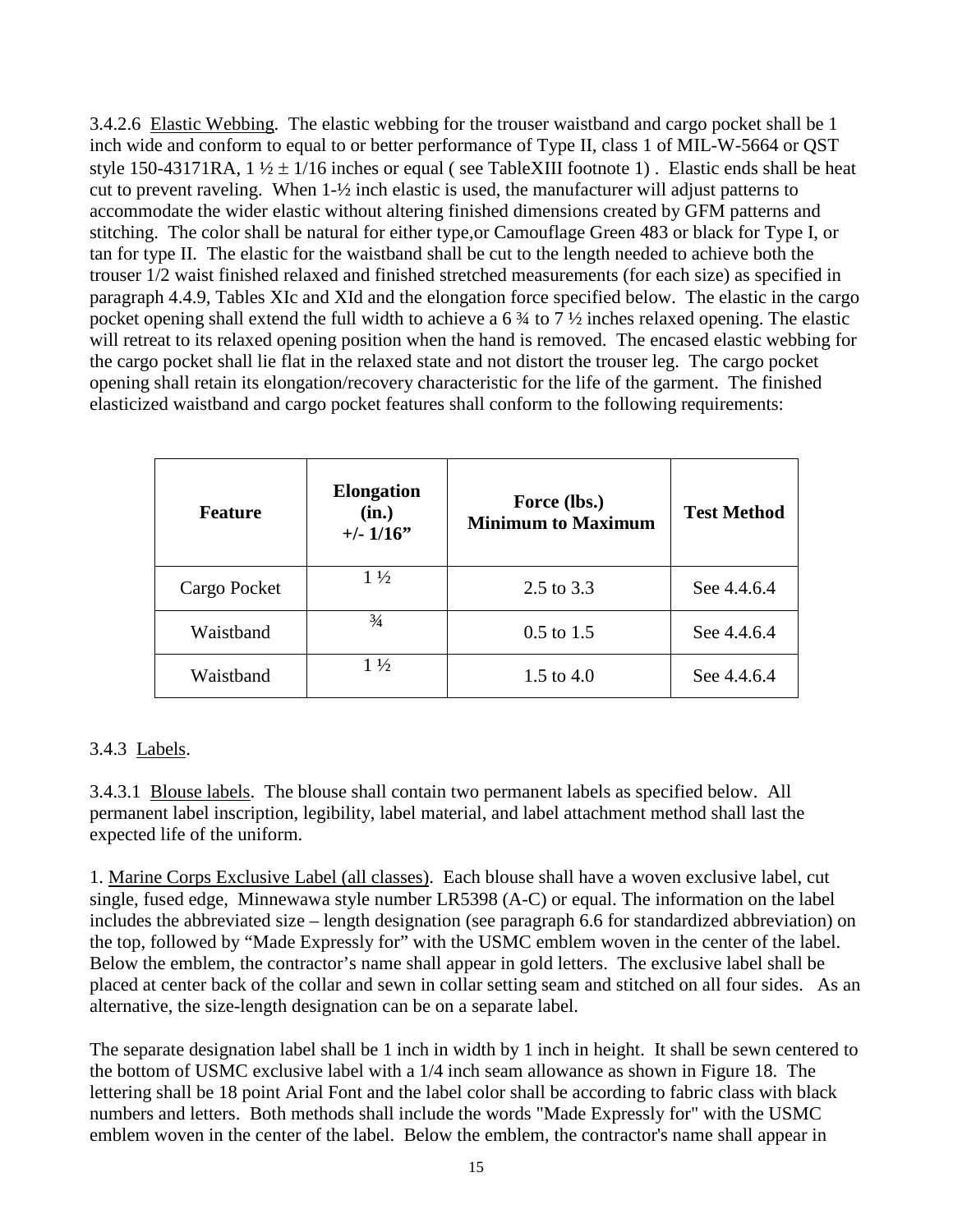gold letters. The exclusive label shall be placed at the center back of collar and sewn in collar setting seam and stitched on all four sides.

2. Blouse Combination Label (all classes). A separate combination label (see 6.7 for example) shall contain size, body measurements, identification, and care information as specified below. The information needed to designate size and body measurement in the top portion of the combination label is specified for each size in the "Size and Body Measurement" Table shown in paragraph 3.4.3.2.2. The label colors shall be Medium Green, Cable No. 70034, 70130, or 70131 for Type I and Khaki, Cable No. 70188 for Type II. The inscription shall have a minimum font size of 10 points. The inscription legibility, label, and label attachment method shall last the expected life of the uniform. The combination label shall be located on the backside of the right chest pocket (as worn) (see figure3). Label shall be of a size that is no larger than the pocket behind which it is attached. The label shall be attached by stitching on all four sides with no indication of label application showing on the outside of the blouse.

**Size:** The size – length designation (without abbreviation), body measurements, and stock number shall be included on the combination label. Information for each size is specified in the "Size and Body Measurements" Table, paragraph 3.4.3.2.2, and shall be centered at the top of the label.

**Identification**: List one corresponding to blouse type ordered and delivered:

Blouse, Woodland MARPAT TM (typed as trademark symbol) Camouflage, MCCUU 50% Cotton/50% Nylon

OR

Blouse, Desert MARPAT TM (typed as trademark symbol) Camouflage, MCCUU 50% Cotton/50% Nylon

**Contract Information**:

Contract Number: Contractor Name:

### **Care Information:**

- 1. Washing. Machine wash using Permanent Press Cycle or hand wash using mild detergent that does NOT contain optical brighteners. Rinse completely. DO NOT USE CHLORINE BLEACH
- 2. Drying: Tumble dry and remove immediately from dryer. To drip dry, remove from water and place on hanger.
- 3. Ironing: Light ironing **if needed**. DO NOT STARCH or COMMERCIALLY HOT PRESS.

3. Blouse Insect Protection Label (class 3). Class 3 finished garments shall include a permanent insect protection label complying with an approved EPA registration (see 6.12). (It is expected that EPA will require a specific product label registration for this military product after contract award). The label shall be stitched on all four sides and attached to the underside of the left chest pocket as worn with the writing facing out as worn, parallel to the combination label. The attachment of this label will not be visible on the outside of the garment. Labeling information, characteristics and location of labels are subject to Government approval prior to production. See paragraph 3.4.3.4 for additional EPA hang tag information requirement.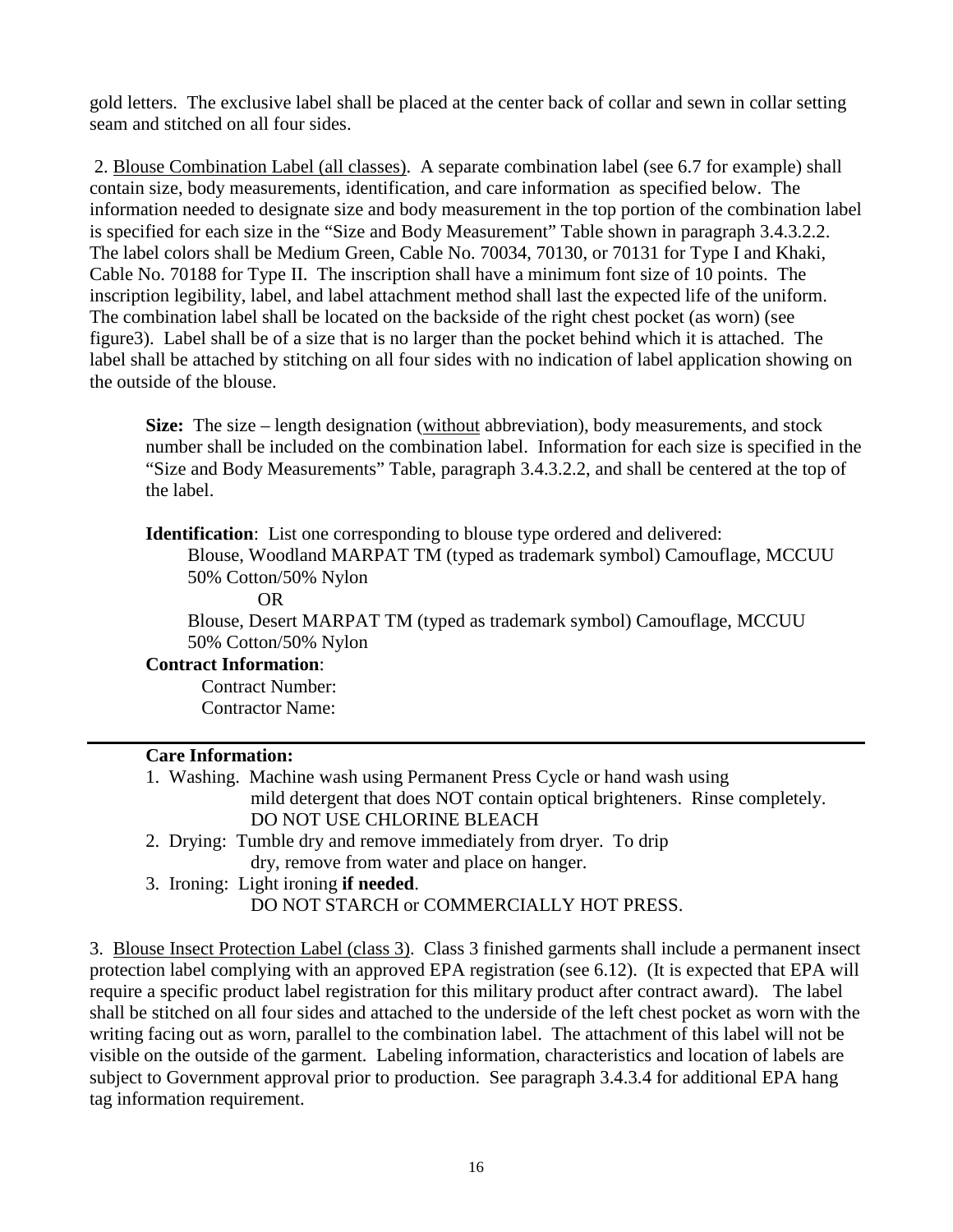4. Insect Protection Brand Label (class 3). Each garment shall contain brand identification in accordance with the treatment's EPA registration. Brand identification may be included in an expanded class 3 permanent insect protection label (item 3 above) or as a separate brand label stitched directly above the insect protection label which shall not be visible on the outside of the garment. The contractors labeling is subject to Government approval prior to production.

3.4.3.2 Trouser Labels. The trousers shall contain two permanent labels as specified below. All permanent label inscription, legibility, label material, and label attachment method shall last the expected life of the uniform.

1. Trouser Size label (all classes): The size label shall contain the following information:

**X-Small-X-Short (example of Size-Length) Waist: Up to 27 in (example) Inseam: Up to26 1/2 in** (example)<br>8415-00-000-0000 (example of NS) **(example of NSN)** 

Refer to "Size and Body Measurements" Table , paragraph 3.4.3.2.2, for the correlation between size and Body measurements (Waist and inseam).

Size label shall be positioned on inside center back, left of the seat seam and catch in the waistband stitching. Only one stock number associated with Type I or Type II trouser as ordered on the contract will be provided on the label.

2. Trouser Combination identification/care label (all classes): This label is positioned on right hip pocket (as worn – see figure 11) so that on the finished trousers the label shall face the wearer. The combination label shall be no larger than the pocket to which it is attached. The label shall be sewn on all four sides. The label colors shall be Medium Green, Cable No. 70034, 70130, or 70131 for Type I and Khaki, Cable No. 70188 for Type II. The inscription shall have a minimum font size of 10 points.

3. Trouser Insect Protection Label (class 4). Class 4 finished garments shall include a permanent insect protection label complying with an approved EPA registration (see 6.12). (It is expected that EPA will require a specific product label registration for this military product after contract award). The label shall be stitched on all four sides and attached to the underside of the left hip pocket with the writing facing out as worn, parallel to the combination label. The attachment of this label will not be visible on the outside of the garment. Labeling information, characteristics and location of labels are subject to Government approval prior to production. See paragraph 3.4.3.4 for additional EPA hang tag information requirement.

4. Insect Protection Brand Label (class 4). Each garment shall contain brand identification in accordance with the treatment's EPA registration. Brand identification may be include in an expanded class 4 permanent insect protection label (item 3 above) or as a separate label stitched directly above the insect protection label which shall not be visible on the outside of the garment. The contractors labeling is subject to Government approval prior to production.

3.4.3.2.1 Trouser Identification/Care Label (all classes). The trouser combination identification/care label shall be the same as the blouse size/identification/care label specified in 3.4.3.1.1 EXCEPT that the size and size prediction measurements are not provided (duplicates the trouser size label) and the identification shall correspond to the trouser type ordered and delivered as outlined below (see 6.8).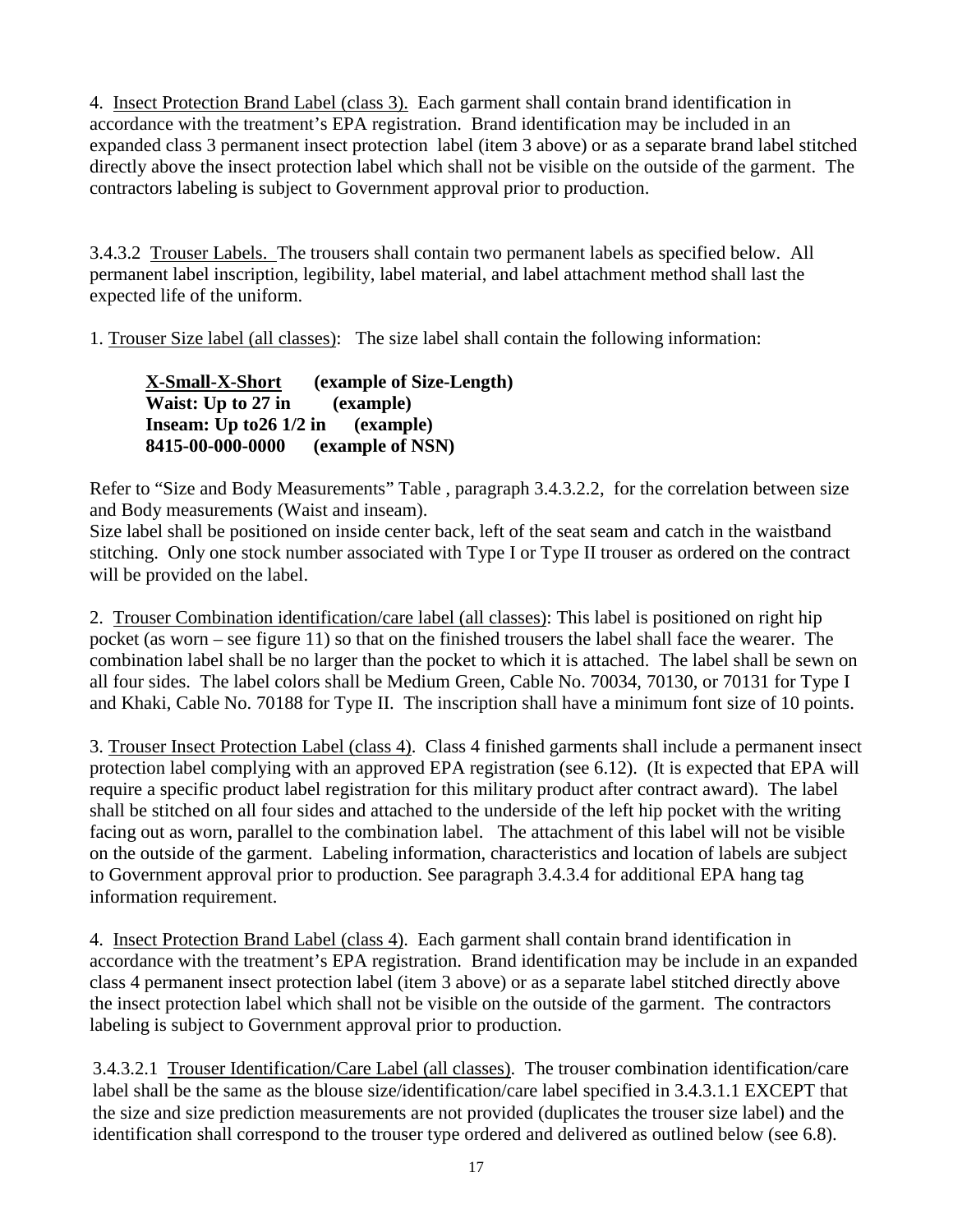Trouser, Woodland MARPAT TM (typed as trademark symbol) Camouflage, MCCUU 50% Cotton/50% Nylon OR Trouser, Desert MARPAT TM (typed as trademark symbol) Camouflage, MCCUU 50% Cotton/50% Nylon.

## 3.4.3.2.2. Size and Body Measurements Table.

| <b>Unisex</b>             |               |                                   |  |  |
|---------------------------|---------------|-----------------------------------|--|--|
| <b>Chest</b>              | X-Small       | Up to $33$ in.                    |  |  |
| (Size of Blouse)          | Small         | 33 to $37 \overline{\text{in}}$ . |  |  |
|                           | Medium        | 37 to 41 in.                      |  |  |
|                           | Large         | 41 to 45 in.                      |  |  |
|                           | X-Large       | 45 to 49 in.                      |  |  |
|                           | XX-Large      | 49 to 53 in.                      |  |  |
| Height                    | XX-Short      | 55 to 59 in.                      |  |  |
| (Length of Blouse)        | X-Short       | 59 to 63 in.                      |  |  |
|                           | Short         | 63 to 67 in.                      |  |  |
|                           | Regular       | 67 to 71 in.                      |  |  |
|                           | Long          | 71 to 75 in.                      |  |  |
|                           | X-Long        | 75 to 79 in.                      |  |  |
|                           | XX-Long       | Above 79 in.                      |  |  |
| Waist                     | X-Small       | Up to $27$ in.                    |  |  |
| <b>(Size of Trousers)</b> | Small         | 27 to 31 in.                      |  |  |
|                           | Medium        | 31 to 35 in.                      |  |  |
|                           | Large         | 35 to 39 in.                      |  |  |
|                           | X-Large       | 39 to 43 in.                      |  |  |
|                           | XX-Large      | Over 43 in.                       |  |  |
| <b>Inseam</b>             | X-Short       | Up to 26-1/2 in.                  |  |  |
| (Length of Trousers)      | Short         | 26-1/2 to 29-1/2 in.              |  |  |
|                           | Regular       | 29-1/2 to 32-1/2 in.              |  |  |
|                           | Long          | 32-1/2 to 35-1/2 in.              |  |  |
|                           | X-Long        | 35-1/2 to 38-1/2 in.              |  |  |
|                           | XX-Long       | Over 38-1/2 in.                   |  |  |
|                           | <b>Female</b> |                                   |  |  |
| <b>Chest</b>              | 32            | Up to 33 in.                      |  |  |
| (Size of Blouse)          | 35            | 33 to 37 in.                      |  |  |
|                           | 39            | 37 to 41 in.                      |  |  |
| Height                    | X-Short       | 59 to 63 in.                      |  |  |
| (Length of Blouse)        | Short         | 63 to 67 in.                      |  |  |
|                           | Regular       | 67 to 71 in.                      |  |  |
| <b>Waist</b>              | 24            | 22 to 26 in.                      |  |  |
| (Size of Trouser)         | 28            | 26 to 30 in.                      |  |  |
|                           | 32            | 30 to 34 in.                      |  |  |

# **Size and Body Measurements Table**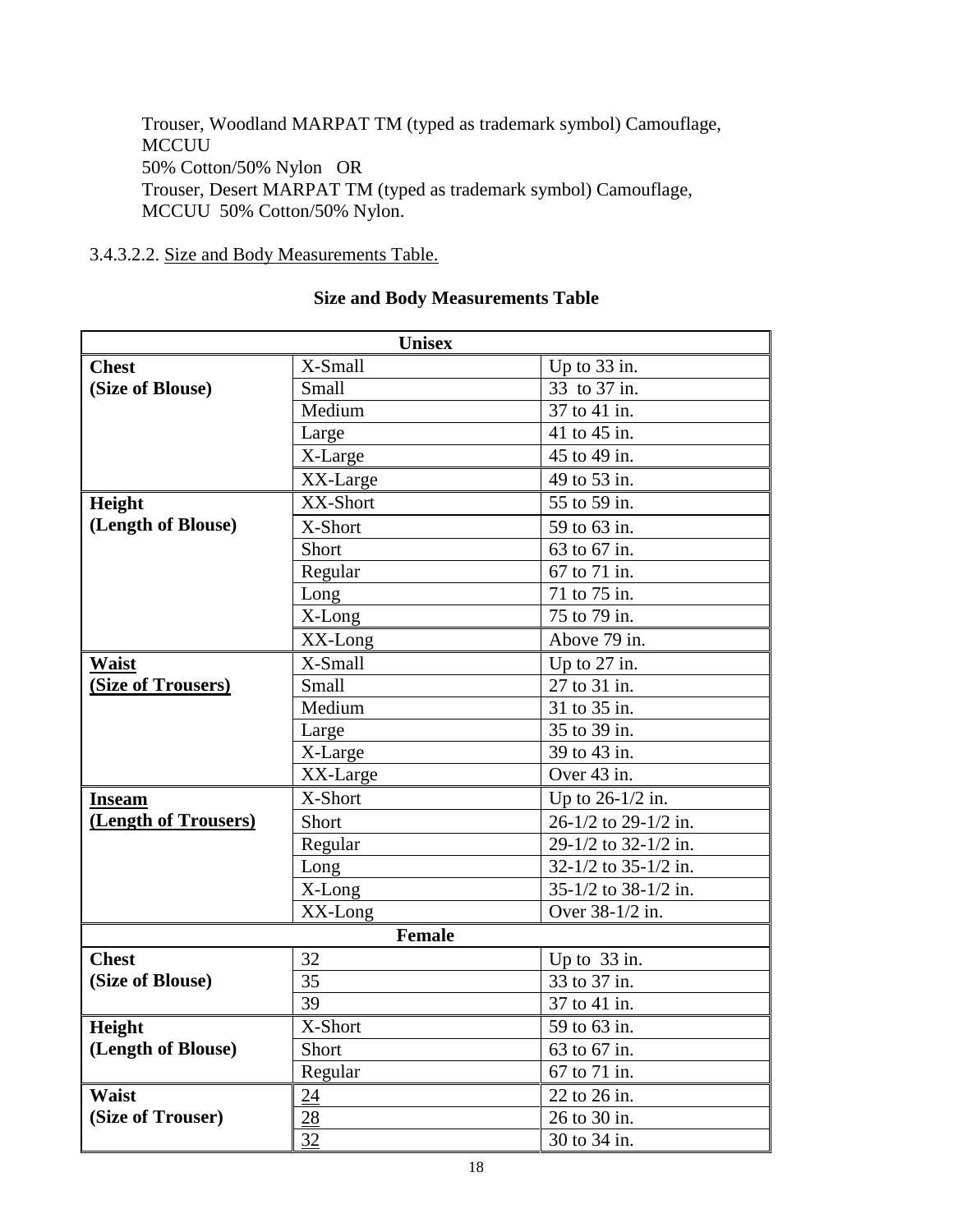| <b>Inseam</b>       | X-Short      | $\frac{1}{23}$ -1/2 to 26-1/2 in. |
|---------------------|--------------|-----------------------------------|
| (Length of Trouser) | <b>Short</b> | $26-1/2$ to 29-1/2 in             |
|                     | Regular      | $29-1/2$ to 32-1/2 in.            |

3.4.3.3 Garment Lot Designation. For garment manufacturing traceability, each blouse and trouser garment shall have a lot designation in accordance with lot Numbering procedure as specified in DPSCM 4155.3, Quality Systems Requirements. The lot number shall be placed next to or above the combination identification / care label on the pocket interiors of the blouse and trouser garments. Batch designation is not acceptable.

# 3.4.3.4 Hang Tag Labels.

3.4.3.4.1 Bar Code Label (all classes): Each blouse and trouser shall have an individual bar code placed on a paper tag for personal clothing items. The paper tag shall be standard bleached sulfate having a basis weight of 100 pounds. The paper used for the tags shall have a smooth finish to accept thermal transfer and direct printing. The tags shall have a hole and shall be attached to each item by a fastener. The tags shall be clearly legible and readable by a scanner. The bar-coding element shall be a 13 digit national stock number (NSN). There shall be a 12 digit UPC number assigned for each NSN by the contracting activity. UPC will be provided as Government Furnished Information. The initials "UPC" must appear beneath the code. The bar-code for NSN and UPC printing shall be a medium to high code density and shall be located so that it is completely visible on the item when it is folded and/or packaged as specified and shall cause no damage to the item. The UPC code must also be placed on all shipping cartons on which the NSN appears.

3.4.3.5 Insect Protection Label (class 3 and 4): Each class 3 and class 4 garment shall have an individual paper tag attached that provides additional insect protection information required by EPA registration and subject to Government approval.

3.4.4 Buttons. The buttons shall be dull finish, 4-hole, 30 ligne, and shall be in accordance with the following button style:



The color of the buttons shall be a good match to Olive Green 106,C.A. 62016 for Type I and Tan AJ (Desert Tan 380) C.A.62028. The buttons shall not exhibit chalking when tested as specified in 4.4.4.1. The buttons shall show a minimum compressive strength of 1800 lb. when tested as specified in 4.4.4.2. When attached to the blouse and the trouser, the button and thread shall withstand a pull test of 40 lb. (min.), when tested as specified in 4.4.4.3.

3.4.5 Embroidery. Each blouse pocket (left as worn) shall be embroidered with a 2  $\frac{1}{4} \times 2 \frac{1}{2}$  inches eagle, globe and anchor (EGA) according to the EGA Embroidery Program File (see paragraph 3.5.5).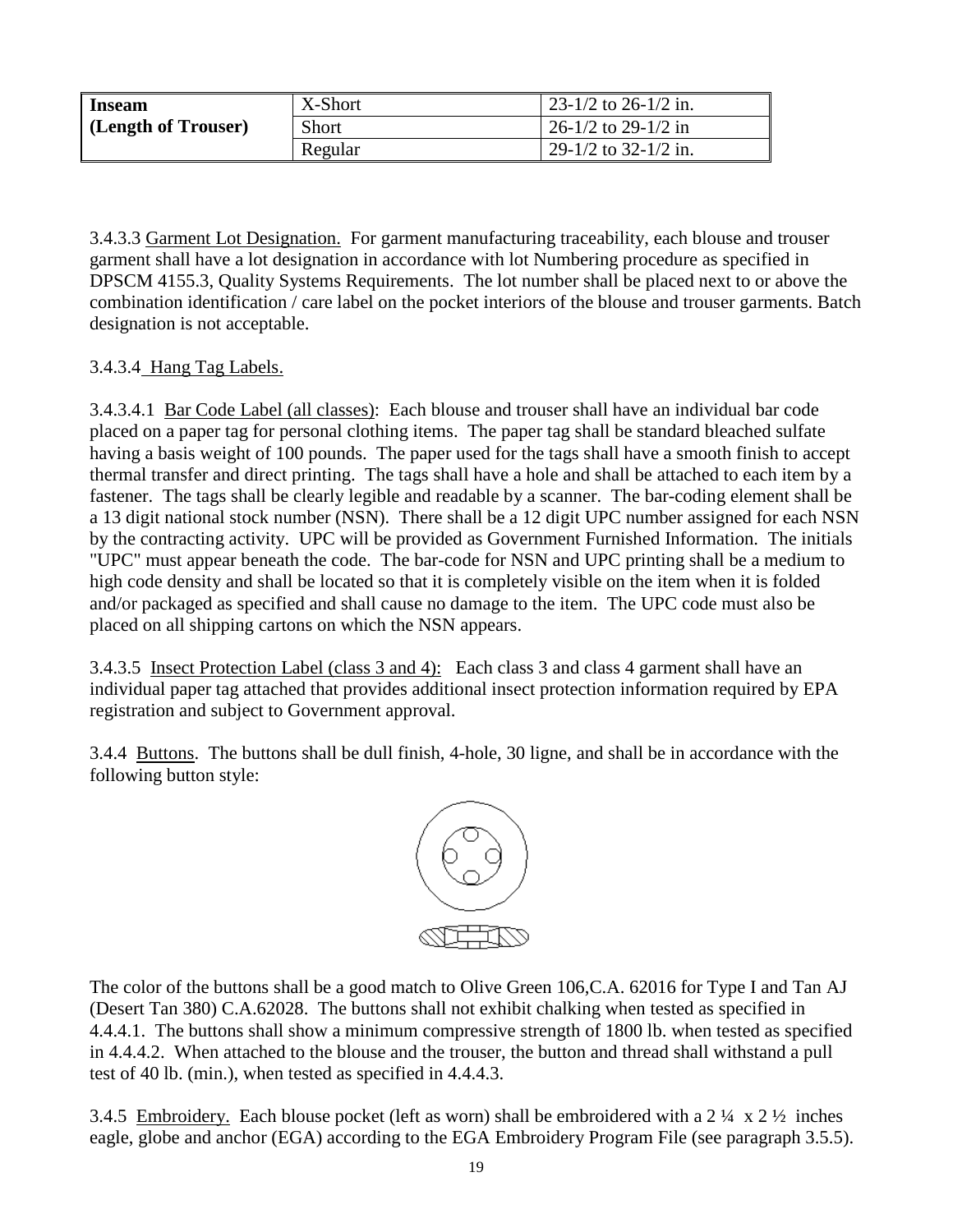Embroidery for Type I woodland shall utilize Madiera Polyneon No.40, 100% Polyester in Black color number 1800 or equal. The Embroidery for Type II Desert shall utilize Madeira Polyneon No.40, 100% Polyester in Brown color number 1957 or equal. Strict compliance to color is required to ensure that ancillary embroidered items from other manufacturers; headgear, name and service tape, match the MCCUU blouse. The EGA for the blouse shall be centered on the left chest pocket (as worn) in accordance with the marks on pattern. See Figure 4.

3.5 List of pattern parts. The Government shall furnish a complete set of patterns which show directional line markings for proper assembly. The Government patterns are to be used as a guide for cutting contractor's working patterns. Minor modifications are permitted to accommodate manufacturing procedures however, the design and finished measurements must be maintained.

3.5.1 List of blouse pattern parts. Standard patterns provide a seam allowance of 3/8 inch for single needle seams and 1/2 inch for double needle seams. Buttonholes, pockets and pocket flaps shall be located in accordance with marks on patterns and figures. The pattern parts list in Table V is provided for first quality fabrics and to ensure that the pattern set is complete.

| <b>Pattern Abbreviation</b> | <b>Nomenclature</b>                 |
|-----------------------------|-------------------------------------|
| <b>FRONT</b>                | <b>FRONT</b>                        |
| <b>BACK</b>                 | <b>BACK</b>                         |
| LFT FRT FLY                 | <b>LEFT FRONT FLY</b>               |
| <b>TOP SLEEVE</b>           | <b>TOP SLEEVE</b>                   |
| <b>UNDR SLEEVE</b>          | <b>UNDER SLEEVE</b>                 |
| <b>COLLAR</b>               | <b>COLLAR</b>                       |
| <b>TOP CLR FUS</b>          | TOP COLLAR FUSIBLE                  |
| <b>SLEEVEPCKT</b>           | <b>SLEEVE POCKET</b>                |
| <b>SLPK FLTB</b>            | <b>SLEEVE POCKET FLAP &amp; TAB</b> |
| <b>SLV PKT FLP</b>          | <b>SLEEVE POCKET FLAP OPTIONAL</b>  |
| <b>SLV PKT TAB</b>          | SLEEVE POCKET TAB OPTIONAL          |
| <b>SLPKFLFS</b>             | <b>SLEEVE POCKET FLAP FUSIBLE</b>   |
| <b>BREAST PCKT</b>          | <b>BREAST POCKET</b>                |
| <b>BRS PKT FLP</b>          | <b>BREAST POCKET FLAP</b>           |
| <b>BR PK FL FS</b>          | <b>BREAST POCKET FLAP FUSIBLE</b>   |
| <b>CUFF TAB</b>             | <b>CUFF TAB</b>                     |
| <b>CUFF</b>                 | <b>CUFF</b>                         |
| <b>ELBOW PATCH</b>          | <b>ELBOW PATCH</b>                  |
| <b>ELB PTC WLT</b>          | ELBOW PATCH WELT                    |

**TABLE V. List of blouse pattern parts- First Quality**

3.5.2. List of trouser pattern parts. Standard patterns provide a seam allowance of 3/8 inch for single needle seams and 1/2 inch for double needle seams. Buttonholes, pockets and pocket flaps shall be located in accordance with marks on patterns. The pattern list in Table VI is provided for first quality fabrics and to insure that the pattern set is complete.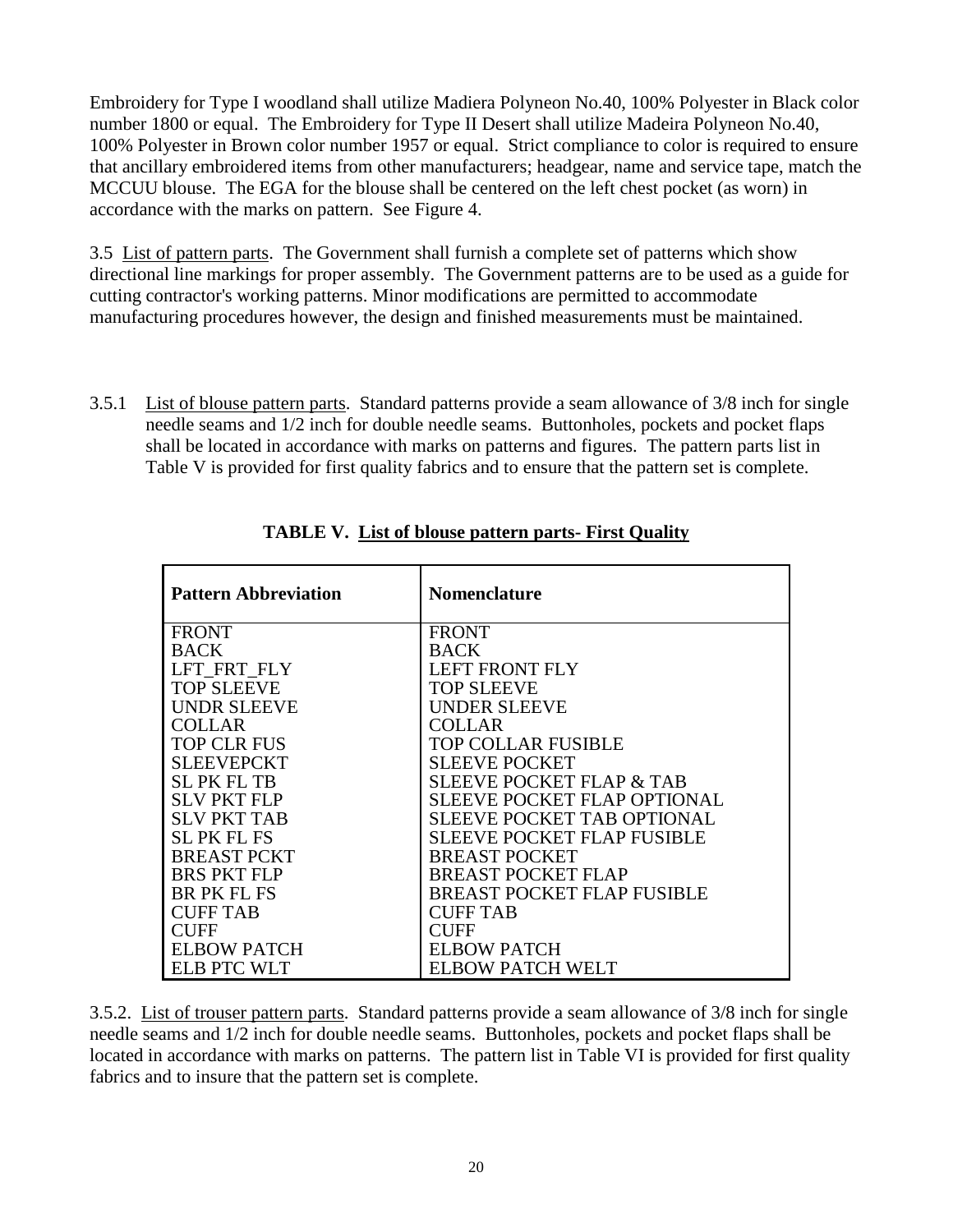| <b>Pattern Abbreviation</b>       | <b>Nomenclature</b>               |
|-----------------------------------|-----------------------------------|
| <b>FRONT</b>                      | <b>FRONT</b>                      |
| <b>BACK</b>                       | <b>BACK</b>                       |
| <b>LEFT FLY</b>                   | <b>LEFT FLY</b>                   |
| <b>RGT FLY LIN</b>                | <b>RIGHT FLY LINING</b>           |
| <b>KNEE PTCH</b>                  | <b>KNEE PATCH</b>                 |
| <b>SEAT PATCH</b>                 | <b>SEAT PATCH</b>                 |
| <b>HIP POCKET</b>                 | <b>HIP POCKET</b>                 |
| <b>HIP PKT FAC</b>                | <b>HIP POCKET FACING</b>          |
| <b>HIP PCKT BR</b>                | <b>HIP POCKET BEARER</b>          |
| HP PK FL&TB                       | <b>HIP POCKET FLAP &amp; TAB</b>  |
| <b>HP PKT FLP</b>                 | <b>HIP POCKET FLAP OPTIONAL</b>   |
| <b>HP PKT TAB</b>                 | <b>HIP POCKET TAB OPTIONAL</b>    |
| <b>HP PK FL FS</b>                | <b>HIP POCKET FLAP FUSIBLE</b>    |
| <b>SD HANG PKT</b>                | <b>SIDE HANGING POCKET</b>        |
| SD HG PK BR                       | SIDE HANGING POCKET BEARER        |
| SD HG PK FC                       | SIDE HANGING POCKET FACING        |
| CARGO POCKT                       | <b>CARGO POCKET</b>               |
| CRG PKT FAC                       | <b>CARGO POCKET FACING</b>        |
| CG PK FL&TB                       | <b>CARGO POCKET FLAP AND TAB</b>  |
| CG PKT FLP                        | <b>CARGO POCKET FLAP OPTIONAL</b> |
| <b>CG PKT TAB</b><br>CG PK F&T FS | <b>CARGO POCKET TAB OPTIONAL</b>  |
| <b>KN PTCH WLT</b>                | CARGO POCKET FLAP & TAB FUSIBLE   |
|                                   | <b>KNEE PATCH WELT</b>            |

**TABLE VI. List of trouser pattern parts- First Quality**

**TABLE VIa. List of trouser alternate sewn-on waistband construction pattern parts**.

| <b>Pattern Abbreviation</b> | <b>Nomenclature</b>                 |
|-----------------------------|-------------------------------------|
| <b>FRONT ALT</b>            | <b>FRONT</b>                        |
| BACK ALT                    | <b>BACK</b>                         |
| LF FL LN ALT                | LEFT FLY LINING                     |
| RT FL LN ALT                | RIGHT FLY LINING 2/                 |
| BH FLY AL R                 | <b>BUTTON HOLE FLY ALTERNATE 2/</b> |
| <b>SHPFALT</b>              | SIDE HANGING POCKET FACING ALT      |
| WAISTBAND                   |                                     |

1/ Waistband and lining are cut from same pattern. If waistband and lining are strip cut and put on rolls, disregard these pattern parts.

2/ A hybrid fly construction using the standard left fly pattern and alternate RIGHT FLY LINING and BUTTONHOLE FLY ALTERNATE pattern is allowed.

3.5.3 Parts cut from ends and from printed seconds (see 3.3.12). Table VIIa and VIIb list the pattern parts, which are not visible on the finished garment, and may be cut from ends. Table VIIa parts shall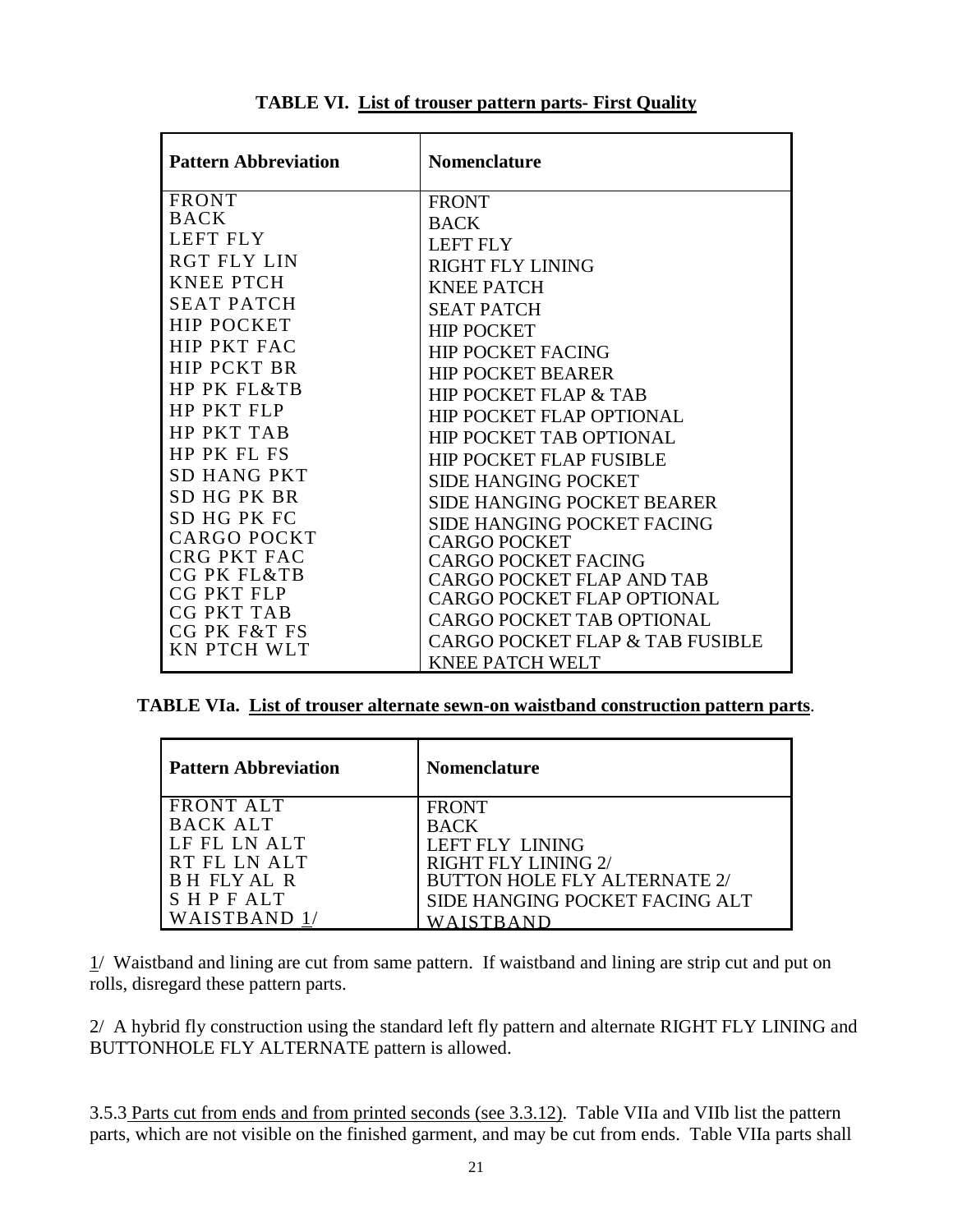utilize class 1 cloth seconds. Note the listed parts include both blouse and trouser pieces to maximize utilization of class 1 cloth seconds.

| <b>Pattern Abbreviation</b> | <b>Nomenclature</b>                  |
|-----------------------------|--------------------------------------|
|                             |                                      |
| LFT FRT FLY                 | <b>LEFT FRONT FLY</b>                |
| <b>ELB PTC WLT</b>          | ELBOW PATCH WELT                     |
| <b>SLV PKT TAB</b>          | <b>SLEEVE POCKET TAB OPTIONAL</b>    |
| <b>HIP PKT TAB</b>          | <b>HIP POCKET TAB OPTIONAL</b>       |
| <b>HIP PKT FAC</b>          | <b>HIP POCKET FACING</b>             |
| <b>HIP PKT BR</b>           | <b>HIP POCKET BEARER</b>             |
| <b>CRG PKT TAB</b>          | <b>CARGO POCKET TAB OPTIONAL</b>     |
| WAISTBAND 1/                | <b>WAISTBAND LINING 1/</b>           |
| <b>LEFT FLY</b>             | LEFT FLY                             |
| <b>RGT FLY LIN</b>          | RIGHT FLY LINING                     |
| LF FL LN ALT                | LEFT FLY LINING ALTERNATE            |
| RT FL LN ALT                | RIGHT FLY LINING ALTERNATE           |
| <b>KN PTCH WLT</b>          | <b>KNEE PATCH WELT</b>               |
| <b>HIP POCKET</b>           | <b>HIP POCKET</b>                    |
| <b>HIP PCKT ALT</b>         | <b>HIP POCKET ALTERNATE</b>          |
| <b>SD HANG PKT</b>          | <b>SIDE HANGING POCKET</b>           |
| <b>SD HG PK ALT</b>         | <b>SIDE HANGING POCKET ALTERNATE</b> |
| <b>SD HG PK FC</b>          | <b>SIDE HANGING POCKET FACING</b>    |
| <b>CRG PKT FAC</b>          | <b>CARGO POCKET FACING</b>           |

## **TABLE VIIa. List of pattern parts cut from ends, printed seconds or mill seconds from class 1 cloth**

1/ Waistband and lining are cut from same pattern. If waistband and lining are strip cut and put on rolls, disregard these pattern parts.

## **TABLE VIIb. List of pattern parts cut from ends, printed seconds or mill seconds from class 2 cloth or from alternate pocketing material.**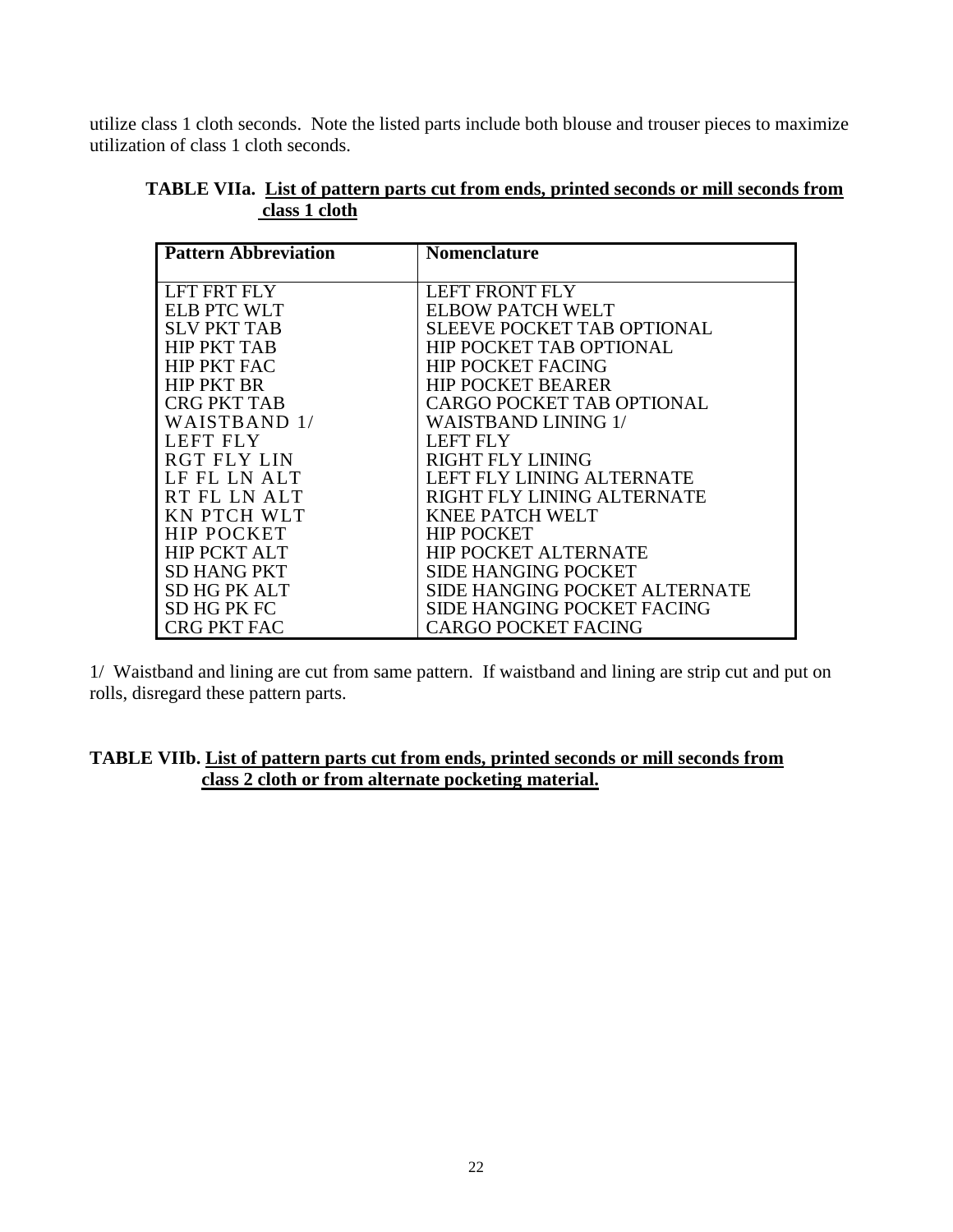| <b>Pattern Abbreviation</b> | <b>Nomenclature</b>               |
|-----------------------------|-----------------------------------|
|                             |                                   |
| LEFT FLY                    | <b>LEFT FLY</b>                   |
| <b>RGT FLY LIN</b>          | RIGHT FLY LINING                  |
| <b>HIP POCKET</b>           | <b>HIP POCKET</b>                 |
| <b>HIP PKT TAB</b>          | HIP POCKET OPTIONAL TAB           |
| <b>HIP PKT FAC</b>          | <b>HIP POCKET FACING</b>          |
| <b>HIP PKT BR</b>           | <b>HIP POCKET BEARER</b>          |
| <b>SD HANG PKT</b>          | <b>SIDE HANGING POCKET</b>        |
| <b>SD HG PK FC</b>          | <b>SIDE HANGING POCKET FACING</b> |
| <b>CRG PKT FAC</b>          | <b>CARGO POCKET FACING</b>        |
| <b>CRG PKT TAB</b>          | <b>CARGO POCKET TAB OPTIONAL</b>  |
| <b>KN PTCH WLT</b>          | <b>KNEE PATCH WELT</b>            |
| LF FL LN ALT                | LEFT FLY LINING ALTERNATE         |
| RT FL LN ALT                | RIGHT FLY LINING ALTERNATE        |
| <b>HIP PCKT ALT</b>         | <b>HIP POCKET ALTERNATE</b>       |
| SD HG PK ALT                | SIDE HANGING POCKET ALTERNATE     |
| SHPFALT                     | SIDE HANGING POCKET FACING ALT    |
| WAISTBAND                   | WAISTBAND LINING 1/               |

1/ Waistband and lining are cut from same pattern. If waistband and lining are strip cut and put on rolls, disregard these pattern parts.

3.5.4 Parts cut from ends and from ground shade. Use of ground shade for class 1 or 2 is restricted to: knee welt, hip pocket, side hanging pocket, cargo pocket facing pattern parts and waistband lining.

3.5.5 Embroidery Program File. The Government shall furnish Embroidery Program File to manufacture the Eagle Globe and Anchor (EGA) embroidery design as specified in section 3.4.5. Proper placement of EGA on the Blouse pocket as described in the purchase description package and Figure 4 is the responsibility of the contractors.

3.6 Configuration. The following specifications are needed to provide uniform appearance, comfort and durability in garrison use, combat, and operations other than war. End item blouse and trouser construction and appearance shall conform to the requirements of this document and the finished dimension tables (see 4.4.9) and figures  $1 - 14$  to maintain item configuration and compliance to component and end item tests (see 4.4).

3.6.1 Seaming and Stitching. Seaming shall be consistent, exhibit a uniform appearance and shall conform to the ASTM D-6193 stitch types listed in Table XIII below. The backside of all seams (inside garment) shall be flat with no protruding seam allowance or raw edges to create irritation, discomfort or poor appearance. To maintain durability and functionality, the seams shall be sewn with 10-14 stitches per inch for all outside visible stitching. Thread ends shall be secured by a minimum of  $\frac{1}{4}$ " backstitched or  $\frac{1}{2}$ " overlap when broken stitches are repaired. Overedge or pre-hemming shall be 6 – 10 stitches per inch. All bartacks (except for waistband, fly,crotch intersection, and cargo pocket elastic) shall be positioned and sized in accordance with Table XIIIa, all bartacks shall have  $a + 1/16$ inch size tolerance. (Also, See figures for location of bartacks)." The crotch intersection shaal be reinforced with a parallel ¾" bartack with approximately 42 to 46 stitches. The crotch intersection bartack and the fly opening bartack shall be stitched with the B/50 thread combination as specified in paragraph 3.4.2.2.1.Bartacks are required at the specified reinforcement points (see figures 1-14) and centered on belt loop for attachment. The buttonholes shall be eyelet end, tapered bar, with 7/8 inch cut opening and  $52 - 56$  stitches per inch. The buttonhole purling shall be between tab and flap plies,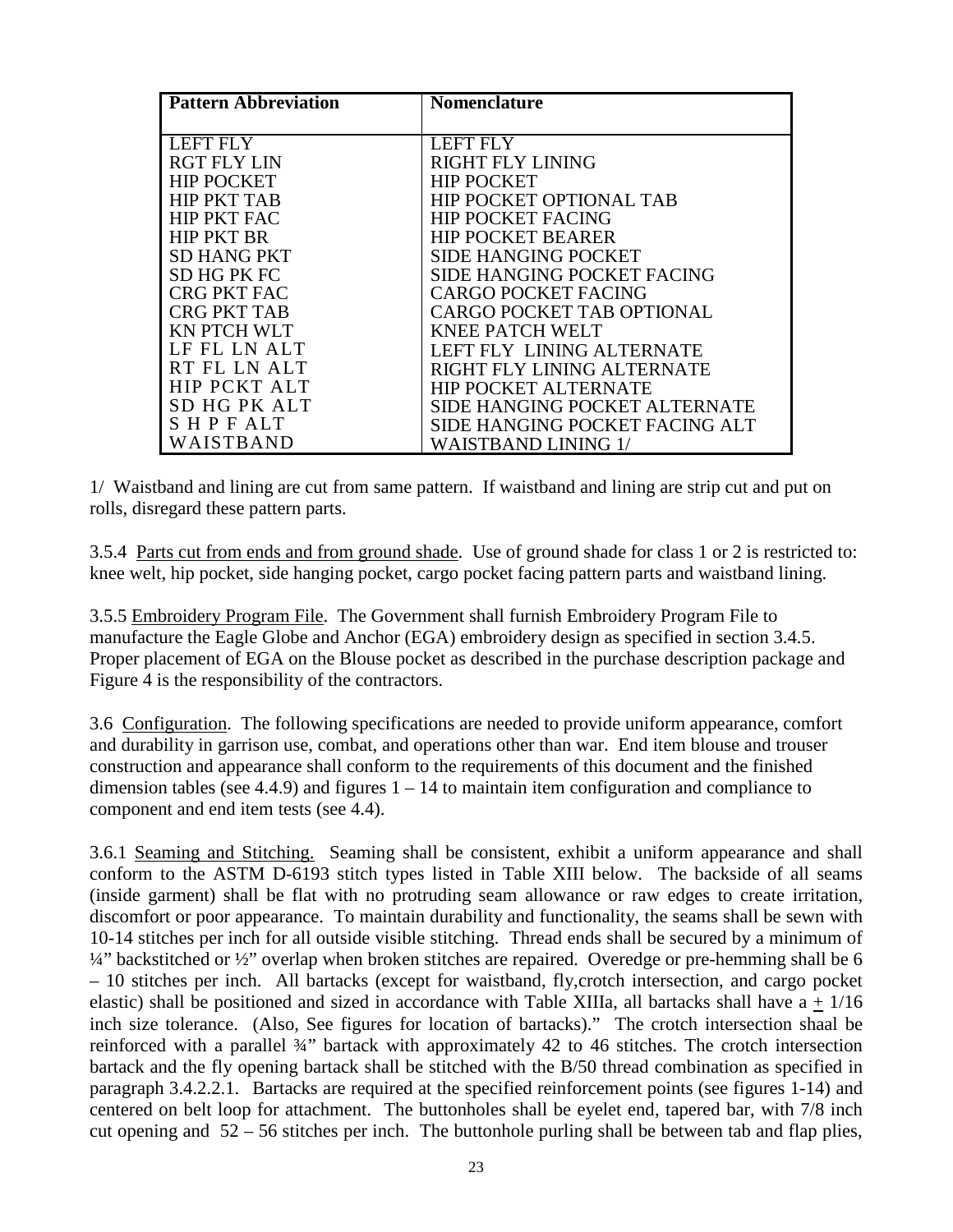front facing and front plies, fly and front waist, and on the outside of the blouse and trousers. The front cut edge of buttonholes shall be positioned  $\frac{3}{4} + \frac{1}{8}$  inch from front folded edge for the blouse and  $\frac{1}{2}$  + 1/16 inch from front folded edge for the trouser. The pocket drainage eyelets shall have a minimum of 19 stitches each, with the purling on the outside. Material edges must not ravel. Pocket flaps shall be bartacked at top right and left corners with 3/8 " in length and 20 to 27 stitches per bartack. The following seams shall be sewn with the alternate B/50 thread combination as specified in paragraph 3.4.2.2.1: Trouser Inseams, Seat Seams, Armholes, Blouse Side Seams, Blouse Hem, Seat patch, and, Knee Patch. Raw edges may be turned-in, turned-under or serged to prevent raveling. No raw edges are allowed. No raw edges on outside, or on inside along double needle seams, or greater than 1/8 inch on inside of garment are allowed. All thread ends shall be trimmed to ¼ inch or less. All loose threads shall be removed

| <b>Seam Placement</b>                                                                    | <b>Seam Type</b>                 | Gage                                                                                             | <b>Stitch Type</b>           |
|------------------------------------------------------------------------------------------|----------------------------------|--------------------------------------------------------------------------------------------------|------------------------------|
| Sleeve seams, shoulder seams, side seams,<br>outseams, seat seam and inseams             | $LSc-2$                          | $\frac{3}{16}$ to $\frac{9}{32}$ inch<br>gage                                                    | 301<br>or 401                |
| Waistband                                                                                | $LSk-2$                          | $1\frac{1}{2}$ inch                                                                              | 301 or 401                   |
| Alternate Waistband- metered elastic                                                     | $LSbc-4$                         | 1/                                                                                               | 1/                           |
| Top stitching for pocket flaps, collar, cuff<br>tab, flies, tabs, and front edges.       | OSf-1                            | $1/8$ to $1/4$ inch from<br>the edge (uniform<br>throughout the<br>garment)                      | 301                          |
| Closing of side hanging and hip pockets<br>leaving $\frac{1}{2}$ chain                   | SSe-2 and<br>$OSf-1$<br>Or SSa-2 | $3/16$ to $1/4$ inch<br>from edges                                                               | 301 or<br>515,516, or<br>519 |
| Hip pocket, elbow and knee pad welt<br>opening construction                              | Ssa<br>or<br>SSbe-2              | Hip pocket welt<br>width $\frac{1}{4}$ - 3/8 inch:<br>Pad opening welt<br>width: $1 +/- 1/8$ in. | 301                          |
| Attachment of patch pockets and attachment<br>of side and hip pocket bearers and facings | $LSd-1$                          | one row $1/16$ to $1/8$<br>inch apart                                                            | 301                          |
| Double needle flap stitching $2/$                                                        | $LSd-2$                          | two rows $3/16$ to<br>$1/4$ inch apart                                                           | 301                          |
| Belt loop construction                                                                   | $Efh-1$                          | $1/16$ to $1/8$ inch<br>from edges                                                               | 301                          |
| Attachment of elbow, seat and knee patches                                               | $LSd-2$                          | two rows $3/16$ to<br>$1/4$ inch apart                                                           | 301                          |
| Label attachment                                                                         | $LSbj-1$                         | $\sqrt{1/8}$ to 3/16 inch<br>from edges                                                          | 301                          |
| All hems:<br>Blouse & trouser legs<br>Sleeves                                            | $EFb-1$                          | $1/16$ to $1/8$ inch<br>from edge                                                                | 301                          |

## **TABLE XIII. Seam types.**

 $1/-$  An alternate waistband construction shall use  $1-1/2 + 1/16$  inch elastic metered its entire length using seam type LSbc-4 with the elastic inserted within the seam construction along opposite sides of the waistband per pattern placement. A total of 4 stitch lines shall be correctly tensioned or balanced such that the stitch lines do not impede stretch whereby stitches cold break open. The alternate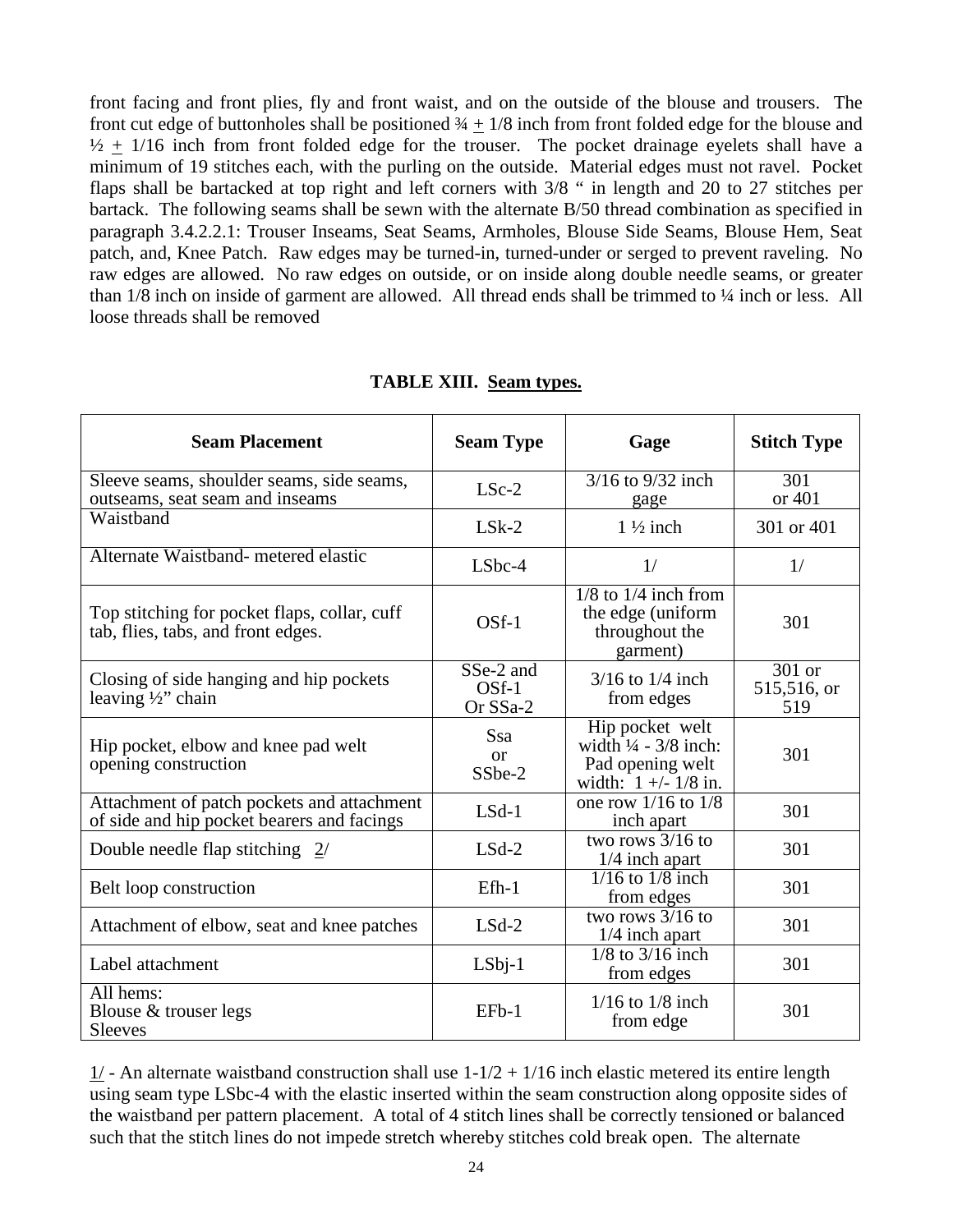waistband shall meet elastic webbing, elongation, and force specified in 3.4.2.6 and finished dimensions specified in 4.4.9 (Tables XIc and D).

2/ An alternate for all pocket flaps, except the blouse chest pockets, shall be a single needle stitch attachment in accordance with the pattern then turned and topstitched 3/16" to ¼" with backtacking at each end. The top flap edge, raw or overedged, shall not be visible when the flap is raised.

| <b>Size</b>    | Stitches/      | <b>Location</b>                                                                      |  |  |  |
|----------------|----------------|--------------------------------------------------------------------------------------|--|--|--|
| (Inches)       | <b>bartack</b> |                                                                                      |  |  |  |
|                | <b>BLOUSE</b>  |                                                                                      |  |  |  |
| 3/8            | $20 - 27$      | End of each sleeve inseam at cuff edge                                               |  |  |  |
| 3/8            | $20 - 27$      | Left front edge of front fly in accordance with marks on pattern                     |  |  |  |
| 3/8            | $20 - 27$      | Top corners of chest and sleeve pockets                                              |  |  |  |
| 3/8            | $20 - 27$      | Left chest pocket flap, each side of pen opening                                     |  |  |  |
| 3/8            | $20 - 27$      | Top corners of sleeve pocket and chest pocket flaps                                  |  |  |  |
| 3/8            | $20 - 27$      | Vertically at each end of cuff tab along vertical stitching $1/$                     |  |  |  |
| 1 to $1 - 1/8$ | 52-56          | Each end of elbow patch welt opening                                                 |  |  |  |
|                |                | <b>TROUSER</b>                                                                       |  |  |  |
| 3/8            | $20 - 27$      | Centered across top and bottom of belt loops                                         |  |  |  |
| 3/8            | $20 - 27$      | Top and bottom of side pocket openings                                               |  |  |  |
| 3/8            | $20 - 27$      | Each end of hip pocket welt openings                                                 |  |  |  |
| 3/8            | $20 - 27$      | Top and bottom corners of cargo pockets                                              |  |  |  |
| 3/8            | $20 - 27$      | Top corners of cargo pocket flaps                                                    |  |  |  |
| 3/8            | $20 - 27$      | Lower front corner of cargo pocket flap through pocket and trouser                   |  |  |  |
| 5/8            | $35-40$        | Bottom of fly, Superimposed on "J" stitching                                         |  |  |  |
| 5/8            | $35-40$        | Vertically positioned $\frac{3}{4}$ 1/16 inch above top end of front crotch seam and |  |  |  |
|                |                | 1/8 inch from outside edge of right fly, bartack shall not be visible on             |  |  |  |
|                |                | outside of trouser                                                                   |  |  |  |
| 1 to $1 - 1/8$ | $52 - 56$      | Each end of knee pad welt opening                                                    |  |  |  |
| 1 to $1-1/8$   | $52 - 56$      | Each end of waistband elastic and cargo pocket elastic when elastic floats           |  |  |  |
|                |                | within the casing" $2/$                                                              |  |  |  |
| 5/8            | $35 - 40$      | Across pleat placements below lower edge of elastic on top of cargo                  |  |  |  |
|                |                | pockets.                                                                             |  |  |  |

# **Table XIIIa. Bartacks.**

## Footnote:

1/ As an alternate: Back stitch tacking, with 20-27 stitches, may be used in lieu of a bartack.

2/ The following alternate method may be used for construction of the elasticized top edge of the pockets:

a. As an alternate method to construct elasticized top edge cargo pocket use seam type SSt-4, stitch type 301: two rows of double needle stitch 1/4 inch gauge at either edge of the elastic. Each row of stitching shall be 1/16 to 1/8 of an inch from either edge of elastic.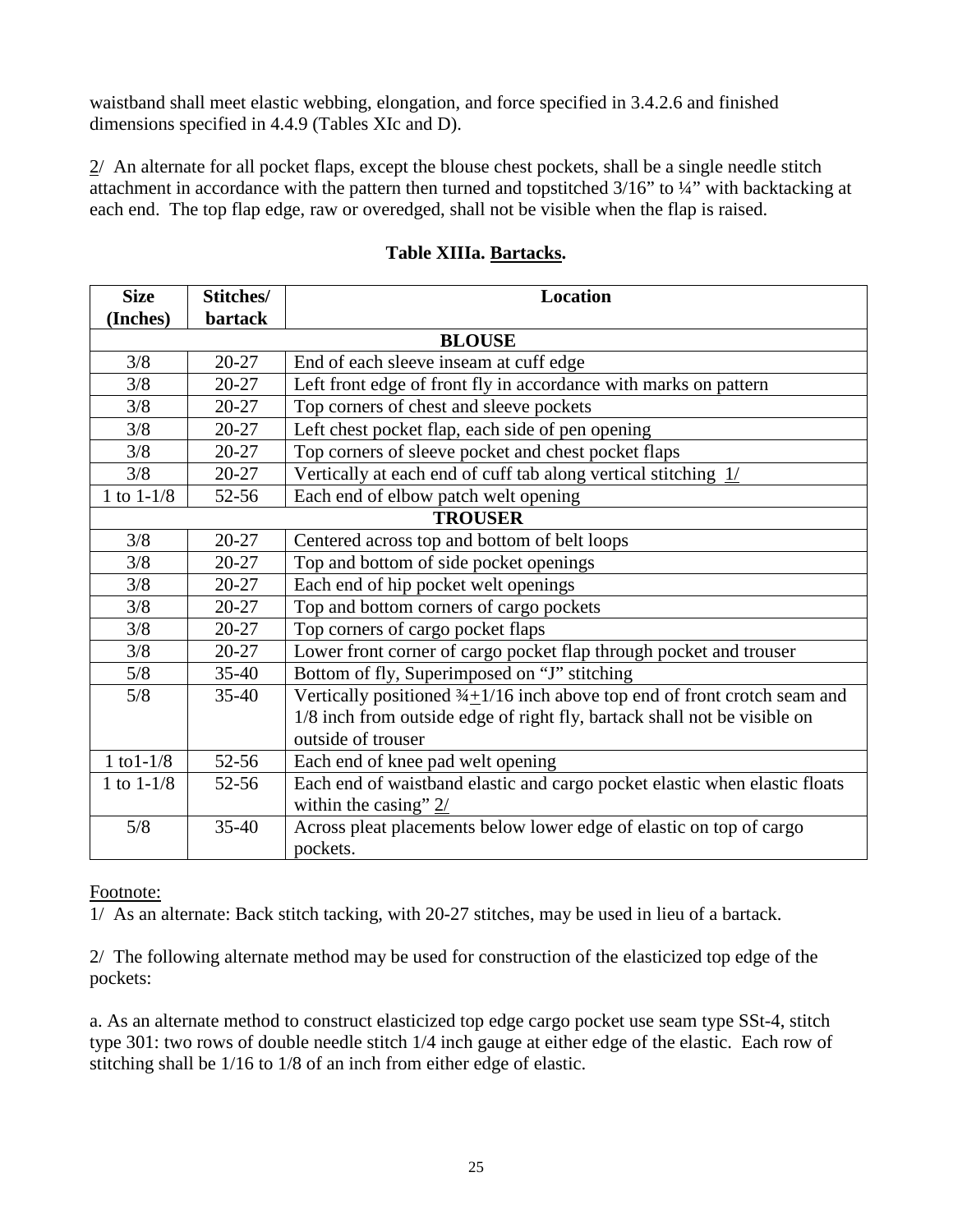b. The 1 1/2 inch (+ or - 1/16 inch) elastic per 3.4.2.6 shall be placed inside the top edge with the top end aligned with the upper edge of the cargo pocket and will be sewn and be caught within the interior of seam via all four top stitching. No part of the elastic shall be visible from outside of the pocket.

c. The elasticized cargo pocket edge requires elongation/extension when the hand is inserted into the pocket yet does not distort the trouser leg when lying in the gathered (relaxed) closed position. The elastic shall extend the full width of the pocket to achieve a 6 3/4 to 7 1/2 inches relaxed opening. The elastic will retreat to its relaxed opening position when hand is removed. The cargo pocket opening shall retain its elongation/recovery characteristics for the life of the garment.

3.7 Toxicity Statement. The blouse and trousers shall show no toxicity (see 4.4.5).

# **4. VERIFICATION**

4.1 Classification of inspection. The inspection requirements specified herein are classified as follows:

- 1. First article inspection (see 4.2)
- 2. Quality conformance inspection (see 4.3)

4.2 First article inspection. The first article, submitted in accordance with 3.1, shall be inspected for compliance with design, configuration, workmanship and dimensional requirements. The presence of excessive defects, as defined by contract, (see 4.1) or failure to pass any test shall be cause for rejection of the first article.

4.3 Quality conformance inspection. Sampling for inspection shall be performed in accordance with ANZI/ASQC Z1.4, as defined by contract, except where otherwise indicated.

4.4 Component and end item inspections. In accordance with 4.1, components and end items shall be tested in accordance with all the requirements of referenced documents unless otherwise excluded, amended, modified, or qualified in this document or applicable procurement documents. The government reserves the right to inspect all components and end items to determine conformance to requirements. A certification of compliance may be acceptable as evidence that the permethrin treatment meets the requirements of Paragraph 3.3.10. When Certificate of Compliance are submitted, the QAR will conduct in-process inspections and review records to audit compliance to the treatment process approved by the government in production verification and EPA registration. The Government reserves the right to periodically inspect such items to determine the validity of the certification in accordance with MIL-DTL-44411B and the performance requirements of this specification.

4.4.1 Bond strength test. The interlining shall meet the requirements stated in 3.4.2.1 when tested according to AATCC-136, paragraph 11.

4.4.2 Breaking strength and elongation test. The thread and gimp shall meet the requirements stated in 3.4.2.2 and 3.4.2.3 when tested according to ASTM-D-2256, except testing speed shall be  $12 \pm 0.5$ in./min and a 10 inch gauge shall be used.

4.4.3 Thread colorfastness test. The thread and gimp shall meet the requirements stated in 3.4.2.4 when tested according to AATCC-61, Test 3A (4 cycles).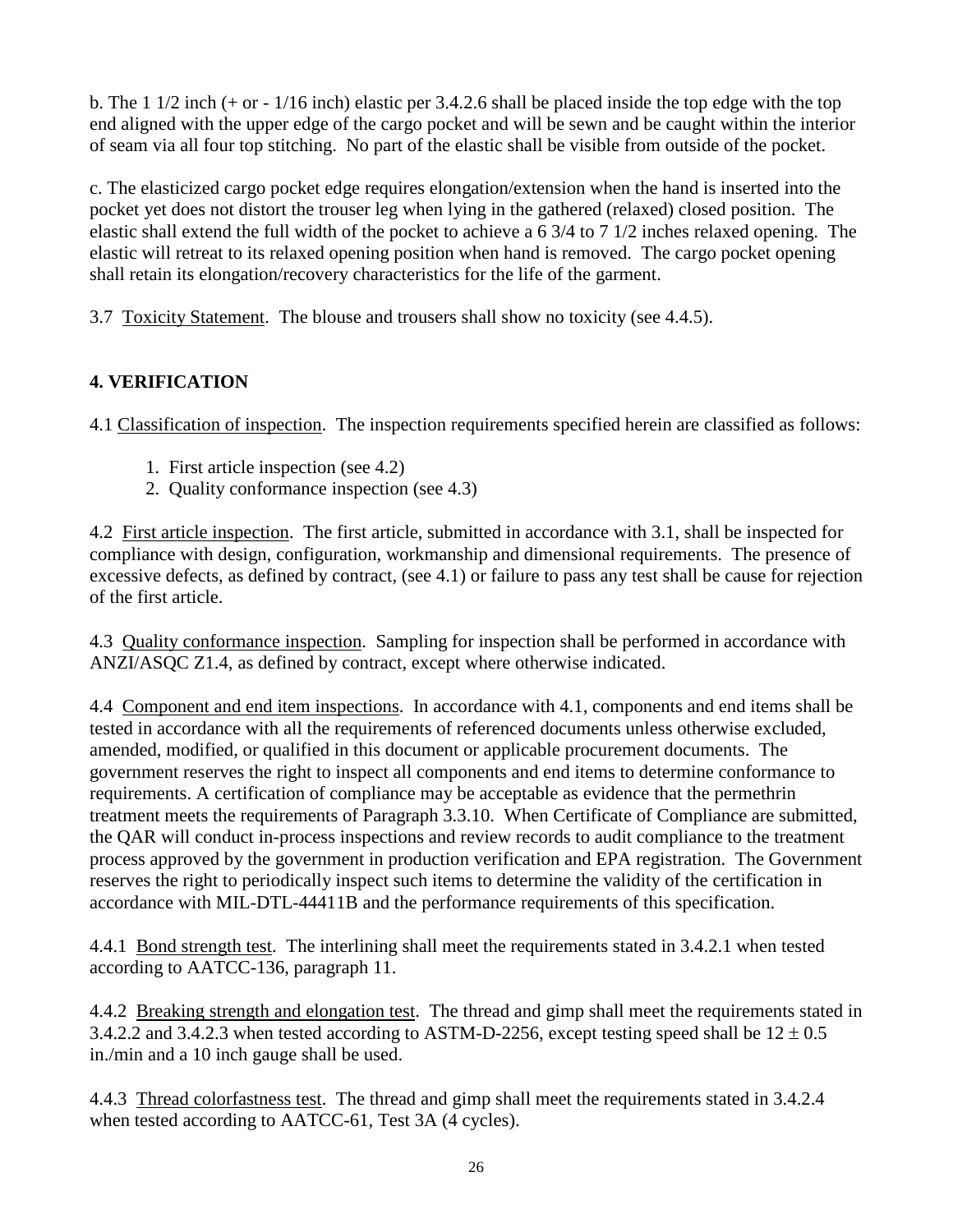# 4.4.4. Button Tests.

4.4.4.1 Chalking test. The buttons shall meet the requirements stated in 3.4.4 when tested for chalking by immersion in a boiling solution of 0.8 percent by weight sulfuric acid for 10 minutes, immediately thereafter dried and examined by holding the button at arm's length under a strong white light.

4.4.4.2 Compressive strength test. The buttons shall meet the requirements stated in 3.4.4 when tested for compressive strength using an apparatus that permits gradual application of the load either by a manual or automatic hydraulic mechanism. Buttons shall be placed face down one at a time between flat blocks of steel, and tested to failure. Failure is defined as the first sign of a crack in the button visible to the naked eye (a visible crack in the button will usually be found at the first audible sound of cracking).

4.4.4.3 Button pull test. The buttons attached to the blouse and trouser shall meet the requirements stated in 3.4.4 when tested according to ASTM D-5034, except slide button on top of 1 inch wide grips separated at least 3/8 inch so that button loosely rests evenly on top of grips. Use manually adjusted grips only, not pneumatic. Place button attachment stitching in middle of bottom grips and adjust an additional 3/8-inch down so that the grips grab fabric just below stitching, not on the stitching. Run tensile machine per test method and record force required to pull button from sewn garment.

4.4.5 Toxicity test. The finished blouse and trouser shall be tested for dermal toxicity as follows:

- a. Title 40, Code of Federal Regulations, 1994 Edition; Part 798.4100 - Dermal Sensitization Part 798.4470 - Primary Dermal Irritation Part 798.4500 - Primary Eye Irritation Marzulli, F and H. Maibach, "Contact Allergy: Predictive Testing in Humans," Advances in Modern Toxicology, Volume 4, pp353-372, 1977.
- b. As an alternative to animal and human testing, the contractor may provide information, which certifies that the treated cloth is composed of chemicals and/or materials, which have been safely used commercially where prolonged, repeated skin contact has occurred.

4.4.6 Material and Garment Testing. The cloth and/or garment shall be tested for the characteristics listed in Table VIII. The testing shall be performed using the test methods as specified in table VIII. All test reports shall contain the individual values utilized in expressing the final results. For material testing, the sample unit shall be 5 continuous yards full width of the finished cloth, for all physical and chemical tests. For garment testing, the sample unit shall be one blouse and one trouser per Permanent Press treatment lot. The lot shall be considered unacceptable if one or more sample units fail to meet any requirements specified.

| <b>Characteristic</b> | Requirement<br>Paragraph | <b>Test Method</b> |
|-----------------------|--------------------------|--------------------|
| Material<br>Nylon:    | 3.3.1.2                  |                    |

# **TABLE VIII. Material and Garment Testing Requirements**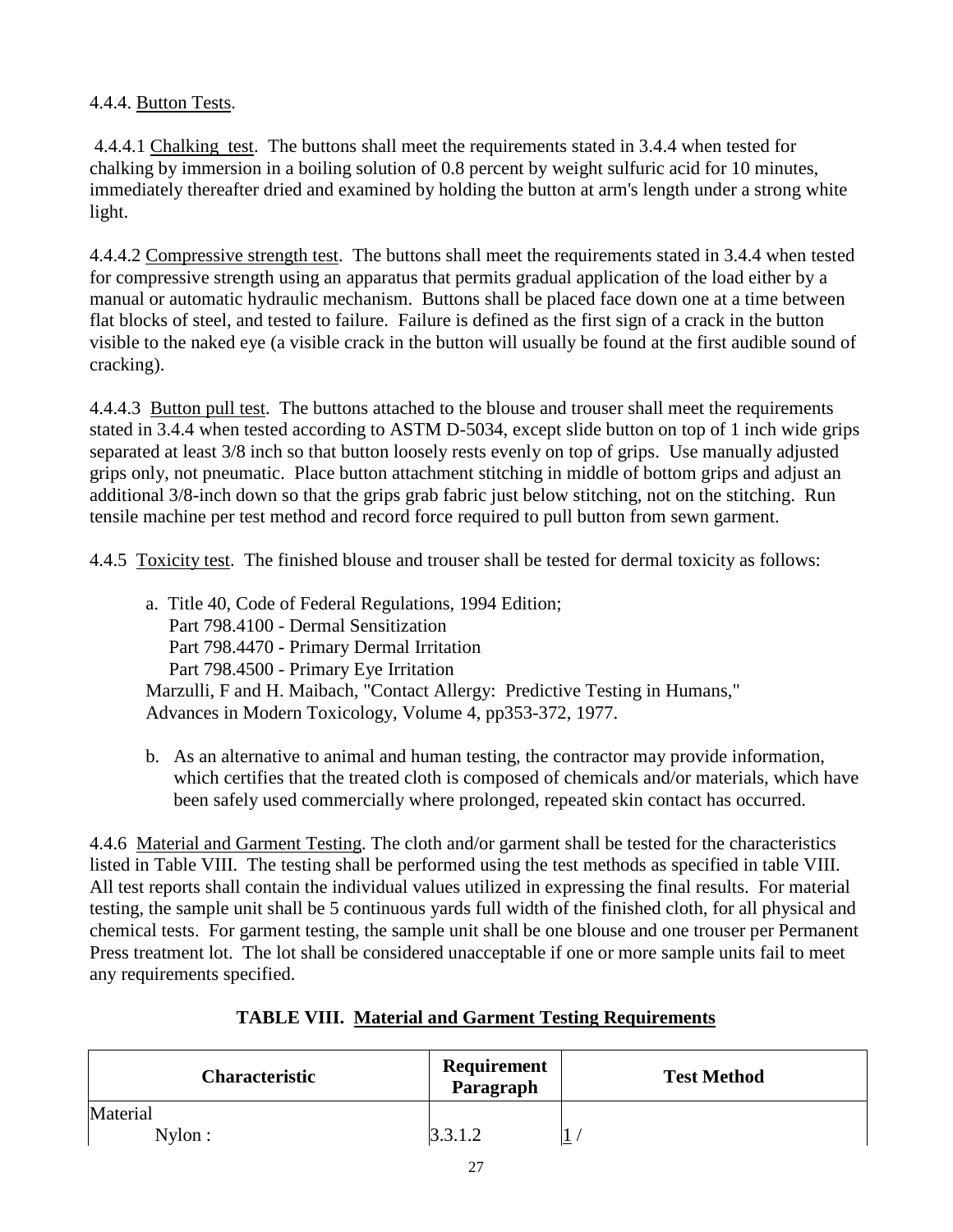| <b>Characteristic</b>                        | Requirement<br>Paragraph | <b>Test Method</b>                                          |
|----------------------------------------------|--------------------------|-------------------------------------------------------------|
| Identification                               |                          | 1/                                                          |
| Luster                                       |                          | $\overline{1}$                                              |
| Denier                                       |                          | $\overline{1}$                                              |
| Absence of Nylon Waste                       |                          | $\overline{1}$                                              |
| Cotton:<br>Identification                    | 3.3.1.3                  |                                                             |
| Combed cotton (class 1 only)                 |                          |                                                             |
| Fiber content:                               | 3.3.1.4                  | $\frac{1}{1}$ /                                             |
| Cotton content                               |                          |                                                             |
| Nylon content                                |                          | AATCC-20A 1/2/                                              |
| Fabric Identification (Class 1 only) 3.3.1.7 |                          | <b>AATCC-20A1/</b>                                          |
| Weave                                        | 3.3.1.5                  | Visual $1/$                                                 |
| Physical Requirements:                       |                          | Visual 1/                                                   |
| Untreated and permanent press:               |                          |                                                             |
| Weight                                       | 3.3.1.7                  | <b>ASTM D 3776 3/</b>                                       |
| <b>Breaking Strength</b>                     | 3.3.1.7                  | <b>ASTM D 5034 3/</b>                                       |
| <b>Tearing Strength</b>                      | 3.3.1.7                  | <b>ASTM D 1424 3/</b>                                       |
| Presence of labile sulfur                    | 3.3.3                    | 1/                                                          |
| Visual color matching                        | 3.3.4.1                  | <b>AATCC</b> Evaluation Procedure 9,<br>Option A, 4.4.6.2.1 |
| Instrumental color matching                  | 3.3.4.2                  | <b>AATCC</b> Evaluation Procedure 6,<br>4.4.6.2.2           |
| Colorfastness:                               |                          |                                                             |
| Light (after 40 hrs or 170 kilojoules)       | 3.3.5                    | AATCC-16 A or E                                             |
| Laundering (after 4 cycles)                  | 3.3.5                    | AATCC-61 test 1A 4/                                         |
| Crocking                                     | 3.3.5                    | AATCC-8                                                     |
| Perspiration (acid and alkaline)             | 3.3.5                    | AATCC-15                                                    |
| Spectral reflectance                         | 3.3.7                    | 4.4.6.1 and $1/$                                            |
| <b>Garment Testing:</b>                      |                          |                                                             |
| Smoothness Appearance (class $1 \& 2$ )      |                          |                                                             |
| Initial                                      | 3.3.8.1                  | AATCC-143                                                   |
| After 20 launderings                         | 3.3.8.1                  | AATCC-143 5/                                                |
| Crease Retention;                            |                          |                                                             |
| Initial                                      | 3.3.8.1                  | AATCC-143                                                   |
| After 20 launderings                         | 3.3.8.1                  | AATCC-143 5/                                                |
| <b>Seam Smoothness</b>                       |                          |                                                             |
| Initial                                      | 3.3.8.1                  | AATCC 143                                                   |
| After 20 launderings                         | 3.3.8.1                  | AATCC-143, 5/                                               |
| Dimensional stability                        | 3.3.9                    | AATCC-96. Test Vic, A 6/                                    |
| pH                                           | 3.3.11                   | AATCC-81                                                    |
| Toxicity                                     | 3.3.12                   | $4.4.6.3, 4.4.6.3.1, \frac{1}{2}$                           |
|                                              |                          |                                                             |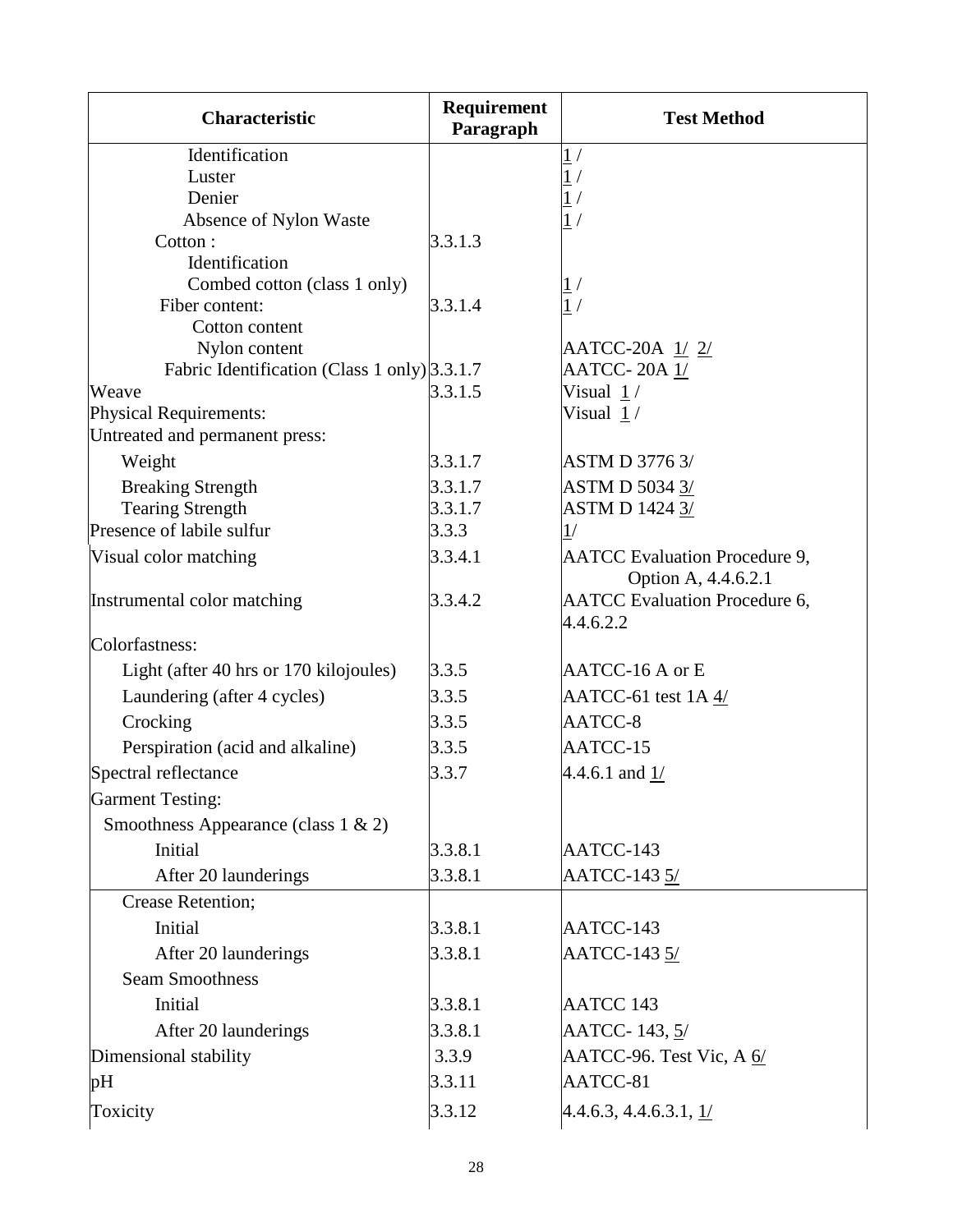| <b>Characteristic</b>                       | Requirement<br>Paragraph | <b>Test Method</b> |
|---------------------------------------------|--------------------------|--------------------|
| Elastic Force vs. Elongation                | 3.4.2.6                  | 4.4.6.4            |
| Cargo Pocket                                | 3.4.2.6                  | 4.4.6.4.1, 7/      |
| Waistband                                   | 3.4.2.6                  | 4.4.6.4.2, 7/      |
| Permethrin Content<br>(Garment Classes 3&4) | 3.3.10.1                 | 4.4.6.58           |
| % Bite Protection<br>(Garment Classes 3&4)  | 3.3.10.2                 | 4.4.6.58           |

1/ Unless otherwise specified, a certificate of compliance shall be submitted and will be acceptable for the stated requirement.

2/ The cotton content shall be calculated as follows:

Cotton content, percent =  $R/S$  x 100  $R = Weight of residual fibers$  $S = Weight of dry desired specimen$ 

3/ Five determinations are required for untreated material testing, except three determinations will be performed on garments.

4/ Except that 1993 AATCC Standard Reference Detergent (non-phosphate) without optical brightener shall be used.

 $5/$  The water temperature shall be  $140^{\circ}$  F  $\pm 5^{\circ}$  F and the drying cycle shall be permanent press or durable press. Ten (10) launderings are acceptable verification test provided the garment/cloth meets the performance requirement for 20 launderings. The government reserves the right to perform or request that 20 launderings be performed anytime.

 $6/$  Except no pressing is performed after drying.

7/ The seams shall be parallel to the jaw grips at 3 inch setting.

8**/** After 20 launderings as per AATCC 135, 3, V,iii. Except laundering cycle 5,10,15,19 & 20 shall be performed without adding any detergent to minimize detergent accumulation in specimens. After 50 launderings as per AATCC 135, 3, V, iii, except laundering cycles 5, 10, 15, 19, 20, 25, 30, 35, 40, 45, 49, and 50 shall be performed without any detergent.

4.4.6.1 Spectral Reflectance. Initial and Permanent Press finished cloth shall be meet requirements specified in 3.3.7. Spectral reflectance shall be measured and reported on the initial cloth. Certificate of compliance will be accepted on finished uniforms and subject to Government verification. If finished garments are rejected for shade, spectral reflectance will be measured on cloth in the finished garments. Spectral reflectance data shall be determined on the face side and shall be obtained from 600 to 860 nanometers (nm) at 20 nm intervals on a spectrophotometer relative to the barium sulfate standard, the preferred white standard. Other white reference materials may be used provided they are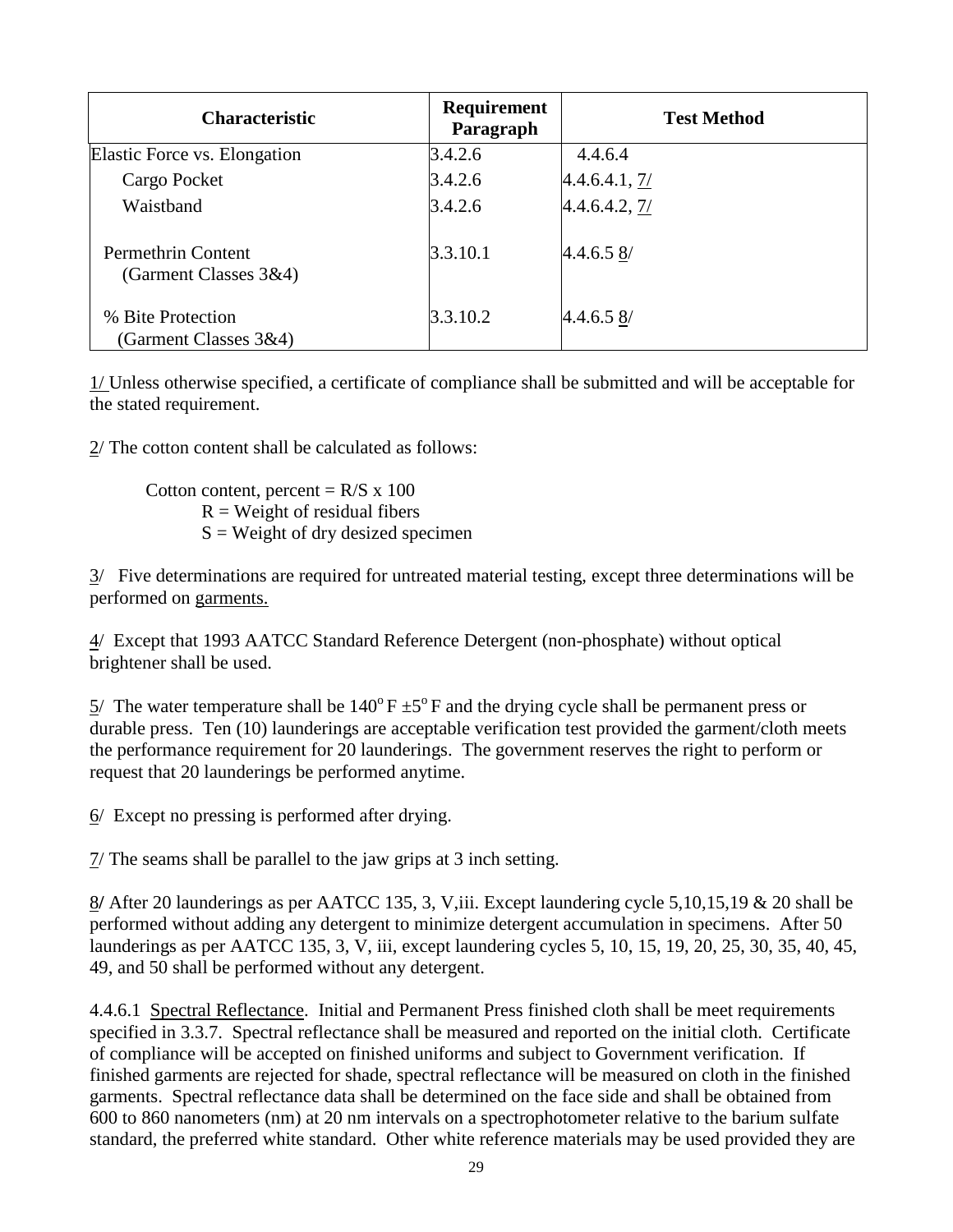calibrated to absolute white, e.g. magnesium oxide or vitrolite tiles. The spectral bandwidth shall be less than 26 nm at 860 nm. Reflectance measurements may be made by either the monochromatic or polychromatic mode of operation. When the polychromatic mode is used, the spectrophotometer shall operate with the specimen diffusely illuminated with the full emission of a source that simulates either CIE source A or CIE source D65. The specimen shall be measured as a single layer, backed with six layers of the same fabric and shade. Measurements shall be taken on a minimum of two different areas and the data averaged. The measured areas should be taken at least 6 inches away from the selvage. The specimen shall be viewed at an angle no greater than 10 degrees from the normal, with the specular component included. Photometric accuracy of the spectrophotometer shall be within 1 percent and the wavelength accuracy within 2 nm. The standard aperture size used in the color measurement device shall be 0.3725 inches in diameter. Any color having spectral reflectance values outside the limits at four or more of the wavelengths specified shall be considered a test failure.

# 4.4.6.2 Color Matching.

4.4.6.2.1 Visual color matching (all types and classes). The color and appearance of the class 3 and class 4 camouflage printed cloth, and classes 1 and 2 camouflage printed and permanent press finished cloth shall match the standard sample when viewed using AATCC Evaluation Procedure 9, Option A, under filtered tungsten lamps that approximate artificial daylight D75 illuminant with a color temperature of  $7500 \pm 200$  K with illumination of  $100 \pm 20$  foot candles, and shall be a good match to the standard sample under horizon lamplight at  $2300 \pm 200$  K.

4.4.6.2.2 Instrumental color matching (all types and classes). Instrumental color matching is used as a tool to quantify shade evaluation if visually shade is rated unacceptable. All the colors in the Woodland MARPAT shall be instrumentally measured except for Khaki and all the colors in the Desert MARPAT shall be measured except for Highland given the areas of these exempted colors are too small for accurate instrumental readings. Each measured color shall match the standard sample using AATCC Evaluation Procedure 6. A color difference greater than a  $\Delta E_{CMC} = 1.5$ , when using a  $\Delta E_{CMC}$  (2:1) ratio (D<sub>65</sub> / 10°) units as compared to the standard sample, shall be basis for rejection.

4.4.6.3 Toxicity assessment**.** The contractor must furnish information (see 4.4.6.3.1) certifying that the finished product is composed of materials which have been safely used commercially OR which provide sufficient toxicity data to show compatibility with prolonged, direct skin contact. At a minimum, toxicity data should include results from a primary dermal irritation study in laboratory animals and a repeated insult human patch test (Modified Draize Procedure). The latter must be conducted under the supervision of a qualified dermatologist using at least 100 free-living individuals.

4.4.6.3.1 Toxicity Documents. All finishes/chemicals used to process the garment shall be identified and accompanied by the appropriate Material Safety data Sheet (MSDS) information. The use of chemical recognized by the Environmental Protection Agency (EPA) as known human carcinogens is prohibited.

4.4.6.4 Force versus elongation of elasticized features. Cargo pocket and waistband samples shall be samples from garments are constructed to duplicate the configuration on the finished garment where the elastic webbing is set on or within the trouser fabric and permanent press treated. The cargo pocket length (relaxed) is the finished opening length of six inches in length. The waistband shall consist of one side of the elasticized waistband which is approximately four inches in length (relaxed). Both cargo pocket and waistband samples are laundered 5 times as per AATCC 135,3,V,iii and stitching which sets the elastic must stay secured through the washings. Tensile properties are evaluated by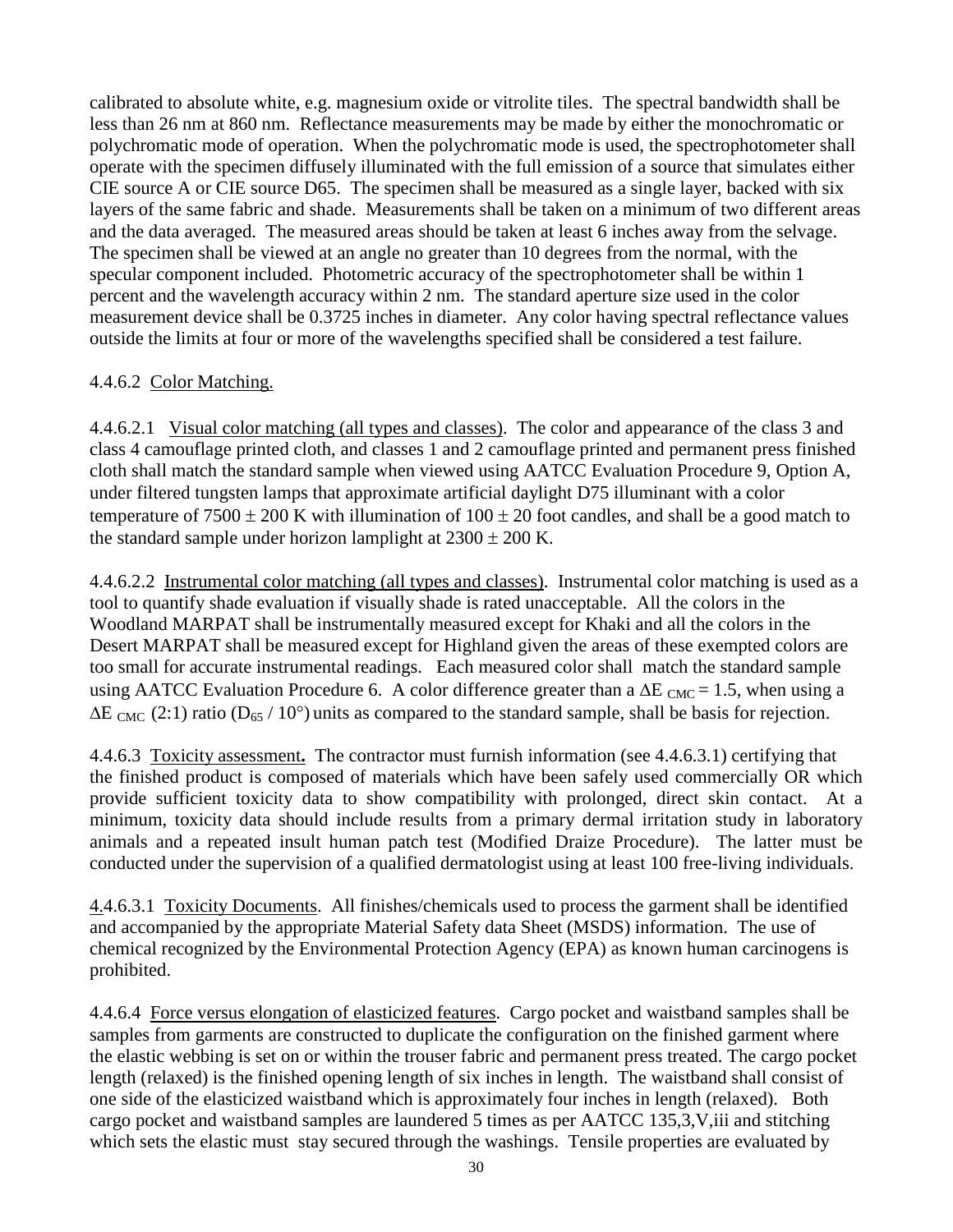conducting tensile tests utilizing equipment, which conform to ASTM D-76, Standard Specification of Tensile Testing Machines for Textiles. Samples are conditioned in a 70 degree F, 65% RH laboratory for a minimum of 24 hours. The specimens are clamped in pneumatic jaws in a relaxed state (no force on read out) where the jaws are spaced 4.0 inches apart.

4.4.6.4.1 Cargo Pocket. The cargo pocket sample shall be centered between the jaws so that the set elastic webbing is clamped into each jaw. A Constant Rate of Extension (CRE) with a loading rate of 20.0 inches per minute is used. The crosshead is moved 1.5" for a total of 5.5". The resulting force is recorded at a rate of 10 points per second. One cycle consists of this elongation as well as the return to the initial 4.0" separation position. The cycle is repeated 100 times for each sample. The graph shall be evaluated and the sample will meet the requirement when no peak is greater than 3.5 lbs. nor less than 2.5 lbs.

4.4.6.4.2 Waistband**.** A Constant Rate of Extension (CRE) with a loading rate of 2.0 inches per minute is used. The crosshead is moved 1.5" for a total of 5.5". The resulting force is recorded at a rate of 10 points per second. The graph shall be evaluated to record the force separately at  $\frac{3}{4}$  inch and 1 ½ inch extension. The sample meets requirements when the ¾ inch extension does not exceed 1.5 lbs nor is less than 0.5 lbs, and the 1 ½ inch extension does not exceed 4 lbs nor less than 1 ½ lbs. The sample must demonstrate acceptable performance at both extensions to pass the requirement.

4.4.6.5 Permethrin content analysis. The permethrin content of treated fabric shall be determined by gas chromatographic procedure and directly compared to an external standard containing a known permethrin content (see 4.4.6.5.2.1). Alternate method(s) of extraction and analysis, and specimen size are subject to government approval and laboratory cross correlation prior to implementation. The conditions described in this method are optimum for the gas chromatograph employed. These conditions may vary based on the gas chromatograph used. The carrier gas flow rate shall be adjusted so the elution of the first permethrin isomer is greater than 5 minutes. Alternate methods of extraction and analysis are subject to government approval and laboratory cross correlation prior to implementation.

4.4.6.5.1 Apparatus.

4.4.6.5.1.1 Analytical Balance. 0.0001g sensitivity, Mettler Toledo, or equal

4.4.6.5.1.2 Analytical Balance. 0.000001g sensitivity, Mettler Toledo, or equal

- 4.4.6.5.1.3 Glassware.
	- a. 10-100mL volumetric flasks
	- b. Funnel
	- c. Pipettes
- 4.4.6.5.1.4 Automatic Die Cutter. Freeman Atom, or equal

4.4.6.5.1.4.1 Three Inch Cutting Die. 3 inch diameter circular steel die cutter

- 4.4.6.5.1.5 Extraction Apparatus.
- 4.4.6.5.1.5.1 Accelerated Solvent Extractor (ASE) Dionex Corporation or equal a. Liquid Nitrogen Cylinder to Deliver High Pressure Gas, 230psi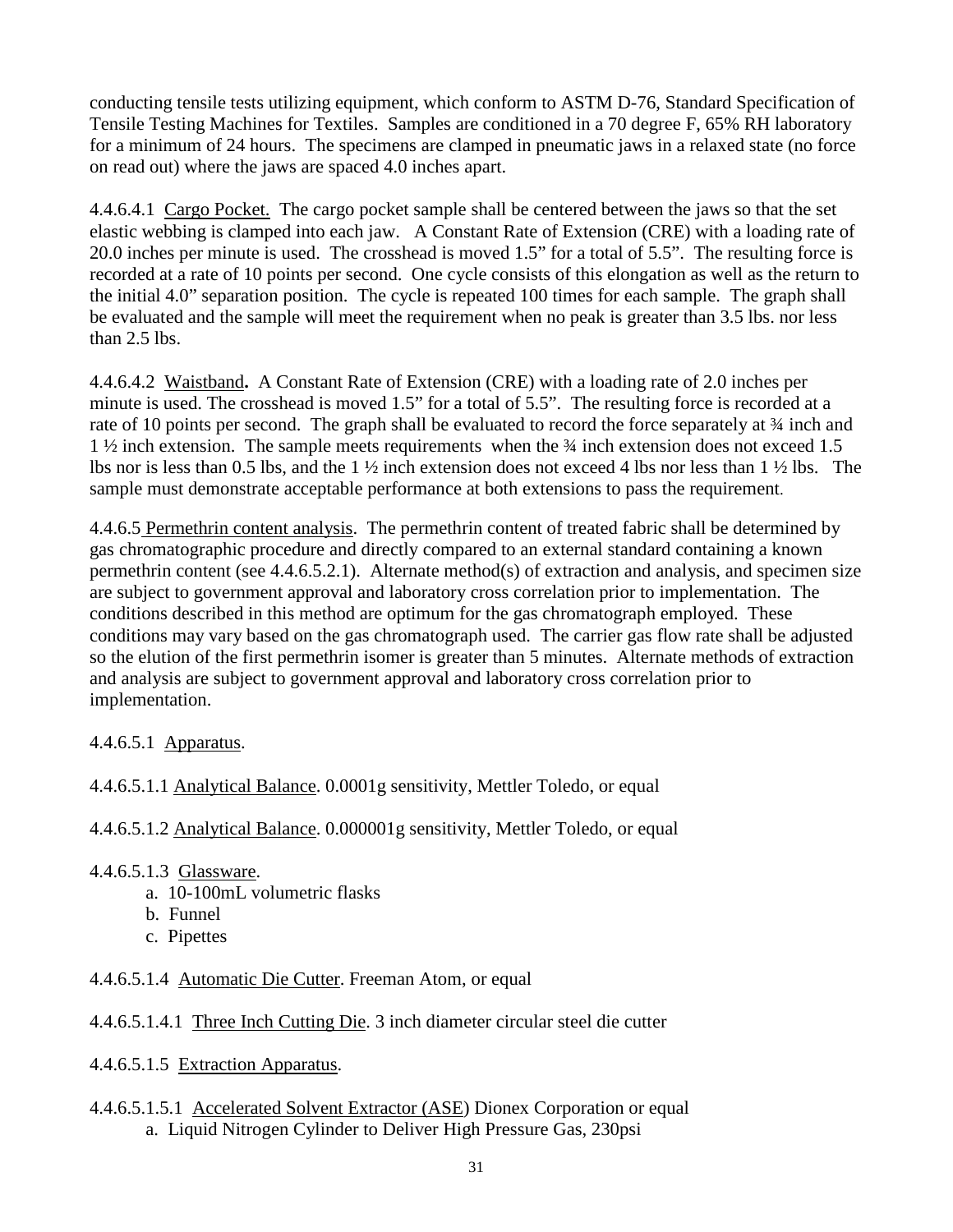- b . Complete Extraction Cells, 22mL
- c . Cellulose filters, 1.98cm
- d. 40mL Amber Glass Collection Vials
- e. Solvent Resistant Teflon-Silicone Coated Septa
- f. 3mm-4mm borosilicate glass beads

#### 4.4.6.5.1.5.2 Soxhlet.

- a. Electric heater with variable control
- b. Heat resistant glass flask when using Soxhlet extractor. The flask shall be a 250mL, flat or round bottom, and single neck.
- c. Extractor condenser
- d. Boiling condenser
- e. Cellulose extraction thimbles

4.4.6.5.1.6 Agilent 6890N (G1530N) Series Gas Chromatograph. Gas Chromatograph equipped with ChemStation software, or equal

- a. Carrier Gas Cylinder, Appropriate Regulator Set at 80psi
- b. Hewlett-Packard Capillary Column, 5% Phenyl Methyl Siloxane/30.0m x 250µm x  $0.25 \mu$ m nominal,  $325^{\circ}$ C Max, or equal.
- c. Split Inlet Liner, Packed with Silanized Glass Wool/5mm
- d. Injector Microliter Syringe, Capable of Delivering 1µL
- e. GC Amber Injection Vials and Rinse Vials
- 4.4.6.5.1.7 Agilent Series 5973N (G2579A) Mass Spectrometer, or equal.
	- a. Performance Turbo Pump MSD (EI Mode), or equal
- 4.4.6.5.1.8 Ultrasonic Cleaner. Branson, or equal

4.4.6.5.1.9 High Temperature Convection Oven. 500°C Max

4.4.6.5.1.10 Refrigerator Storage. 4<sup>°</sup>C

#### 4.4.6.5.2 Reagents.

4.4.6.5.2.1 Permethrin Analytical Standard. Permethrin standard shall be  $\geq$  97%, mixture of Cis/Trans Isomers. Permethrin standards are available from FMC Agricultural Products; Princeton, New Jersey 08543; FMC reference #33297; 97% purity/specified technical, or equal

4.4.6.5.2.2 Solvent Mixture. Solvent mixture shall be 80% Acetonitrile/Analytical Grade and 20% Methanol/Analytical Grade

4.4.6.5.2.3 High Purity Helium Carrier Gas. Carrier gas shall be  $\geq$  99.999%

4.4.6.5.2.4 Cleaning Solutions. Cleaning solutions shall be as follows:

- a. Micro-90 Ultra Cleaning Solution, or equal
- b. Reversed Osmosis Water, 98% Rejection Rate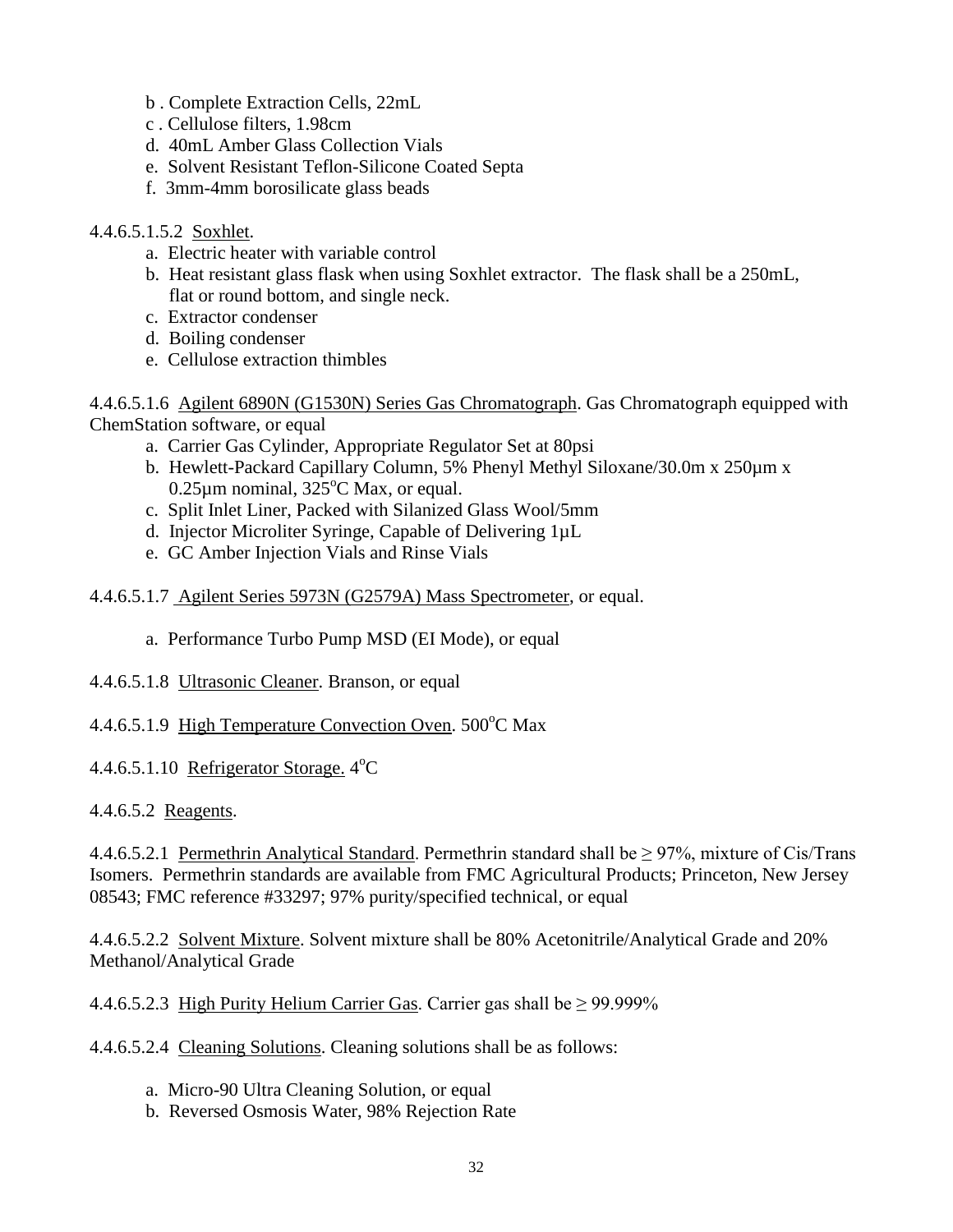## 4.4.6.5.3 Calibration of Apparatus.

4.4.6.5.3.1 Analytical Balance.

4.4.6.5.3.1.1 Pre-Weighing Procedures. Prior to weighing, initiate the internal weight calibration function or use an external certified weight set to verify that the balance is operating properly.

4.4.6.5.3.1.2 Manufacturer Calibrations. Obtain manufacturer certifications within 12 months prior to taking measurement.

## 4.4.6.5.3.2 Gas Chromatography equipped with Mass Selective Detector (See A.6, A.7)

- a. Perform the manufacturer's recommended calibration procedures prior to analyses.
- b. Before samples or required blanks can be analyzed, the instrument must meet the initial calibration acceptance criteria (see G).

4.4.6.5.3 Cleaning Techniques. Establish cleaning techniques to ensure that no permethrin carries over from experiment to experiment. The techniques listed below have been determined to be suitable:

a. Evaporate excess solvent from extraction glassware and wash using conventional methods. (see B.4)

b. Bake off residual organic substances from glassware in high temperature convection oven,  $500^{\circ}$ C, for three to six hours. (see A.9)

c. Sonicate A.S.E. Cells in the solvent that was used for the extraction. (see A.8)

## 4.4.6.5.4. Sampling and Test Specimens.

4.4.6.5.4.1 Sample size. The sample size (garment class 3 and garment class 4) to be tested shall be selected in accordance with ANSI/ASQ Z1.4, Special Inspection Levels S-1 and AQL of 1.5, OR a minimum of three (3) samples per lot to be evaluated.

## 4.4.6.5.4.2 Test specimens.

a. From each sample garment being evaluated (unlaundered, after 20 and after 50 launderings), select three 3 inch diameter specimens (use a 3 inch circular cutting die having surface area of  $45.6037 \text{cm}^2$ ) for each test condition. Cut specimens from single ply areas so that no two specimens shall contain the same warp and filling yarns (for example, for the blouse areas-front left, front right, back, right sleeve, left sleeve; and for the trouser areas-front left leg, back left leg, right front leg, back front leg, and front left or right fly). Specimens for the measurement of permethrin content after laundering shall be cut after the finished garment has been laundered according to AATCC 135, 3, V, III to the specified number of cycles. Laundered specimens shall be cut from different ply areas across the garment.

b. Weigh each specimen to the nearest milligram (see A.1).

## 4.4.6.5.5 Standard Preparation.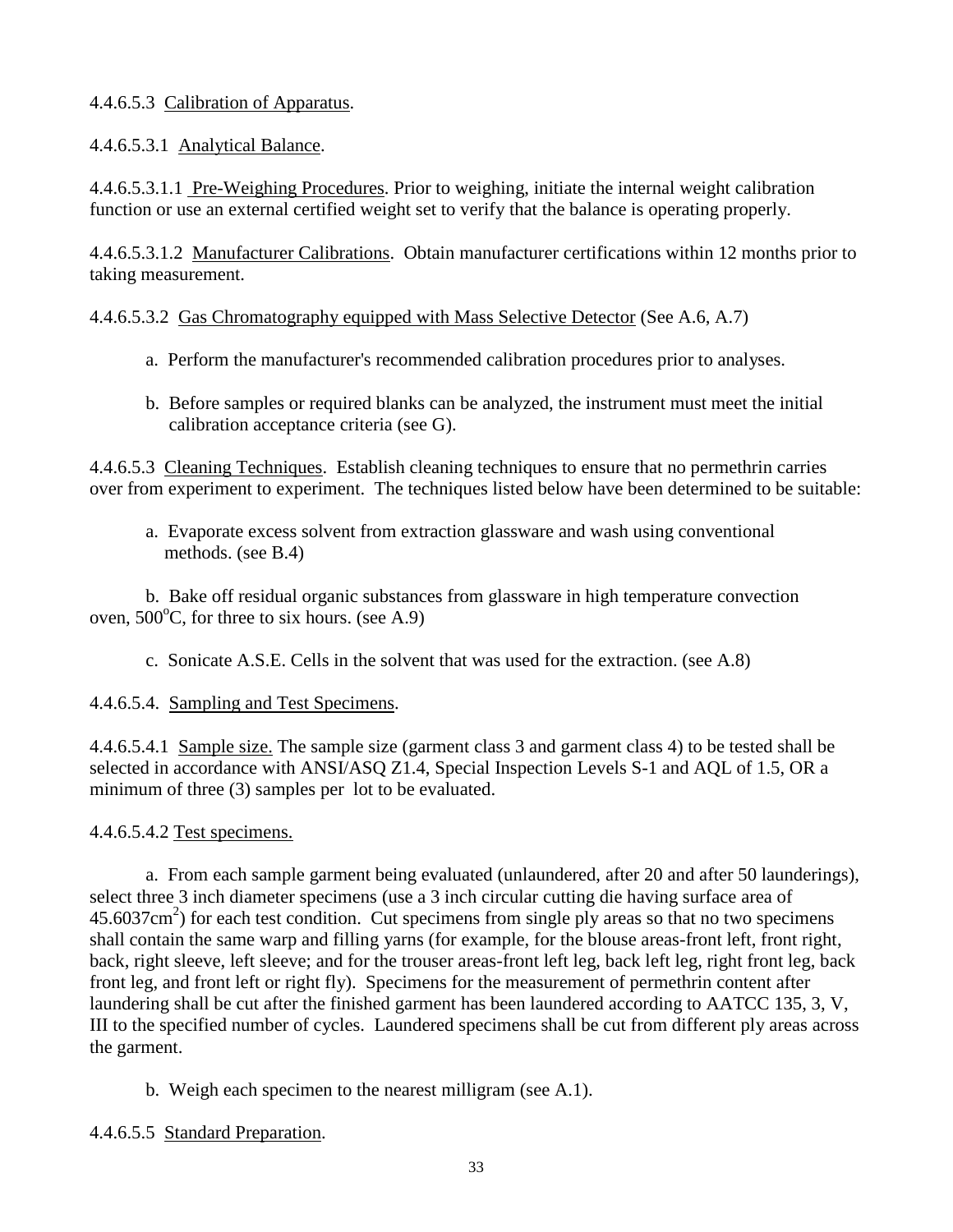a. Prepare six concentrations of permethrin standards which are 20, 50, 75, 100, 150, and  $200$ ng/ $\mu$ L,  $[1$ ng/ $\mu$ L is equal to 1 part-per-million (ppm)]

b. Using the balance specified in A.2, weigh  $10mg \pm 1mg$  of permethrin crystals and place into a 50mL volumetric flask and fill with 80% acetonitrile/20% methanol solvent to obtain the standard of 200ng/µL. Make all appropriate dilutions from this flask to obtain the additional standards*.*

c. Calculate the actual concentrations of the standards based on the weight of the permethrin.

4.4.6.5.6 Extraction Procedure (see A.5)

## 4.4.6.5.6.1 ASE

4.4.6.5.6.1.1 Preparing Specimens. Roll each specimen and place into an ASE cell fitted with a cellulose filter. Fill the void with glass beads to conserve solvent. Place all cells onto ASE cell tray.

4.4.6.5.6.1.2 Quality Control. Extract a specimen blank for every run to detect if any carry over of permethrin is significant.

4.4.6.5.6.1.3 Accelerated Solvent Extraction Procedures.

4.4.6.5.6.1.3.1 Parameters.

| 22mL                              |  |  |
|-----------------------------------|--|--|
| 60mL, light blocking/amber        |  |  |
| 80% Acetonitrile, 20% Methanol    |  |  |
| <b>Approximate Gas Pressures:</b> |  |  |
| 50 psi                            |  |  |
| $10$ psi                          |  |  |
| $130$ psi<br>Oven Compression     |  |  |
|                                   |  |  |
| 0 min                             |  |  |
| 5 min @ $100^{\circ}$ C           |  |  |
| 10 min @ 1500 psi                 |  |  |
| 90%                               |  |  |
| 90 sec                            |  |  |
| 2                                 |  |  |
|                                   |  |  |

4.4.6.5.6.1.3.2 Preparation for analyses. Dilute or concentrate each vial to 40mL and prepare a 1mL aliquot from every specimen extraction for GC analysis. Permethrin recovery must be 95% or greater (see F.4).

4.4.6.5.6.2 Soxhlet. Place each specimen into cellulose Soxhlet extraction thimble. Add 160mL of the acetonitrile/methanol mixture and boiling chips into a 250mL flask. Assemble the Soxhlet apparatus and extract the permethrin treated specimens for 6 hours or until and extraction recovery of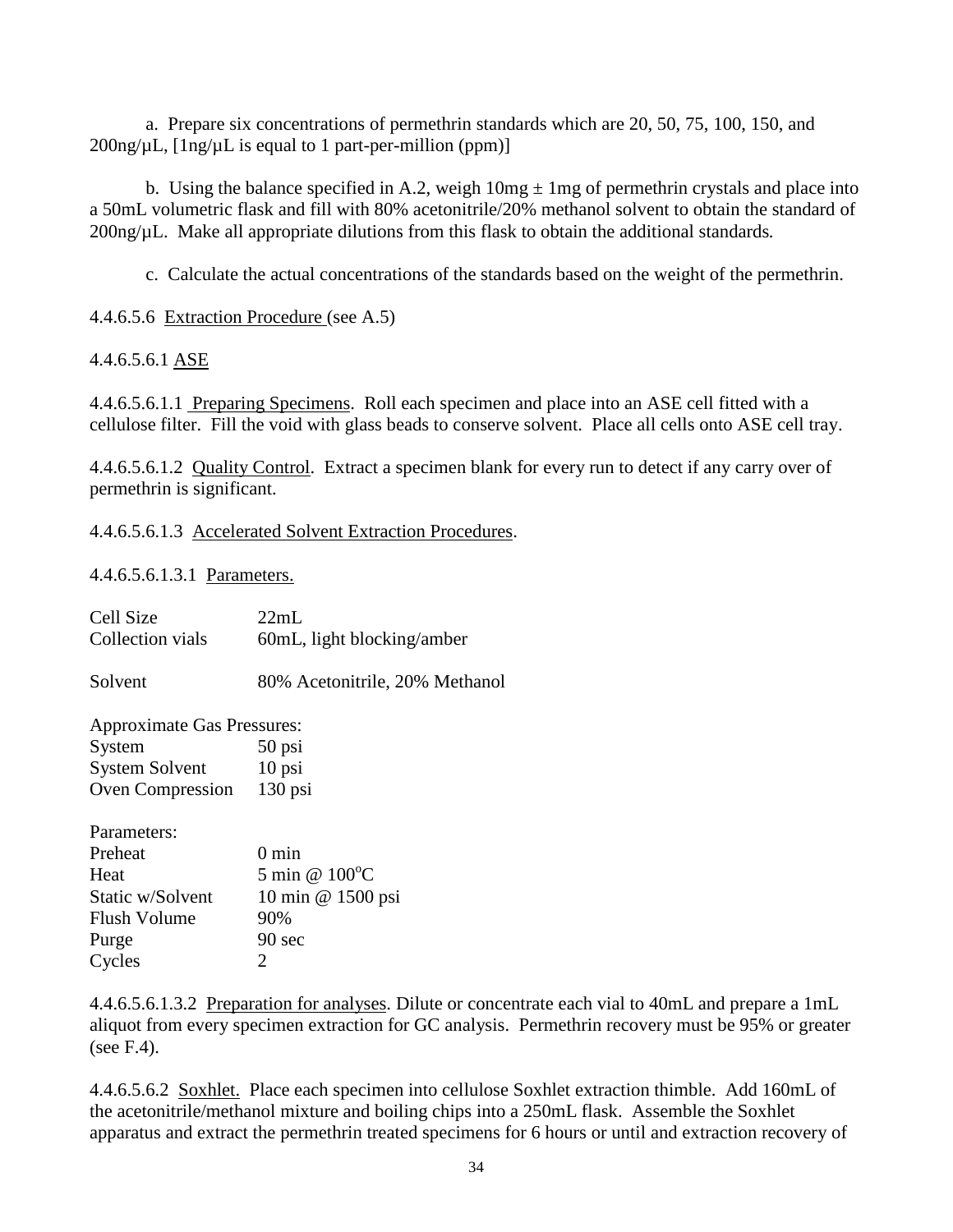95% or greater has been achieved (see F.4). Concentrate the extract by rotoevaporation, or equal, at 35°C to a final volume of 40mL.

4.4.6.5.6.3 Storage. After the specimens are extracted, store in light blocking amber vials in refrigerator until ready to inject (see A.10). Specimen extractions shall be stored in a refrigerator for no longer than three months. When ready to analyze, allow the temperature of the GC vials to equilibrate in the area of evaluation before injection into GC.

# 4.4.6.5.6.4 Extraction Efficiency.

a. Select three random specimens from any permethrin treated fabric sample and perform three consecutive extractions.

b. Quantify the level of permethrin recovered from each specimen for each consecutive extraction, through GC/MS analysis.

c. Verify that the percent recovery of permethrin for any specimen size and composition, is 95% or greater by comparing the recovery level from the first extraction, to that of subsequent extractions. Combine the permethrin levels obtained from each of the three extractions, if the initial extraction yields permethrin levels 95% or greater than the total percent of permethrin extracted three sequential times, then the extraction efficiency is 95% or greater. Note - To ensure that the extraction efficiency is being accurately calculated, the permethrin levels in the second and third extraction should be minimal, and the permethrin level by the third extraction should be trace or zero.

Note: Initial verification of extraction efficiency of this test method must be performed. Once an extraction efficiency of 95% or greater is established, no further demonstration of the extraction efficiency is needed.

## 4.4.6.5.7. Analytical Procedure.

4.4.6.5.7.1 Quality Control. Laboratory blanks that contain no analyte are used to ensure specimens are free of contaminants or to ensure there is no cross contamination during a run. Inject a blank containing 80% acetonitrile/20% methanol before every set of standards and before and after every ten specimens. If any blank, after multiplying concentration by five, is greater than any specimen result, the specimen data points are invalid and a system check must be run to identify the source of the carry over. After system maintenance has been performed, repeat injections of the standards for the calibration curve, new blanks, and new aliquots of the specimens affected by the previous carryover.

## 4.4.6.5.7.2 Standard Injection.

a. All six permethrin standards will be injected at the beginning and at the end of each series of specimens to "bracket" the specimen injections. Check linearity of the standards for each set of injections by plotting the responses (area counts) on the x-axis vs. the calculated standard concentrations on the y-axis. A 3<sup>rd</sup> order polynomial regression line with R-squared value of 0.99 or greater is acceptable. Derive the equation of the  $3<sup>rd</sup>$  order polynomial for sample calculations.

4.4.6.5.7.3 Specimen Injection. Run specimen injections in duplicate. Sample extracts, standards, and blanks must be analyzed within an analytical sequence such as listed below: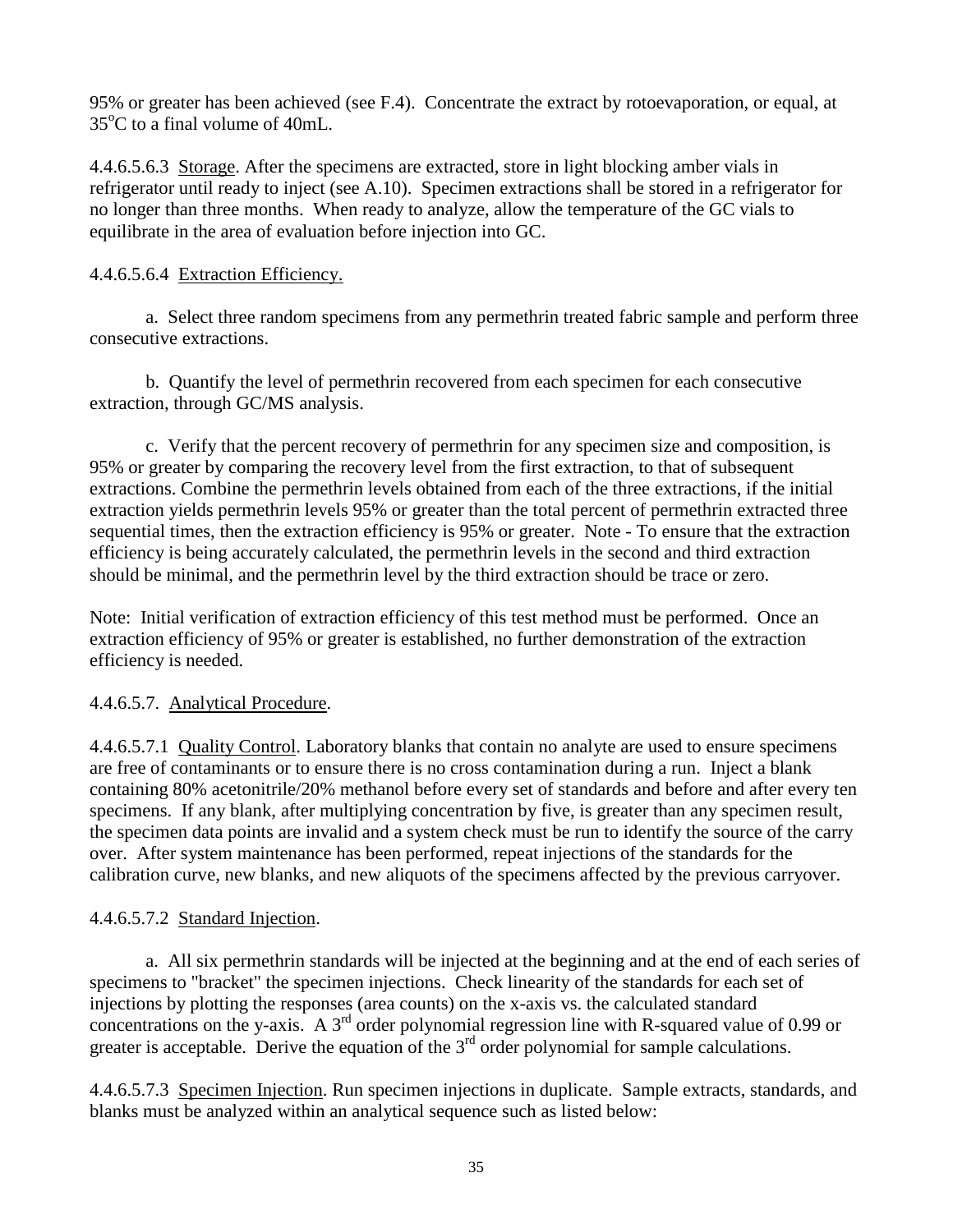- a. Initial calibration (Standards)
- b. Instrument blank at the end of the initial calibration
- c. Specimen Series 1 (extracts 1-10, 1st quantitation)
- d. Instrument blank
- e. Standard Series 1
- f. Instrument blank
- g. Specimens Series 2 (extracts 1-10, 2nd quantitation)
- h. Instrument blank
- i. Standard Series 2
- j. Instrument blank
- k.-r. Subsequent specimen series,( ex. 11-20, including blanks, and standard series)
- s. Final calibration (Standards)

Note: After the initial calibration, the analytical sequence may continue as long as acceptable instrument blanks and the standards are analyzed at the required frequency. If any specimen count does not fall on the standard calibration curve, the evaluator may dilute that specimen by 1:10 and rerun; calculations of the permethrin level must be adjusted using the factor of 10.

#### 4.4.6.5.7.4 Gas Chromatograph/Mass Spectrometer Parameters. (see A.6)

4.4.6.5.7.4.1 Injection procedures.

a. Place all GC vials into auto sampler tray. To avoid vapor pressure differences, all vials must be at room temperature and containing identical volumes.

b. Inject 1µL into the Gas Chromatograph equipped with Mass Spectrometer. Use high purity helium carrier gas (see B.3) and appropriate column.

c. Ensure that rinse vials in the injector port contain 80% acetonitrile/20%methanol above the minimum solvent line.

4.4.6.5.7.4.2 Instrument Settings. The following parameters will be used in the analysis:

| Oven Temperature             | $250^{\circ}$ C               |
|------------------------------|-------------------------------|
| <b>Injector Temperature</b>  | $275^{\circ}$ C               |
| <b>Detector Temperature</b>  | $280^{\circ}$ C               |
| Injection volume             | $1 \mu L$                     |
| <b>Carrier Gas Flow Rate</b> | $1.3$ mL/min                  |
| <b>GC</b> Run Time           | $10 \text{ min}$              |
| <b>Split Ratio</b>           | 3:1                           |
|                              |                               |
| MS Single Ion Monitoring     |                               |
| <b>Scan Parameters</b>       | EM Voltage Gain Factor of 1   |
| <b>Real Time Plot</b>        | $10 \text{ min}$              |
| Resolution                   | Low                           |
| Solvent Delay                | 4 min                         |
| <b>Start Time</b>            | 4 min, 4.26 Cycles/sec        |
| <b>Ions Monitored</b>        | 183 (quantitation), Dwell 100 |
|                              | 163 (confirmatory), Dwell 100 |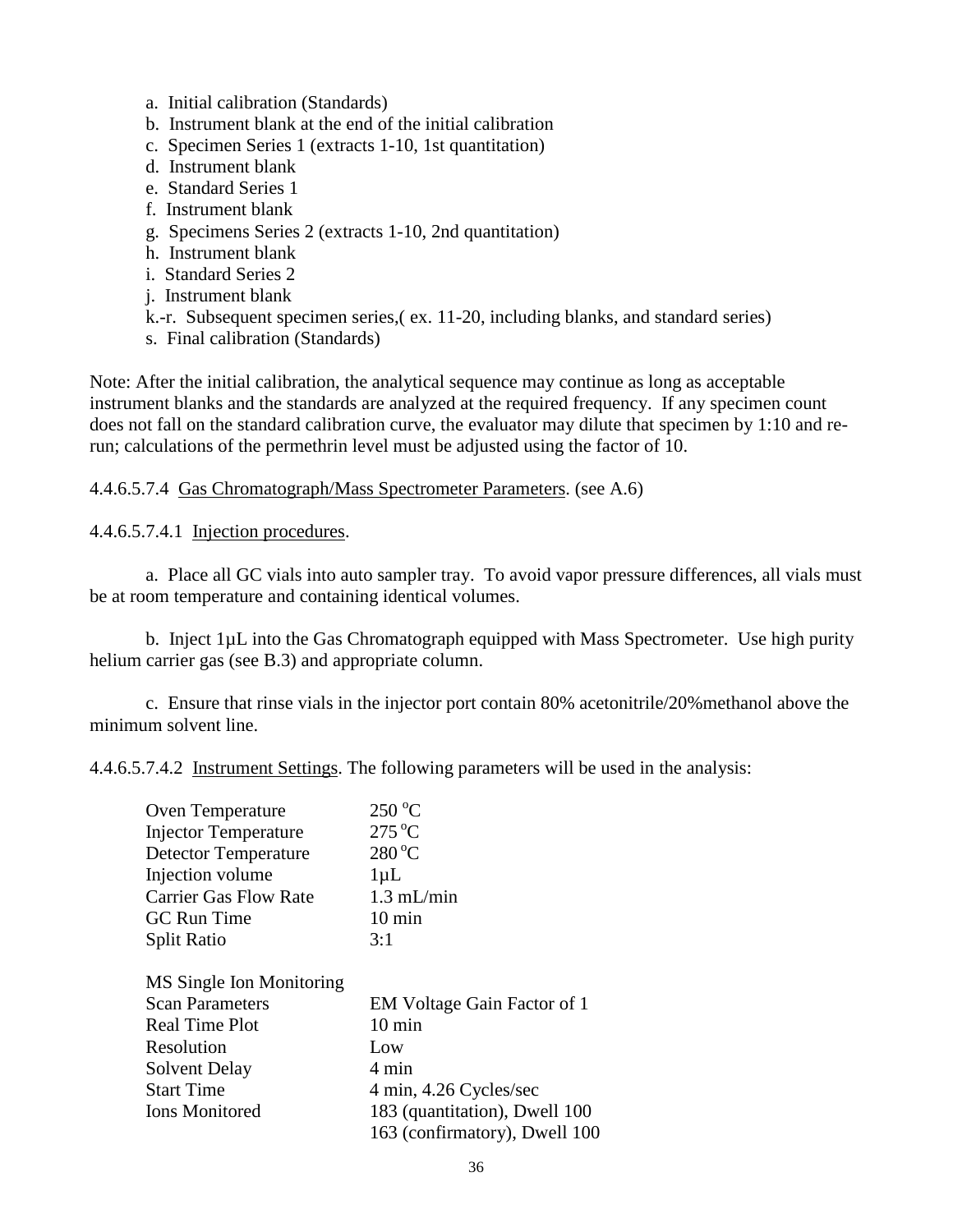4.4.6.5.7.4.3 Evaluation Procedures.

a. Quantify the permethrin content detected by the mass spectrometer by extracting ion chromatograms 183 (quantitation ion) and 163 (confirmatory ion).

b. Integrate permethrin peaks manually from baseline to baseline using the software, or generation of report.

## 4.4.6.5.8. Calculations.

4.4.6.5.8.1 Permethrin Concentration. The permethrin concentration will be calculated from the area counts of the chromatographic curve and expressed in terms of mass permethrin per surface area  $(mg/cm<sup>2</sup>)$ , with the option of expressing in terms of weight permethrin per weight of specimen (W/W%):

4.4.6.5.8.1.1 Concentration. The concentration of permethrin in milligrams per square centimeter shall be calculated as follows:

 $\text{Concentration}$  (mg/cm<sup>2</sup>) =

40mL  $x(ax3 + bx2 + cx + d)$  x (1,000  $\mu$ L/1mL) x 1mg/1,000,000ng) x (1/45.6037cm2)

Where:  $40mL =$  Final Volume a, b, c and  $d =$  numbers derived from  $3<sup>rd</sup>$  degree polynomial equation from standard series following specimen series  $x = \text{area count of the specimen curve}$  $45.6037$ cm2 = area of specimen

4.4.6.5.8.1.2 Conversion to Permethrin Weight Percent Content (W/W%). Concentration (W/W%) = [Concentration (mg/cm2) multiplied by (surface area) cm2 divided by (weight of specimen) mg] multiplied by 100.

4.4.6.5.9 Report**.** Report the individual concentration for each specimen in milligrams per square centimeter permethrin to the nearest 0.001mg, (no individual specimen results shall fall outside of the minimum to maximum range of the permethrin levels as specified in paragraph 3.4.1). A single retest shall be allowed; when a single specimen fails, a new sample with complete set of specimens shall be sampled and tested. The retest shall be used to rate pass or fail.

4.4.6.6. Percent (%) Biting Protection Assay. Percent (%) bite protection shall be measured on finished permethrin treated garments, class 3 and class 4, under three test conditions and using a control specimen (non-permethrin treated, garment classes 1 and 2) against the two selected insect species specified in 4.4.6.6.3. the three test conditions shall be one unlaundered, two: after 20 launderings and three: after 50 launderings from garments produced in the same lot. Corresponding permethrin content for each of these conditions will be measured as specified in 4.4.6.5 to correlate biological toxicity with the particular garment treatment used to meet requirements specified in 3.3.10.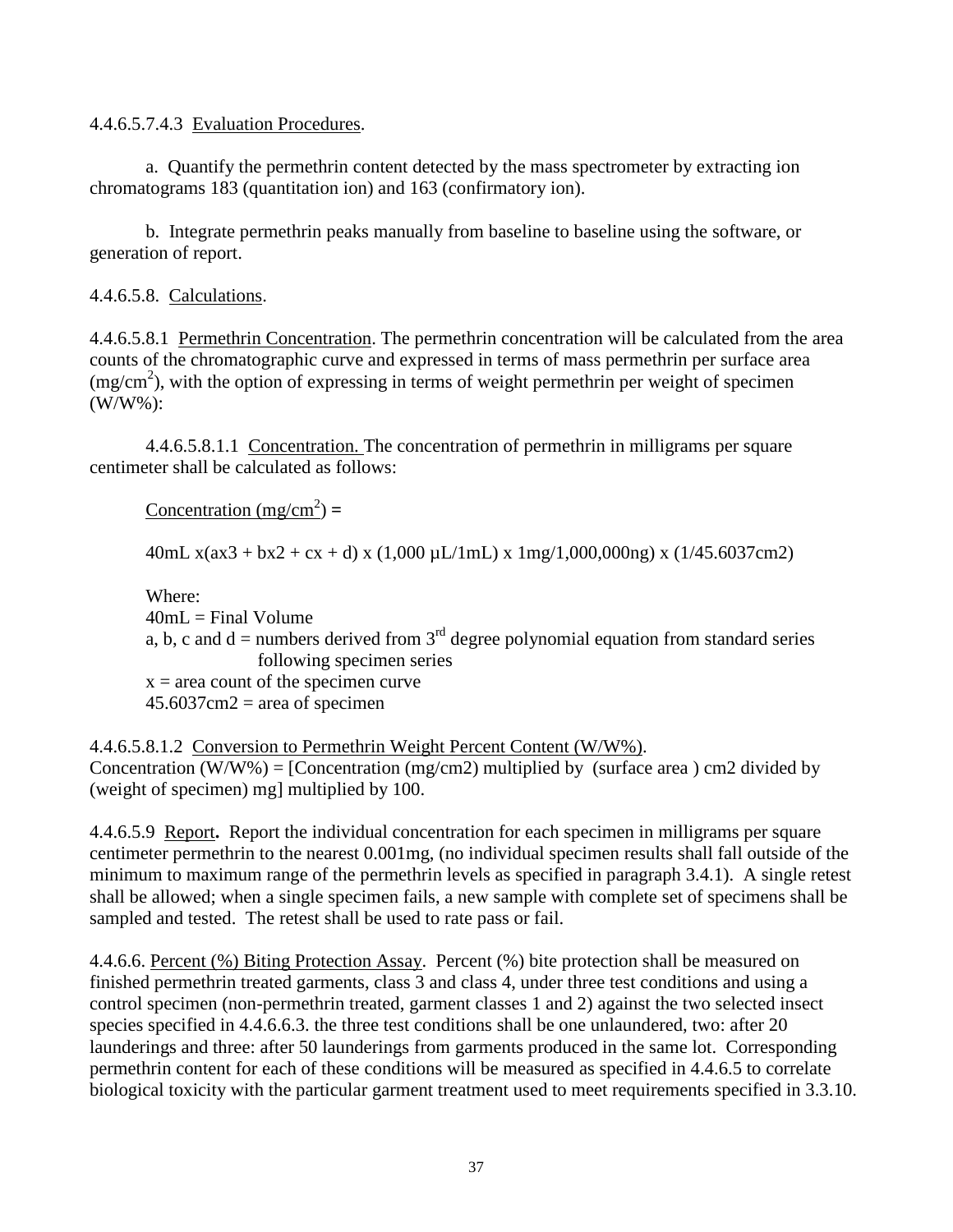4.4.6.6.1 Number of determinations. Three determinations will be run for each of the 2 insect species (see 4.4.6.6.3.3). Each determination for each insect is conducted with 4 volunteers using 3 different fabric conditions; unlaundered, 20 launderings and 50 launderings and compared to non-permethrin treated control. One set of controls will be used for the 3 determinations for each volunteer (see 4.4.6.6.3.6). The total number of specimens for the 3 determinations is outlined below. It is estimated that one blouse yields 6 specimens and one trouser yields 4 specimens consisting of largely a single ply fabric area (see 4.4.6.6.2).

| Number of      | Number of                                                                           | Number of Number of |            |          | <b>Total Specimens</b> |
|----------------|-------------------------------------------------------------------------------------|---------------------|------------|----------|------------------------|
|                | Insect tests $X$ Determinations X Volunteers X Fabric conditions = per garment type |                     |            |          |                        |
| Mosquitos $1/$ | $3 \times$                                                                          | 4 x                 | $3 \times$ | $\equiv$ | 362/                   |
| Control $2/$   | $\mathbf{X}$                                                                        | 4 x                 | 3x         | $=$ $-$  | 12.2/                  |

1/ one set of treated specimens will be used twice to test each mosquito species 2/ Total garments estimated, required to conduct 3 determinations are; 6 treated blouses, 9 treated trousers, 2untreated blouse, 3 untreated trousers

4.4.6.6.2 Specimen size. Specimens will be cut to the shape and dimensions illustrated in Figure 17. The cut specimen shall be folded in half lengthwise (right sides together)and seamed 1/8" from the raw edge. The seam shall finish 2-1/4" from the narrower end of the sample, with the completed seam measuring 9-3/4". Specimens shall be cut from single fabric ply areas. To minimize the number of garments needed for each determination, multiple ply areas such as seam areas or hems may occur limitedly in the perimeter areas provided multiple plies of fabric in these areas shall not create a gap between subject's arm and fabric (see 4.4.6.6.3.5). Specimens will be cut with gloved hand and placed in a plastic bag and the glove disposed of to avoid residual contamination of controls. When failure point is being quantified, the laundered samples may be used to accomplish the additional launderings needed.

4.4.6.6.3 Procedure.The procedure to conduct biting protection assay shall follow the "EPA Product Performance Test Guidelines, OPPTS 810.3700, Insect Repellents For Human Skin and Outdoor Premises (see 2.2.2), and is described in part below, noting any exceptions to this procedure.

4.4.6.6.3.1 Applicable Protocol. Within OPPTS 810.3700 , Section 3 addresses treated fabric material and section  $(3)(iii)$  specifies that laboratory studies are conducted as described in  $(d)(1)$  of the OPPTS 810.3700 guideline.

4.4.6.6.3.2 Fastening Test Specimen. Section (3)(iii) recommends "fastening a strip of the impregnated material to the test subject's forearm." This will be accomplished by utilizing specimen size specified in 4.4.6.6.2 (see Figure 15) and ensure it covers the entire forearm of the test subject without gaps for insect access. With the arm in the pronated position, the fastening seam that closes the specimen on the volunteer's arm shall be located on the top of the forearm. Attachment of the treated specimen will be done with gloved hand, which will be disposed of prior to attaching the control to alternate arm.

4.4.6.6.3.3 Test Insects. OPPTS 810.3700 section (d) (1) addresses laboratory tests conducted with mosquitoes and stable except this test shall utilize two species of mosquito. The results of this evaluation for the mosquitos is a contractual requirement. Insect genus, species and subspecies, colony origin and approximate age shall be used as specified below and in 4.4.6.6.3.3.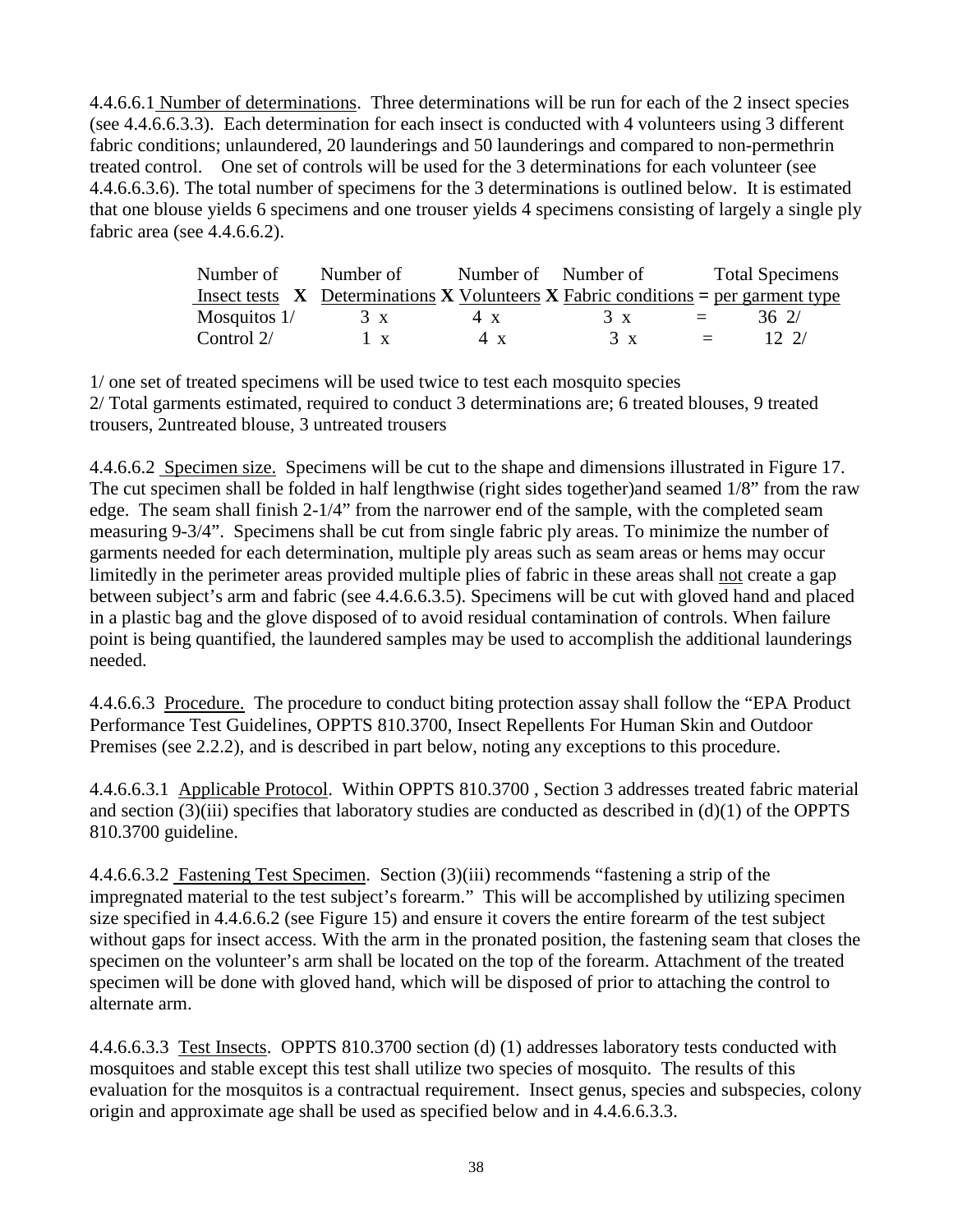Mosquitos: Aedes (Stegomyia) aegypti Anopheles albimanus,

4.4.6.6.3.3.1 Insect Characteristics. Mosquito ages employed for these studies shall be 5-11 days old after emergence from the pupal stage. Methods should be used to preselect females for the studies. Use either a hand draw box or cold table to collect mosquitos for the required cage density (see 4.4.6.6.3.3.3).

4.4.6.6.3.3.2 Insect Rearing. Insects for these studies shall be reared under optimal conditions for larvae, as described in OPPTS 810.3700, section (d)(1)(iii).

4.4.6.6.3.3.3 Cage Conditions. A cage density of  $225 + 25$  female insects per cage is required to meet the biting pressure density of at least one female mosquito per  $100 \text{ cm}^3$  cage volume. (Cages shall be  $20,000 \text{ cm}^3$ , with a sleeved opening for the arm of the volunteer to be inserted.) Cages shall be constructed of a lightweight clear plastic on 4 sides, with the side opposite the cloth sleeve containing a screen covered by a plastic flap. Tests shall be conducted with fluorescent lights on and under room conditions (22-27 $\rm ^{o}C$ , and 40-80% RH). The temperature and RH during the test shall be recorded and reported.

4.4.6.6.3.4 Subjects. A minimum of 4 test volunteers shall be used in each study for each insect species at each test facility. The same 4 subjects can be used to evaluate different insect species done at the same facility. Each replicated assay with a volunteer and garment specimen shall be run on different days such that a specimen is not simply replicated under the same environment conditions and using essentially the same insect population. Due to the replication, the number of volunteers is now decreased from the 5 or more recommended in OPPTS 810.3700, section (c)(3)(i). Equivalent numbers of females and males are preferred for the study, and if not possible, at least one male and female volunteer shall be included for each insect species. Cosmetics and alcohol shall be avoided 12 hr prior and during the test. Volunteers shall read and sign the appropriate Institutional Review Board (IRB)-Human Use protocol forms, required for their consent, prior to being used in the test. IRB protocols shall be approved through the appropriate agencies' IRB mechanisms.

4.4.6.6.3.5 Volunteer's Test Area. The test area shall consist of the region from the wrist to approximately ½ inch before the elbow. Fabric material shall be secured around the forearm to eliminate gaps between the arm and material and with the fastened seam positioned on the top of the forearm as specified in 4.4.6.6.3.2. The ends of the garment, near the wrist and elbow shall be sealed with protective tape of adequate thickness to prevent insects from biting through the tape. The hand shall be gloved with a glove of appropriate thickness to prevent biting through to the hand.

4.4.6.6.3.6 Controls. For each test condition a control shall be conducted. The control shall consist of the same fabric without the insect protection treatment and be identical size to the test swatch (see 4.4.6.6.2). Controls will be cut in clean area and stored in separate plastic bags to avoid residual permethrin contamination. Laundered controls shall be laundered separately and to the identical number of times as the treated fabric.Controls shall be worn on the arm opposite the treated specimens.

4.4.6.6.3.7 Biting Exposure. Arms containing the treated specimens shall be exposed to a cage of insects for 15 min. Since both arms shall contain fabric (one as the control, one as the treatment), the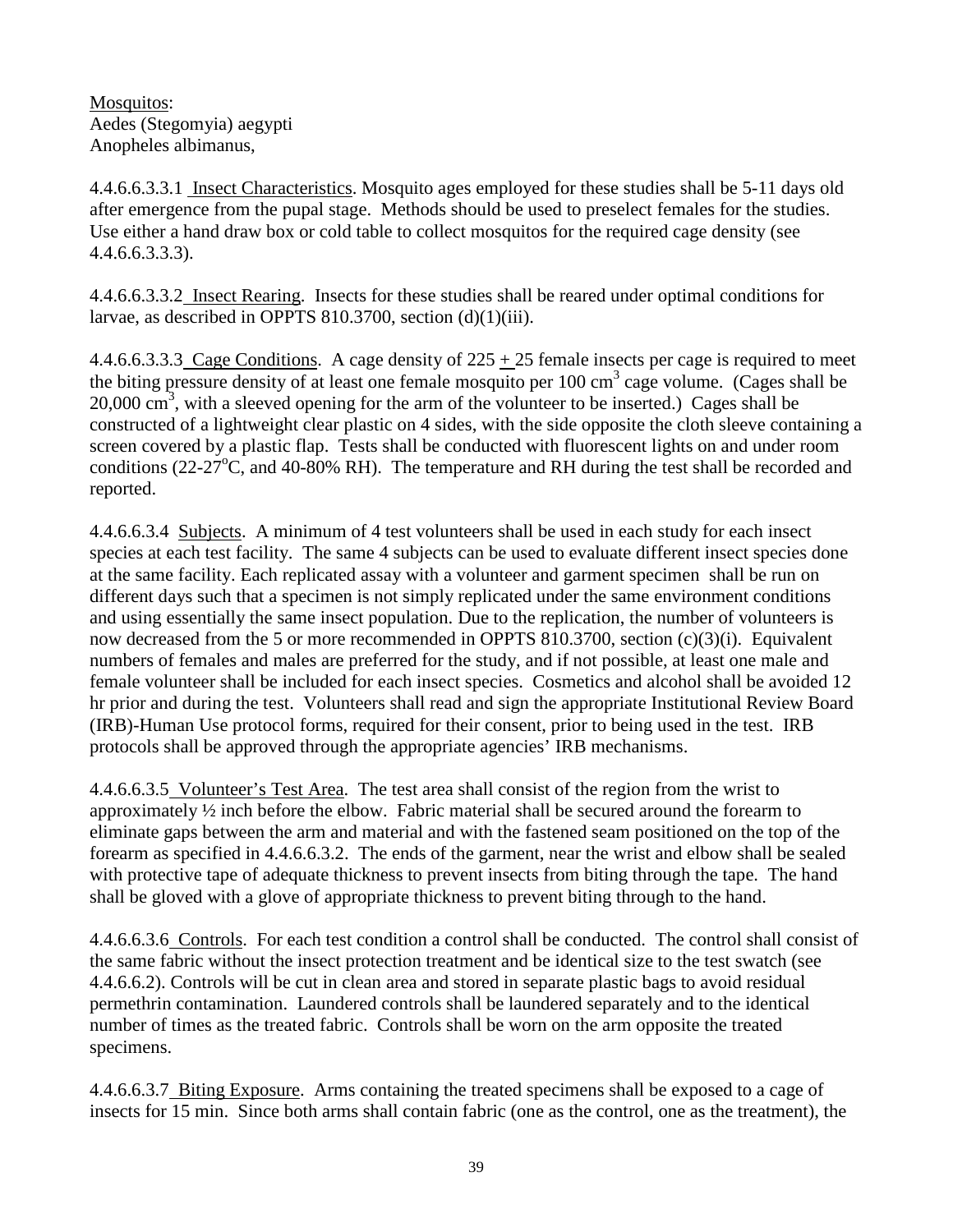order of the exposure periods shall be randomized; however, effort should be made to run each period consecutively, with as little elapsed time as possible in between testing of a volunteer's arms.

4.4.6.6.3.8. Raw Data. Raw data shall consist of the insect information as described in 4.4.6.6.3.3, the number of insects used per cage, and method of selection of these insects. The number of male and female insects shall be counted and only the number of females used for purposes of identifying insects that bite compared to non-biting mosquitoes. The number of bites received for each sample (treatment or control) shall be counted and recorded.

4.4.6.6.4 Report. Calculation of the reduction in bites for the treatment, compared to the control, shall be expressed as a percentage that represents the percentage bite protection as shown below. Individual subject results for each trial (3 for each treatment type or control), shall be averaged with all trials for the other volunteer subjects in the study. An overall average % bite protection shall be calculated by Abbott's equation below and reported in this manner for each insect and for all volunteer tested. For initial and 20 wash conditions, a single average within each species trial may fall below the 96% minimum provide it is greater than or equal to 90% and the overall average of all 4 (or more) volunteer's samples results in bite protection which is greater than or equal to 96%. For the 50 wash condition, single average within each species trial may fall below the 90% minimum provide it is greater than or equal to 85% and the overall average of all 4 (or more) volunteer's samples results in bite protection which is greater than or equal to 90%.

 $(B<sub>NC</sub>/F<sub>C</sub>) - (B<sub>T</sub>/F<sub>C</sub>)$ % Bite Protection =  $-- (B<sub>NC</sub>/F<sub>C</sub>)$ 

where:

 $B_{NC}$  = bites recorded on the arm covered by the negative control fabric

 $F_C$  = female insects in the cage that are capable of biting at the start of the

15-min period

 $BT = \text{bits recorded on the arm that was covered by the treated fabric.}$ 

4.4.7 End item visual examination. Finished end item blouse and trousers shall be subjected to visual examination after permanent press treatment. All fabric and garment defects shall be scored in accordance with examination descriptions as specified in Table IX.

| <b>Examination</b>    | <b>Defect Description</b>                                                                                                                                                                                                                            |
|-----------------------|------------------------------------------------------------------------------------------------------------------------------------------------------------------------------------------------------------------------------------------------------|
| <b>Component Part</b> | Component part of blouse or trouser omitted, distorted, full, tight, or twisted; any<br>part of blouse or trouser caught in any unrelated stitching, the edge of any<br>component part required to be forced out having folds of more than 1/8 inch. |
|                       | Fullness creating unwanted permanent fold, pleat, or crease in fabric or garments,<br>shade variations within or between parts.4/                                                                                                                    |
| Material              | Hole, slub, cut, tear, smash, burn, exposed drill hole, run, thin place, color/dye<br>streak, spots and/or stains, Slubs, knots, color not as specified, misweave 1/<br>Fabric used for each blouse and trouser not as specified.                    |

# **Table IX. End Item Visual Examination**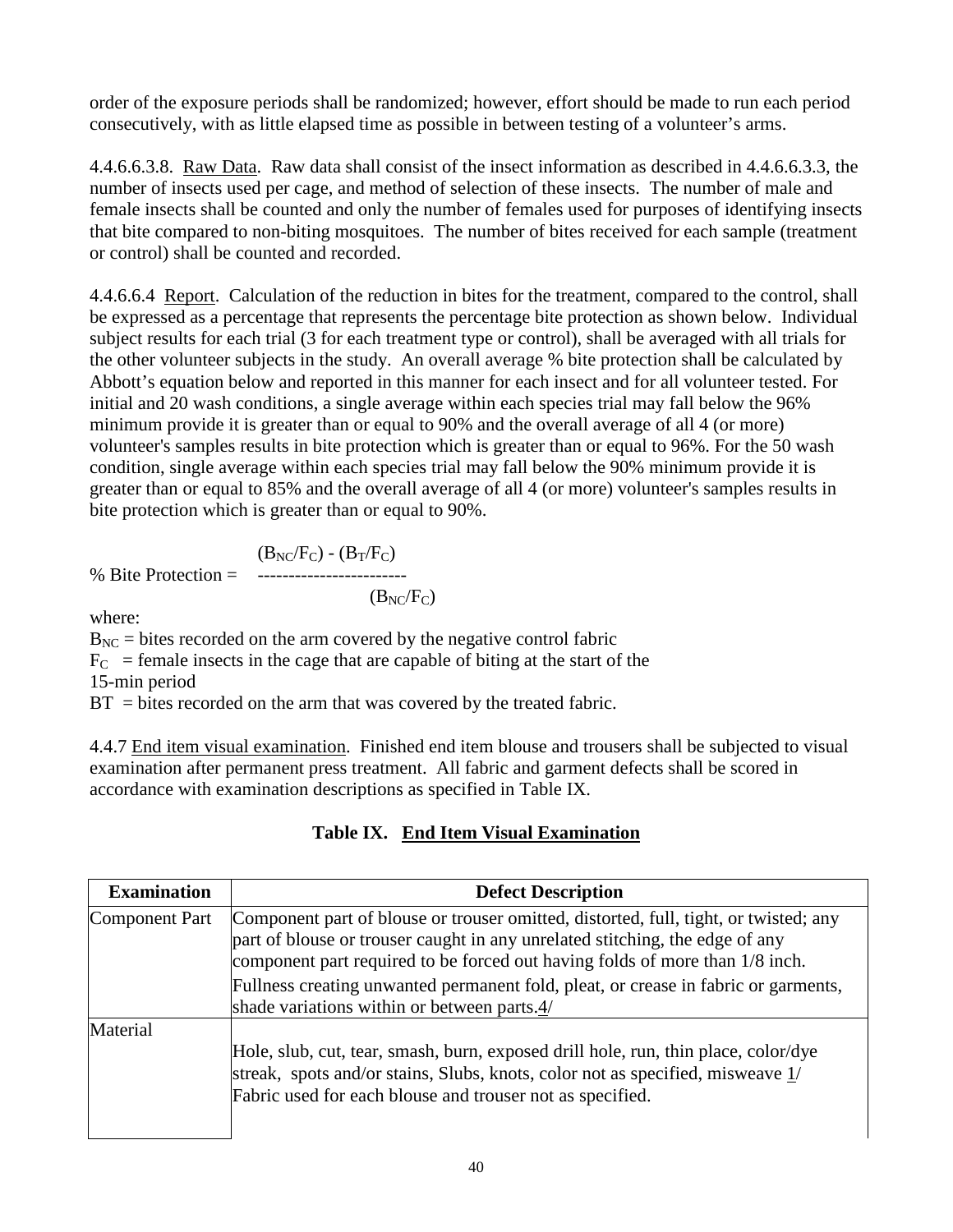| <b>Examination</b>              | <b>Defect Description</b>                                                                                                                                                                                                                                                                                                                                                                                                                                                                                                |
|---------------------------------|--------------------------------------------------------------------------------------------------------------------------------------------------------------------------------------------------------------------------------------------------------------------------------------------------------------------------------------------------------------------------------------------------------------------------------------------------------------------------------------------------------------------------|
|                                 |                                                                                                                                                                                                                                                                                                                                                                                                                                                                                                                          |
| Stitching                       | Blouse or trouser seam: open stitching, puckered, distorted, pleated, repaired,<br>wavy, twisted, irregular, loose or tight stitch tension, broken or missing thread or<br>stitch, fullness, needle chew, visible mend, edge or raised stitching sewn too close to<br>edge resulting in damage to cloth, seam allowance not as specified, visible raw<br>edge, raw edge on outside, raw edge on inside along double needle seams, raw edge<br>greater than 1/8 inch on inside of garment.<br>Stitching not as specified. |
|                                 | Double needle intersecting seams staggered by more than 1/4" except the crotch seam<br>which is staggered by more than $\frac{1}{2}$ ."                                                                                                                                                                                                                                                                                                                                                                                  |
|                                 | Run off of more than $\frac{1}{2}$ " for edge and raised stitching except chest pockets which<br>will have not more than 1 stitch run off.                                                                                                                                                                                                                                                                                                                                                                               |
|                                 | Thread color not as specified                                                                                                                                                                                                                                                                                                                                                                                                                                                                                            |
|                                 | Embroidery not as specified, loose threads, skipped stitches, more than 2 free ends<br>Three or more occurrences of untrimmed threads of $\frac{1}{2}$ inch or longer.                                                                                                                                                                                                                                                                                                                                                   |
| Evenness $2/$                   | Blouse:                                                                                                                                                                                                                                                                                                                                                                                                                                                                                                                  |
|                                 | Length of blouse fronts uneven by more than 1/4 inch at top or bottom when<br>buttoned.                                                                                                                                                                                                                                                                                                                                                                                                                                  |
|                                 | Blouse collar front points vary by more than 1/8 inch, collar curls, puckers, pleats,<br>or twists. End of collar and edge of front facing out of alignment by more than 1/8<br>inch                                                                                                                                                                                                                                                                                                                                     |
|                                 | Sleeve lengths vary by more than $\frac{1}{2}$ inch. Cuff and cuff tab out of alignment with<br>bottom folded edge of sleeve hem by more than 1/8 inch                                                                                                                                                                                                                                                                                                                                                                   |
|                                 | Blouse fly lining exposed more than 1/16"                                                                                                                                                                                                                                                                                                                                                                                                                                                                                |
| Evenness                        | Trouser:                                                                                                                                                                                                                                                                                                                                                                                                                                                                                                                 |
|                                 | Waistband uneven more than 1/4 inch when buttoned                                                                                                                                                                                                                                                                                                                                                                                                                                                                        |
|                                 | Inseam and/or outseam lengths vary by more than $\frac{1}{2}$ inch from leg to leg                                                                                                                                                                                                                                                                                                                                                                                                                                       |
|                                 | Bottom openings vary by more than $\frac{1}{2}$ inch in half width                                                                                                                                                                                                                                                                                                                                                                                                                                                       |
|                                 | Evenness of length between inseam and outseam varies by more than $\frac{1}{2}$ "                                                                                                                                                                                                                                                                                                                                                                                                                                        |
| Buttons &<br><b>Buttonholes</b> | Blouse front, trouser fly and pocket flap buttons and buttonholes out of alignment<br>causing bulge, twist or distortion when buttoned.<br>Buttonholes and eyelets omitted, added, not clean cut or securely caught in fabric,<br>not specified type, not specified location.                                                                                                                                                                                                                                            |
|                                 | Sleeve buttonhole placement not as specified (see Figure 5) - first buttonhole not<br>aligned with cuff tab button, second button hole less than $4\frac{1}{8}$ or more than $4\frac{-3}{8}$<br>inches from first, third button hole less than $1-7/8$ or more than $2-1/8$ inches from<br>second. Eyelet end of sleeve buttonholes less than 1-1/8" or more than 1-3/8" from<br>bottom edge of sleeve hem. Cuff buttonhole opening grater than 7/8 in.                                                                  |
| Hook & Loop                     | Hook and loop out of alignment by more than 1/8"<br>Button and/or hook and loop color not as specified                                                                                                                                                                                                                                                                                                                                                                                                                   |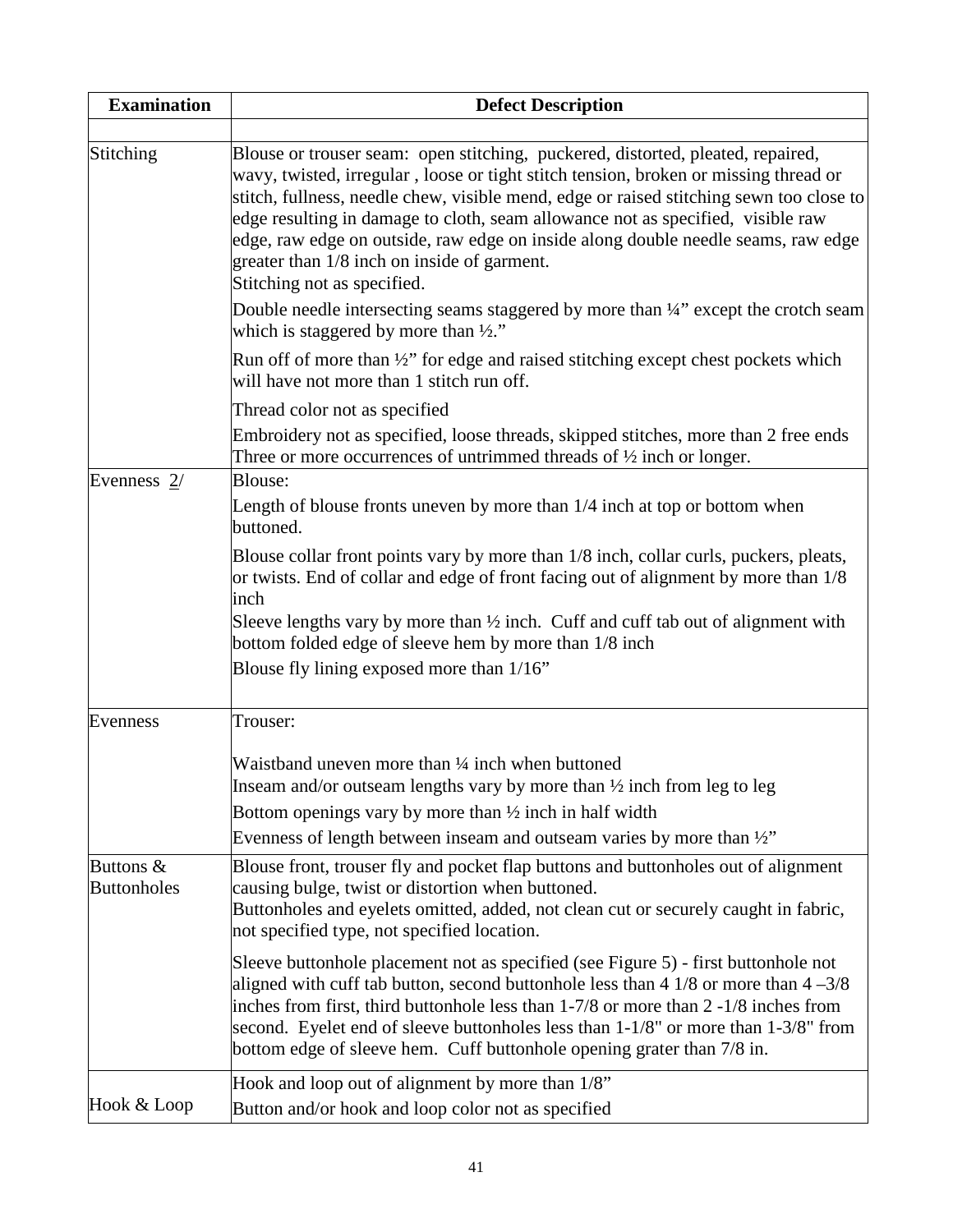| <b>Examination</b> | <b>Defect Description</b>                                                                                                                                                                                                                                                                             |
|--------------------|-------------------------------------------------------------------------------------------------------------------------------------------------------------------------------------------------------------------------------------------------------------------------------------------------------|
| Hems               | Hems at blouse bottom, sleeves, and/or trouser legs twisted, wavy, omitted or not as<br>specified.                                                                                                                                                                                                    |
|                    | Hem width of blouse bottom and trousers less than $1/2$ " or more than $3/4$ ". Sleeve<br>hem width less than 2-3/8" or more than 2-5/8". Hem measurement taken from top<br>fold to bottom fold.                                                                                                      |
|                    | (continued on next pages)                                                                                                                                                                                                                                                                             |
| Pocket & Flaps     | Pocket companions not uniform in size or shape                                                                                                                                                                                                                                                        |
|                    | Pockets twisted, curled or puckered, not stitched or located as specified                                                                                                                                                                                                                             |
|                    | Pocket flap not completely covering pocket opening, not positioned as specified.                                                                                                                                                                                                                      |
|                    | Pocket flaps not centered over pocket opening. Flap width extends pass finished<br>pocket edge by more than 1/8" on each side.                                                                                                                                                                        |
|                    | Sleeve and cargo pocket bellows exposed beyond edge of pockets by more than 1/8<br>inch                                                                                                                                                                                                               |
|                    | Sleeve, cargo, and hip pocket out of horizontal alignment by more than $\frac{1}{2}$ "<br>Sleeve pocket flap length at center from setting seam greater than 2 3/4"                                                                                                                                   |
|                    | Chest pocket out of horizontal alignment by more than $\frac{1}{4}$ , (see 3/), front edge of<br>chest pockets not at 65 <sup>°</sup> angle to front edge of blouse by 1/4 inch or more, not<br>matching the grain of the camouflage material<br>Chest pocket hem stitching exposed below pocket flap |
| (continured)       | Pockets and Flaps Cargo pocket elasticized opening less than 6-3/4 or more than 7-1/2 inches in width,<br>forward bottom corner of flap not bartacked down. Bartack not positioned and<br>stitched through both flap and pocket.                                                                      |
|                    | Side Hanging pocket opening less than 6 inches.                                                                                                                                                                                                                                                       |
| Pleats             | Trouser pleats omitted, reversed, i.e. not facing outseam, front panel pleats stitched<br>down less than 2-3/4 or more that 3-1/4 inches from top of trousers.                                                                                                                                        |
| Elastic            | Trouser waist elastic omitted, not positioned as specified, not attached as specified,<br>width not as specified, not caught in bartack, bartack not required length or<br>positioned as specified,                                                                                                   |
|                    | Trouser cargo pocket elastic does not expand/retract to relaxed condition as<br>specified,, omitted, twisted, width not as specified, not caught in bartack, bartack<br>not length or position specified, setting distorts trouser leg.                                                               |
| <b>Belt Loops</b>  | Belt loops omitted, insecure, not specified size and opening out of tolerance. (3/8)<br>inches $+/- 1/8$ " wide x 2 $1/4 +/- 1/4$ inches length opening)                                                                                                                                              |
| Eyelets            | Omitted, misplaced, improper size or caught in stitching                                                                                                                                                                                                                                              |
| <b>Bartacks</b>    | Bartacks or backtacks missing, insecure, misplaced, not specified size, stitches loose<br>or broken, bartack/backtack not serving intended purpose.                                                                                                                                                   |
| Patches and        | Elbow, seat and knee patches omitted, not attached as specified, not positioned as                                                                                                                                                                                                                    |
| Overlap Welt       | specified in pattern                                                                                                                                                                                                                                                                                  |
| Opening            | Overlapping welt opening omitted, distorted, not overlapping, not positioned as<br>specified. Opening not as specified (see figure 6 and figure 14)                                                                                                                                                   |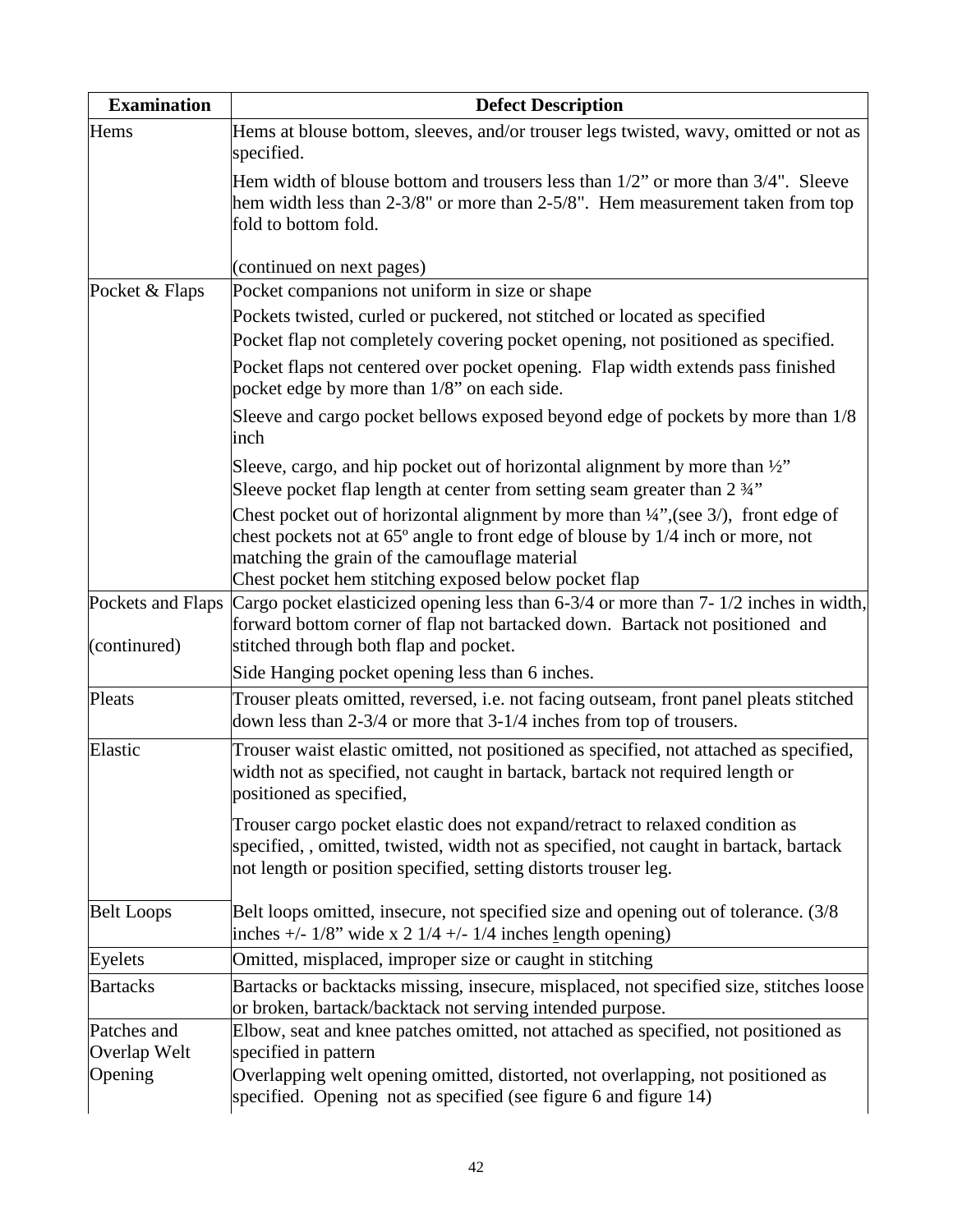| <b>Examination</b> | <b>Defect Description</b>                                                                                     |
|--------------------|---------------------------------------------------------------------------------------------------------------|
|                    | Elbow opening not 4" $(\pm 1/4)$ " wide by 1" $(+/- 1/8)$ " high for sizes X-Small and                        |
|                    | Small, and not 4 $\frac{1}{2}$ ( $\pm$ $\frac{1}{4}$ ) wide by 1" (+/- 1/8") high for sizes Medium through X- |
|                    | large.                                                                                                        |
|                    | Knee opening not at $6 +/- \frac{1}{4}$ inches wide X 1+/- 1/8 inches high for all sizes.                     |
|                    | (continued on next page)                                                                                      |
|                    |                                                                                                               |

**Table IX. End Item Visual Examination (Continued)**

| <b>Examination</b>      | <b>Defect Description</b>                                                                                                                                                                                                                                                 |
|-------------------------|---------------------------------------------------------------------------------------------------------------------------------------------------------------------------------------------------------------------------------------------------------------------------|
| <b>Pressing Defects</b> | Unwanted permanent fold, pleat or crease in garments affecting appearance or<br>serviceability.<br>Blouse or Trouser creases not as specified; location, continuity, uniformity,                                                                                          |
|                         | sharpness<br>Shiny impressions visible from 3 feet distance, scorched, burnt, odor,<br>discoloration                                                                                                                                                                      |
|                         | Damaged or lost component; buttons, seams, elastic.<br>Fabric smoothness appearance and hand rating not as specified.                                                                                                                                                     |
| Labels                  | Omitted, incorrect, illegible, not attached where specified; bar-codes omitted, not<br>readable by scanner; human-readable interpretation (HRI) omitted or illegible; bar<br>code not visible on folded, packaged item; bar code attachment causes damage to<br>the item. |
| Packaging               | Any blouse or trouser not packaged in accordance with the contract or purchase<br>order                                                                                                                                                                                   |

1/ As defined in FED STD 4B Glossary of Fabric Imperfections.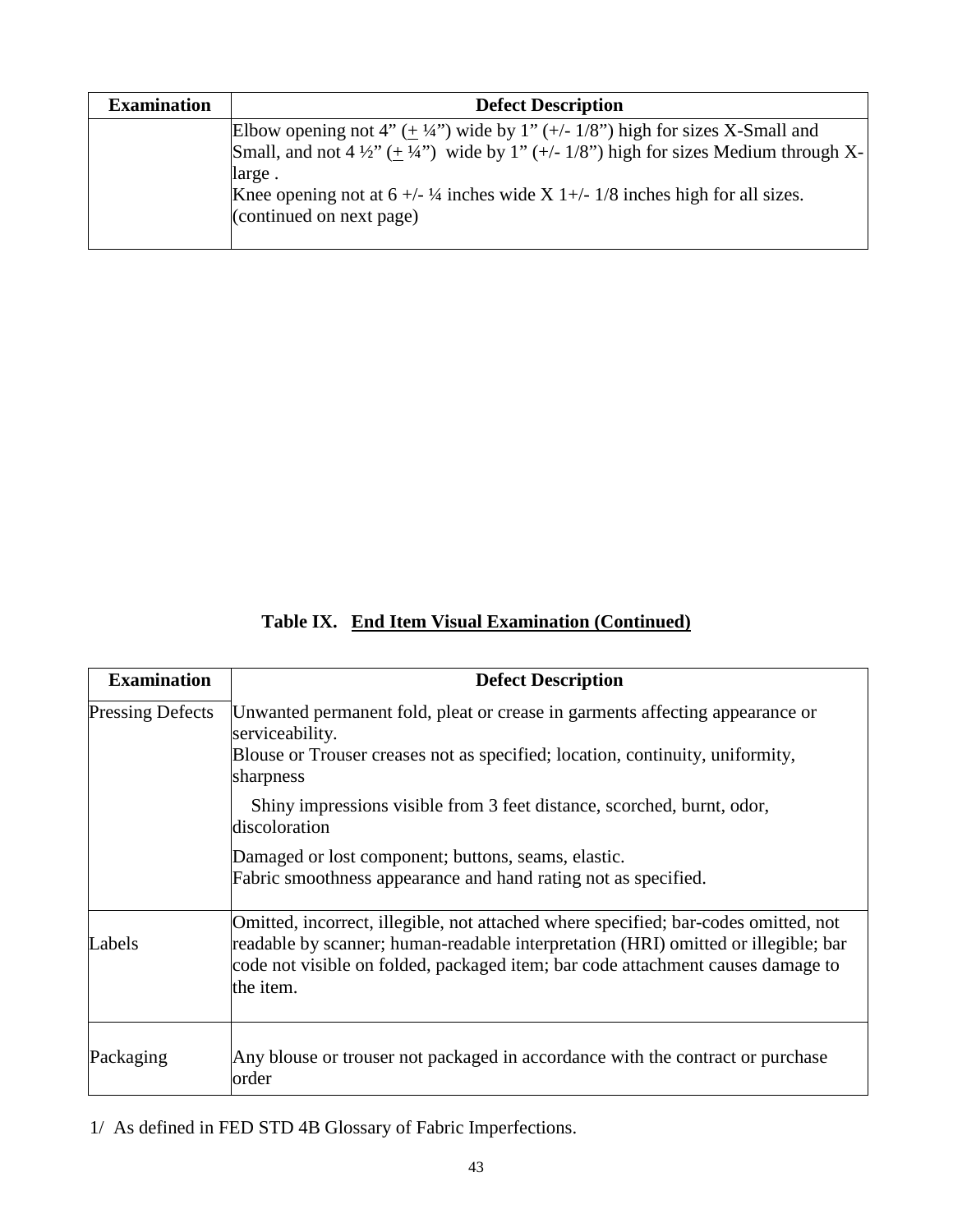2/ Evenness can be determined by comparing measurements of companion part OR by aligning parts and measuring difference in lengths as described below. Except for the collar, comparisons shall be inspected by extending the portions of the garments in parallel between two hands without stretching and inspecting for evenness. Where evenness defects are found, the garments shall be laid flat on a measuring surface and the difference in lengths recorded.

- Collar: Evenness shall be assessed by folding the collar at center back and align the collar halves at the setting seam to the front collar ends. Rounded front collar points shall be compared for height, shape and curve.

- Sleeves shall be aligned from top of shoulder seam, smoothed down along sleeve crease to sleeve hem edge. The aligned sleeve lengths shall be visually inspected for evenness of sleeve lengths, and sleeve pocket and elbow pad companion placement.

- Inseam shall be aligned with inseam along the top edge, starting from the center of the crotch seam along the inseam down to the trouser hem edge. The aligned trouser legs shall be inspected for evenness of the trouser legs.

- Outseam alignment shall be aligned by folding trousers in half width wise following the permanent press crease of the legs and aligning the top of the waistband. The aligned trouser legs shall be inspected for evenness of trouser length, and placement of companion knee patches and cargo pockets. The folded trouser shall be turned vertically to enable alignment of the bottom opening widths for comparison.

- Inseam/Outseam Length: While measuring inseam, the uniformity in length between inseam and outseam shall be inspected for evenness.

3/ Chest Pocket Alignment: With the blouse lying flat, a measuring device shall be extended between the inner pocket flap corners in a straight line following the grain of the fabric. When unevenness is found, measurements shall be taken in a vertical line from the shoulder seam to the upper pocket flap corner on both pockets and recorded.

4/ Parts suspected of being off shade shall be examined at a distance of 3 feet against a background of the other parts and colors of the garment. When the shade difference is discernable under these examination conditions, it shall be scored as a shade part.

4.4.8 Finished Garment Visual examination. The garment shall be inspected after it is gently smoothed by hand and lying flat. Defects are defined in paragraph 4.4.7 Table IX.

4.4.9 Finished dimensions (all types and classes) The finished and treated blouse and trouser shall conform to the dimensions listed in Table XIa through XId.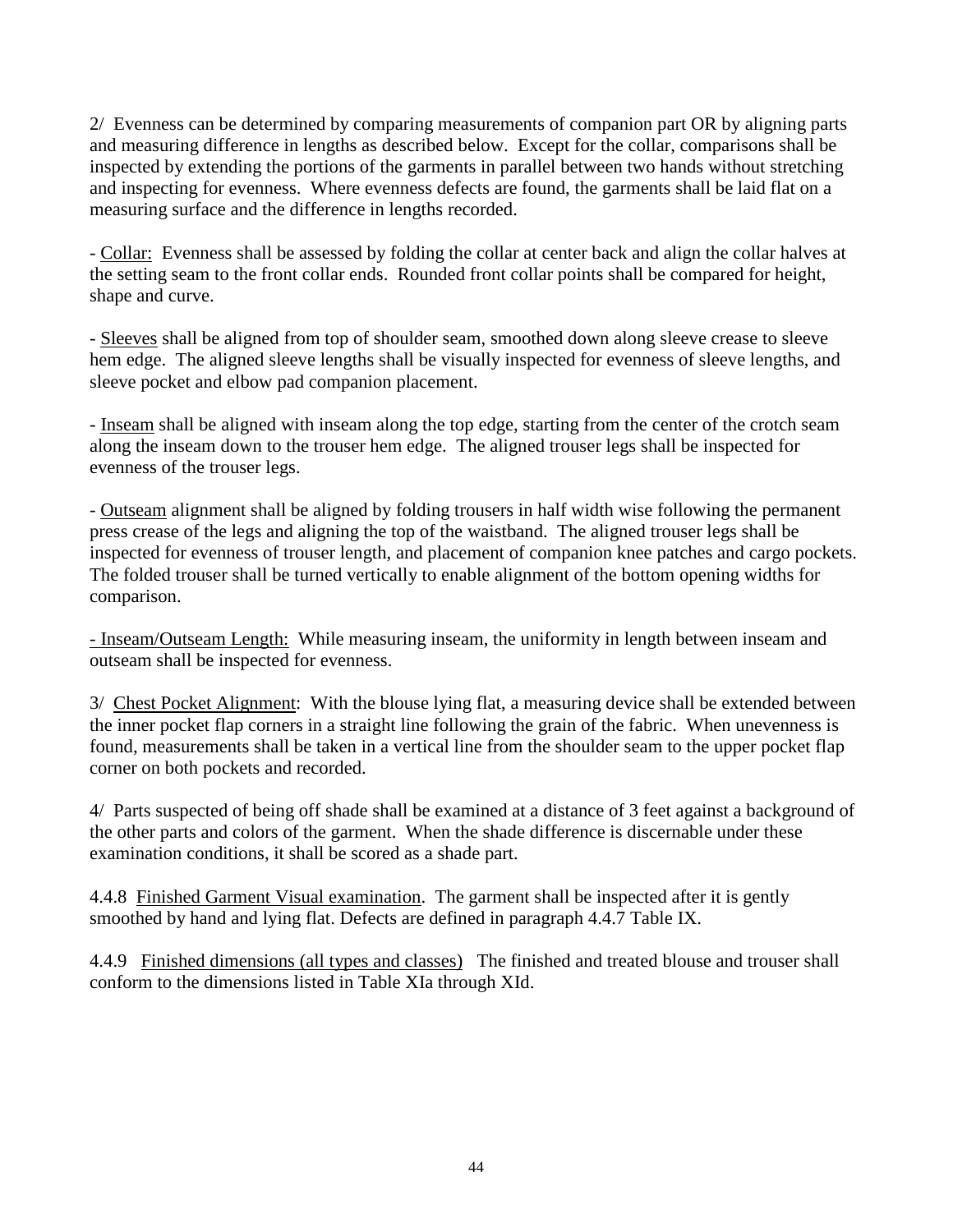| <b>SIZE</b>                    | XX-<br><b>SHORT</b> | $X -$<br><b>SHORT</b> | <b>SHORT</b> | <b>REGULAR</b> | <b>LONG</b> | $\mathbf{X}$ -<br><b>LONG</b> | XX-<br><b>LONG</b> | TOL.      |
|--------------------------------|---------------------|-----------------------|--------------|----------------|-------------|-------------------------------|--------------------|-----------|
| Half Chest 1/                  |                     |                       |              |                |             |                               |                    |           |
| X-Small                        |                     | $20 - 1/4$            | $20 - 1/4$   | $20 - 1/4$     | $20 - 1/4$  |                               | $-$                |           |
| Small                          | $22 - 1/4$          | $22 - 1/4$            | $22 - 1/4$   | $22 - 1/4$     | $22 - 1/4$  | $22 - 1/4$                    | $- -$              |           |
| Medium                         | $24 - 1/4$          | $24 - 1/4$            | $24 - 1/4$   | $24 - 1/4$     | $24 - 1/4$  | $24 - 1/4$                    | $24 - 1/4$         | $+3/4$    |
| Large                          | $-$                 | $26 - 1/4$            | $26 - 1/4$   | $26 - 1/4$     | $26 - 1/4$  | $26 - 1/4$                    | $26 - 1/4$         |           |
| X-Large                        |                     |                       | $28 - 1/4$   | $28 - 1/4$     | $28 - 1/4$  | 28 1/4                        | 28 1/4             |           |
| XX-Large                       |                     |                       |              |                | $30 - 1/4$  |                               | $30 - 1/4$         |           |
| <b>Back Length 2/</b>          |                     |                       |              |                |             |                               |                    |           |
| X-Small                        |                     | 27                    | 28           | $29 - 1/2$     | $30 - 7/8$  |                               |                    |           |
| Small                          | $26 - 1/2$          | $27 - 1/2$            | $28 - 1/2$   | 30             | $31 - 3/8$  | $32 - 3/4$                    |                    |           |
| Medium                         | 27                  | 28                    | 29           | $30 - 1/2$     | $31 - 7/8$  | $33 - 1/4$                    | $34 - 5/8$         | $+3/4$    |
| Large                          |                     | $28 - 1/2$            | $29 - 1/2$   | 31             | $32 - 3/8$  | $33 - 3/4$                    | $35 - 1/8$         |           |
| X-Large                        |                     |                       | 30           | $31 - 1/2$     | $32 - 7/8$  | $34 - 1/4$                    | $35 - 5/8$         |           |
| XX-Large                       |                     |                       |              |                | $33 - 3/8$  |                               | $36 - 1/8$         |           |
| Sleeve Length 3/               |                     |                       |              |                |             |                               |                    |           |
| X-Small                        | $-$                 | $22 - 1/4$            | $23 - 1/4$   | $24 - 1/4$     | $25 - 1/4$  |                               | $- -$              |           |
| Small                          | $21 - 3/4$          | $22 - 3/4$            | $23 - 3/4$   | $24 - 3/4$     | $25 - 3/4$  | $26 - 3/4$                    |                    |           |
| Medium                         | $22 - 1/4$          | $23 - 1/4$            | $24 - 1/4$   | $25 - 1/4$     | $26 - 1/4$  | $27 - 1/4$                    | $28 - 1/4$         | $+3/4$    |
| Large                          |                     | $23 - 3/4$            | $24 - 3/4$   | $25 - 3/4$     | $26 - 3/4$  | $27 - 3/4$                    | $28 - 3/4$         |           |
| X-Large                        |                     |                       | $25 - 1/4$   | $26 - 1/4$     | $27 - 1/4$  | 28 1/4                        | 29 1/4             |           |
| XX-Large                       |                     |                       |              |                | $27 - 3/4$  |                               | $29 - 3/4$         |           |
| Collar Width 4/<br>(all sizes) | $2 - 3/8$           | $2 - 3/8$             | $2 - 3/8$    | $2 - 3/8$      | $2 - 3/8$   | $2 - 3/8$                     | $2 - 3/8$          | $\pm$ 1/8 |

**Table XIa. Unisex Blouse - Finished Measurement (inches)**

The garment shall be buttoned and placed flat upon a table and measured as follows:

1/ Half Chest-With blouse buttoned, measure from side seam folded edge to folded edge across blouse chest in line with pit of armhole (bottom of seam).

2/ Back Length-Along center back measure from undercollar seam to bottom edge of blouse (in line with grain of fabric for straight line).

3/ Sleeve Length-Fold sleeve along underarm seam, measure along folded edge of the top sleeve from the edge of the armhole sleeve to the bottom of the sleeve cuff.

4/ Collar- Measure along center back of collar from setting seam to top of collar.

# **Table XIb. Female Blouse- Finished Measurements (inches)**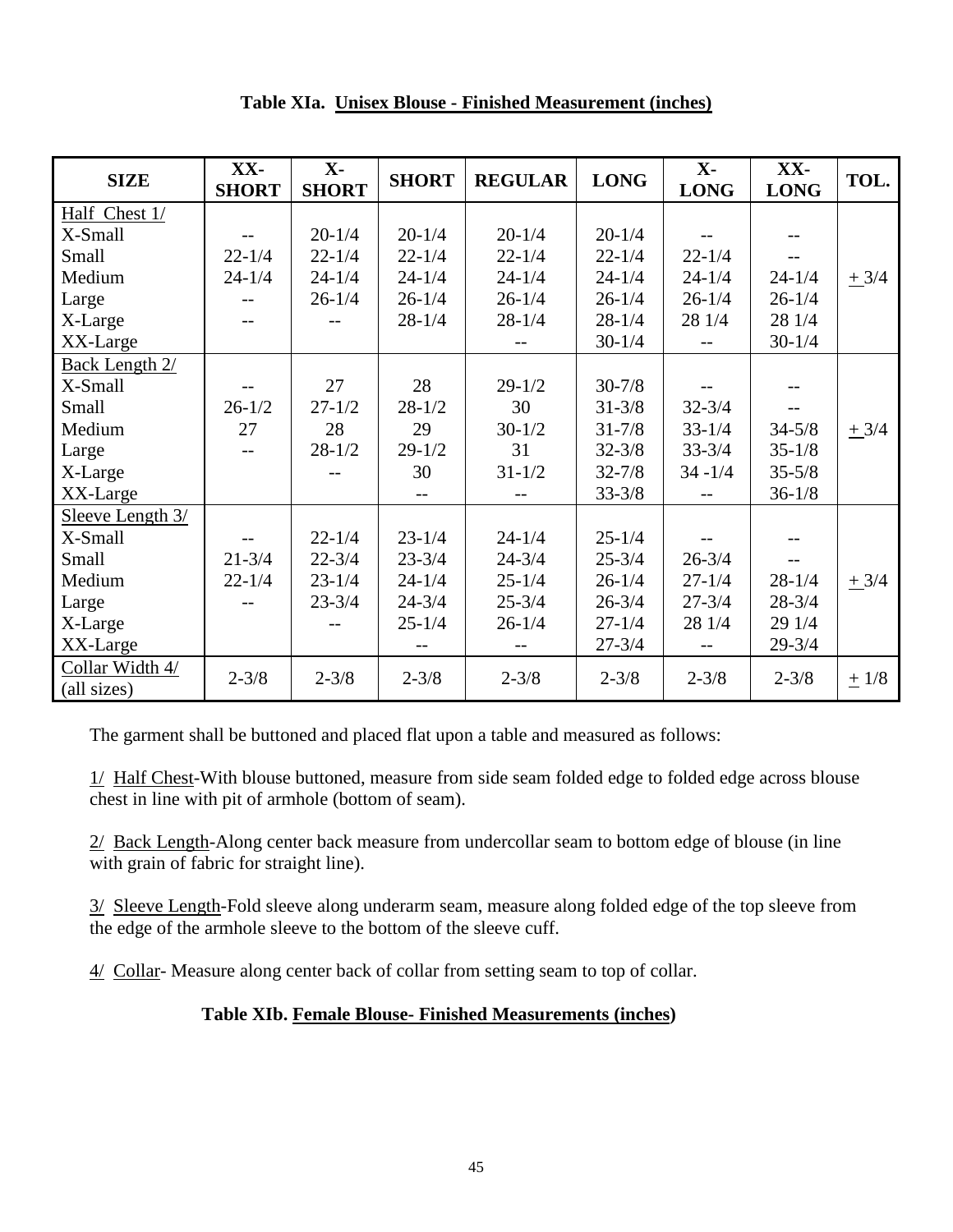| <b>SIZE</b>      |            |            | X-SHORT SHORT REGULAR TOL. |           |
|------------------|------------|------------|----------------------------|-----------|
| Half Chest 1/    |            |            |                            |           |
| 32               | 21         | 21         |                            |           |
| 35               | $22 - 1/2$ | $22 - 1/2$ | $22 - 1/2$                 | $+3/4$    |
| 39               |            | 24         |                            |           |
| Back length 2/   |            |            |                            |           |
| 32               | $25 - 7/8$ | $26 - 7/8$ |                            |           |
| 35               | $26 - 1/4$ | $27 - 1/4$ | $28 - 3/4$                 | $\pm$ 3/4 |
| 39               |            | $27 - 5/8$ |                            |           |
| Sleeve length 3/ |            |            |                            |           |
| 32               | $23 - 1/4$ | $24 - 1/4$ |                            |           |
| 35               | $23 - 3/4$ | $24 - 3/4$ | $25 - 3/4$                 | $\pm$ 3/4 |
| 39               |            | $25 - 1/4$ |                            |           |
| Half Sweep 4/    |            |            |                            |           |
| 32               | $22 - 1/2$ | $22 - 1/2$ |                            |           |
| 35               | 24         | 24         | 24                         | $\pm$ 3/4 |
| 39               |            | $25 - 1/2$ |                            |           |
| Shoulder 5/      |            |            |                            |           |
| 32               | 16         | 16         |                            |           |
| 35               | $16 - 3/4$ | $16 - 3/4$ | $16 - 3/4$                 | $\pm$ 1/2 |
| 39               |            | $17 - 1/2$ |                            |           |
| Collar Width 6/  | $2 - 3/8$  | $2 - 3/8$  | $2 - 3/8$                  | $+1/8$    |

The garment shall be buttoned and placed flat upon a table and measured as follows:

1/ Half Chest - With blouse buttoned, measure from side seam folded edge to folded edge across blouse chest in line with pit of armhole (bottom of seam).

2/ Back Length – Measure along center back from undercollar seam to bottom edge of blouse (in line with grain of fabric for straight line).

3/ Sleeve Length – Fold sleeve along underarm seam, measure along folded edge of the top sleeve from the edge of the armhole seam to the bottom of the sleeve cuff.

4/ Half Sweep - Sweep measurement shall be taken with the blouse laid flat and measured straight across the bottom edge. Care must be taken to ensure the blouse is placed down flat and the facing is closed along the center front.

5/ Shoulder - Measurement shall be taken straight across the shoulder seam, from armhole seam to armhole seam.

6/ Collar-Measure along center back of collar from setting seam to top of collar.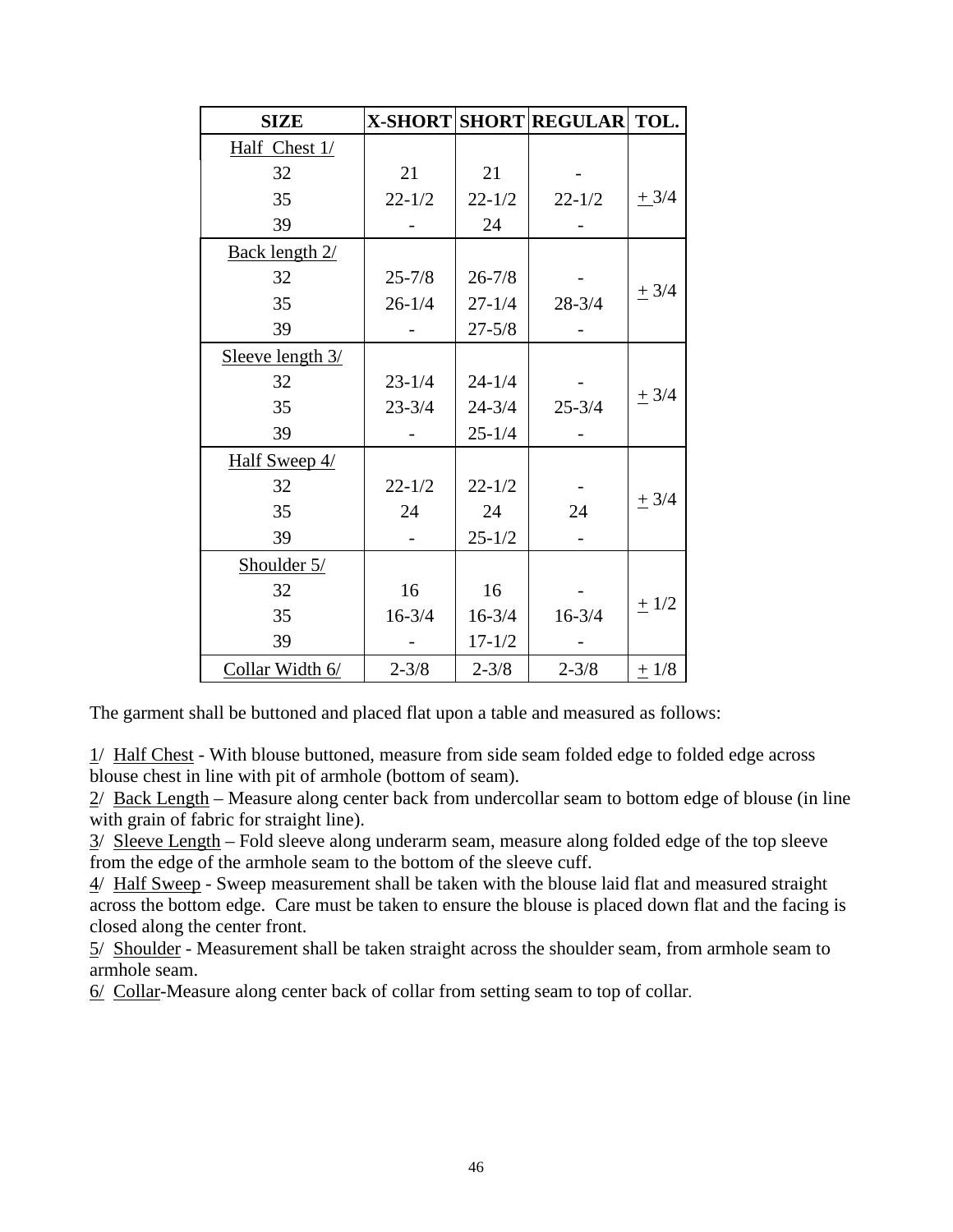| <b>SIZE</b>              | $X -$<br><b>SHORT</b> | <b>SHORT</b> | <b>REGULAR</b> | <b>LONG</b> | <b>X-LONG</b> | TOL.      |
|--------------------------|-----------------------|--------------|----------------|-------------|---------------|-----------|
| 1/2 Waist - Relaxed 1/   |                       |              |                |             |               |           |
| X-Small;<br>$min - max$  | 12                    | 12           | 12             | 12          | 12            |           |
| Small;<br>$min -max$     | 14                    | 14           | 14             | 14          | 14            |           |
| Medium;<br>$min - max$   | 16                    | 16           | 16             | 16          | 16            | $-1/4$    |
| Large;<br>$min - max$    | 18                    | 18           | 18             | 18          | 18            | $+1/2$    |
| $X-Large$ ; $min-max$    | 20                    | 20           | 20             | 20          | 20            |           |
| $XX$ -Large; min – max   |                       | 22           | 22             | 22          | 22            |           |
| 1/2 Waist - Stretched 2/ |                       |              |                |             |               |           |
| min<br>X-Small;          | 14                    | 14           | 14             | 14          | $-$           |           |
| Small;<br>min            | 16                    | 16           | 16             | 16          | 16            |           |
| min<br>Medium;           | 18                    | 18           | 18             | 18          | 18            | N/A       |
| min<br>Large;            | $-$                   | 20           | 20             | 20          | 20            |           |
| X-Large;<br>min          | $-$                   | 22           | 22             | 22          | 22            |           |
| XX-Large;<br>min         | $-$                   | $-$          | 24             | 24          | 24            |           |
| Inseam: 3/               |                       |              |                |             |               |           |
| X-Small                  | $28 - 3/4$            | $30 - 3/4$   | $32 - 3/4$     | $34 - 3/4$  |               |           |
| Small                    | $28 - 3/4$            | $30 - 3/4$   | $32 - 3/4$     | $34 - 3/4$  | $36 - 3/4$    |           |
| Medium                   | $28 - 3/4$            | $30 - 3/4$   | $32 - 3/4$     | $34 - 3/4$  | $36 - 3/4$    | $\pm$ 3/4 |
| Large                    |                       | $30 - 3/4$   | $32 - 3/4$     | $34 - 3/4$  | $36 - 3/4$    |           |
| X-Large                  | $-$                   | $30 - 3/4$   | $32 - 3/4$     | $34 - 3/4$  | 36 3/4        |           |
| XX-Large                 |                       |              | 32 3/4         | $34 - 3/4$  | 36 3/4        |           |
| Outseam: 4/              |                       |              |                |             |               |           |
| X-Small                  |                       |              |                |             |               |           |
| Small                    | $37 - 3/4$            | $40 - 1/4$   | $42 - 3/4$     | $45 - 1/4$  | $-$           |           |
| Medium                   | $38 - 1/4$            | $40 - 3/4$   | $43 - 1/4$     | $45 - 3/4$  | $48 - 1/4$    | $\pm$ 3/4 |
| Large                    | $38 - 3/4$            | $41 - 1/4$   | $43 - 3/4$     | $46 - 1/4$  | $48 - 3/4$    |           |
| X-Large                  |                       | $41 - 3/4$   | $44 - 1/4$     | $46 - 3/4$  | $49 - 1/4$    |           |
| XX-Large                 |                       | $42 - 1/4$   | $44 - 3/4$     | $47 - 1/4$  | 49 3/4        |           |
|                          | $-$                   | $- -$        | 45 1/4         | $47 - 3/4$  | 50 1/4        |           |
| Bottom: 5/<br>X-Small    |                       |              |                |             |               |           |
| Small                    | 17                    | 17           | 17             | 17          | $--$          |           |
| Medium                   | 17                    | 17           | 17             | 17          | 17            |           |
| Large                    | $17 - 3/4$            | $17 - 3/4$   | $17 - 3/4$     | $17 - 3/4$  | $17 - 3/4$    | $\pm$ 1/2 |
| X-Large                  | $-$                   | $17 - 3/4$   | $17 - 3/4$     | $17 - 3/4$  | $17 - 3/4$    |           |
| XX-Large                 | --                    | $18 - 1/2$   | $18 - 1/2$     | $18 - 1/2$  | 18 1/2        |           |
|                          | $-$                   | $- -$        | 18 1/2         | $18 - 1/2$  | 18 1/2        |           |

**Table XIc. Unisex Trouser – Finished Measurement (inches)**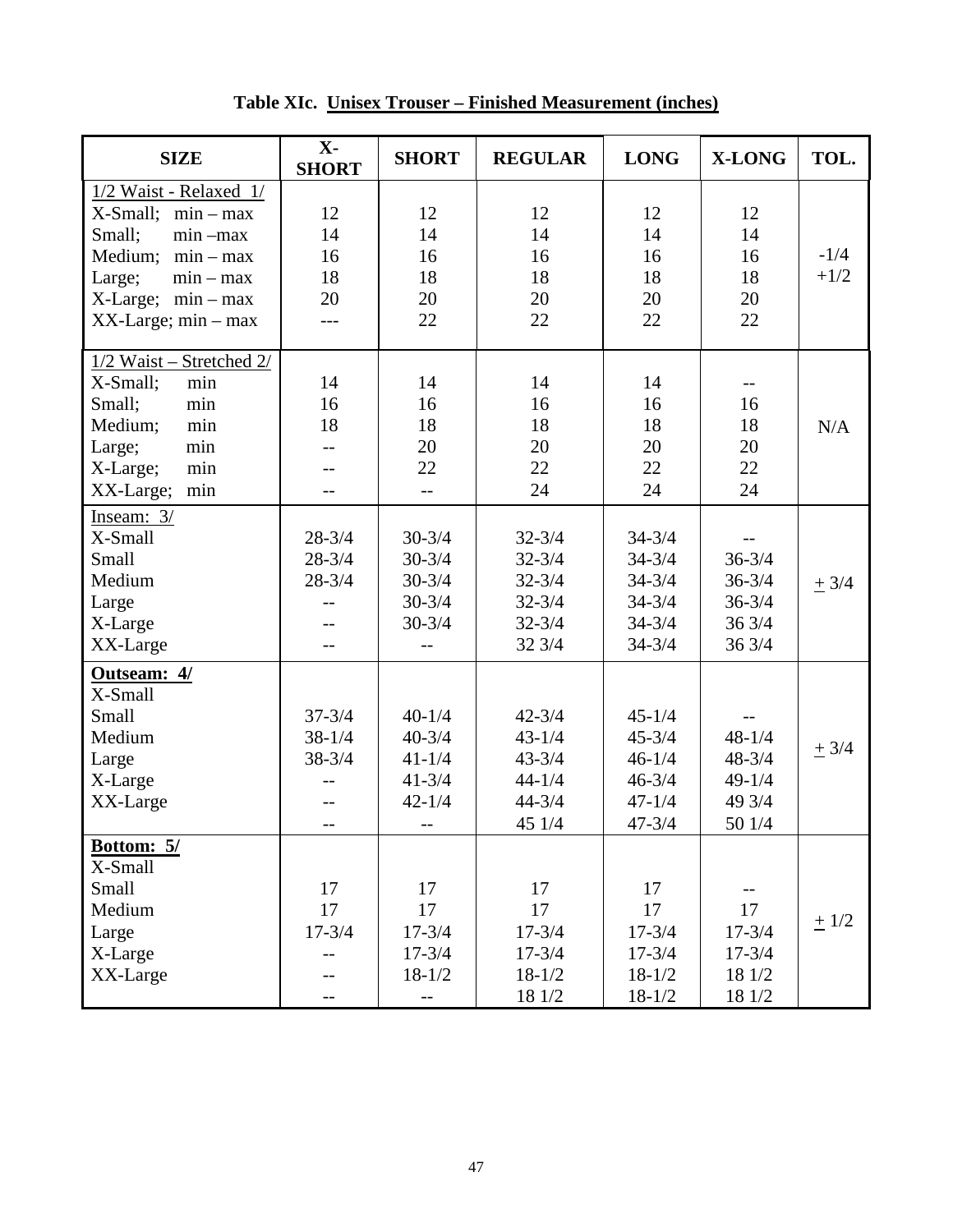The trouser shall be buttoned and placed flat upon a table and measured as follows:

1/ With elastic inserts relaxed, measure along center of waistband from outside folded edge to folded edge.

2/Rotate ½ waist so that elastic is in the approximate center to prevent the hands or stretching device from restricting the elastic from fully elongating. Stretch waist until fully extended without excessive force, measure along center of waistband from outside folded edge to folded edge.

3/ Inseam – Measure inseam of trousers from center of crotch seam to bottom edge of trouser leg.

4/ Outseam – Measure from top edge of waist to bottom of leg along outseam.

5/ Bottom - Measure across bottom of leg, multiply by two.

| <b>SIZE</b>                | <b>X-SHORT</b> | <b>SHORT</b> | <b>REGULAR TOL.</b> |           |
|----------------------------|----------------|--------------|---------------------|-----------|
| $1/2$ Waist – Relaxed $1/$ |                |              |                     |           |
|                            |                |              |                     |           |
| 24                         | 12             | 12           |                     | $-1/4$    |
| 28                         | 13 1/2         | 13 1/2       | 13 1/2              | $+1/2$    |
| 32                         | 15             | 15           |                     |           |
| 1/2 Waist - Stretched 2/   |                |              |                     |           |
| (minimum)                  |                |              |                     |           |
| 24                         | 14             | 14           |                     | N/A       |
| 28                         | $15 - 1/2$     | $15 - 1/2$   | $15 - 1/2$          |           |
| 32                         | 17             | 17           |                     |           |
| $\frac{1}{2}$ Seat: 3/     |                |              |                     |           |
| 24                         | $19 - 3/4$     | $19 - 3/4$   |                     |           |
| 28                         | $21 - 3/4$     | $21 - 3/4$   | $21 - 3/4$          | $+3/4$    |
| 32                         | $22 - 3/4$     | $22 - 3/4$   |                     |           |
| Inseam: 4/                 |                |              |                     |           |
| 24                         | 30             | 32           |                     |           |
| 28                         | 30             | 32           | 34                  | $+3/4$    |
| 32                         | 30             | 32           |                     |           |
| <b>SIZE</b>                | <b>X-SHORT</b> | <b>SHORT</b> | <b>REGULAR TOL.</b> |           |
| Outseam: 5/                |                |              |                     |           |
| 24                         | $39 - 1/8$     | $41 - 5/8$   |                     |           |
| 28                         | $39 - 1/2$     | 42           | $44 - 1/2$          | $\pm$ 3/4 |
| 32                         | $39 - 7/8$     | $42 - 3/8$   |                     |           |
| Bottom: 6/                 |                |              |                     | $+1/2$    |

**Table XId. Female Trouser- Finished Measurements (inches)**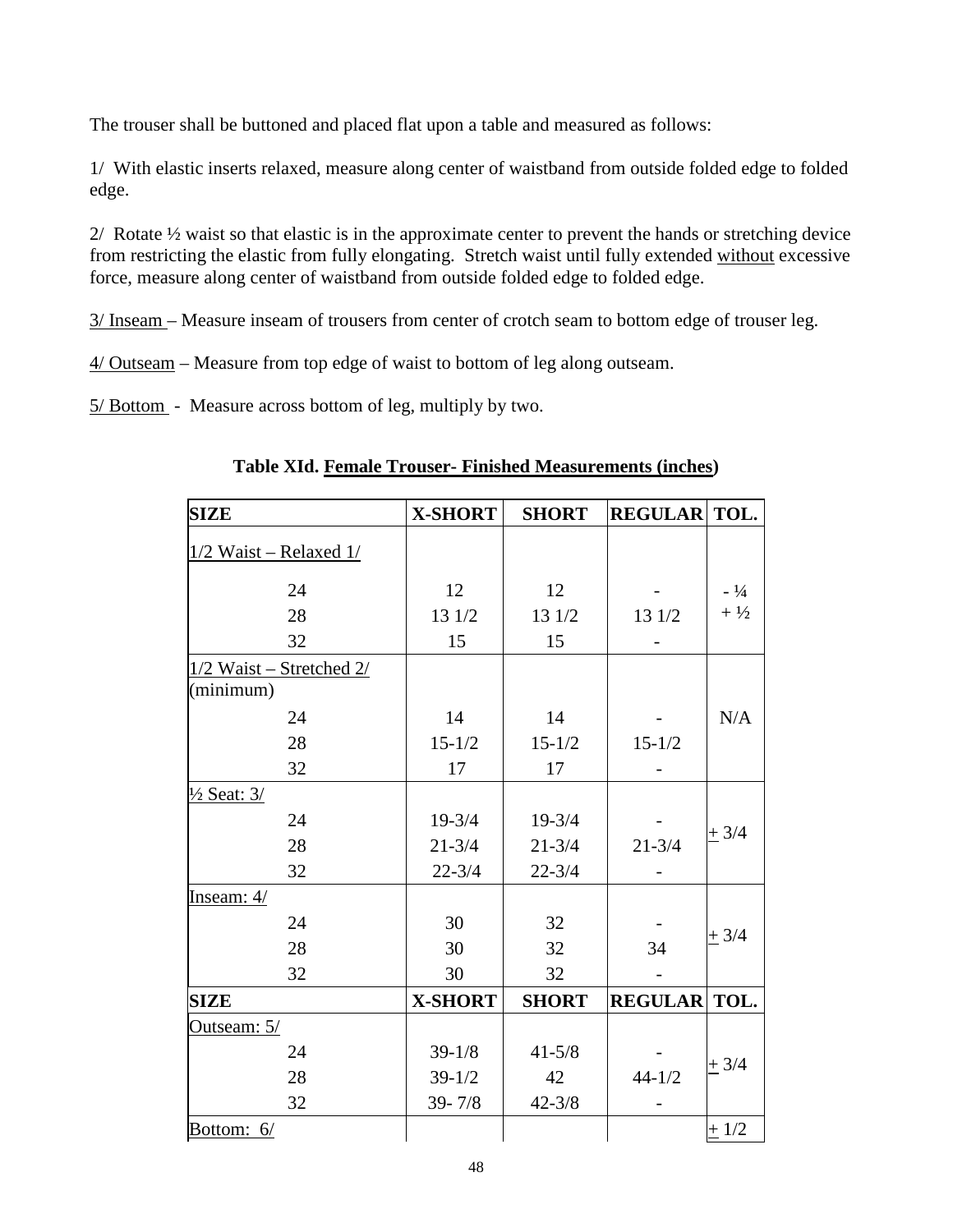|          | $16 - 1/4$ | $16 - 1/4$ | -                        |  |
|----------|------------|------------|--------------------------|--|
| າດ<br>∠о | $16 - 1/4$ | $16 - 1/4$ | $16 - 1/4$               |  |
| າ^       |            |            | $\overline{\phantom{0}}$ |  |

The garment shall be buttoned and placed flat upon a table and measured as follows:

1/ Half Waist Relaxed - With elastic inserts relaxed, measure along center of waistband from outside folded edge to folded edge.

2/ Half Waist Stretched - Rotate ½ waist so that elastic is in the approximate center to prevent the hands or stretching device from restricting the elastic from fully elongating. Stretch waist until fully extended without excessive force, measure along center of waistband from outside folded edge to folded edge.

3/ Seat - With trousers laid flat on table, measure from folded edge to folded edge 1" above cargo pocket flap.

- 4/ Inseam Measure inseam of trousers from center of crotch seam to bottom edge of trouser leg.
- 5/ Outseam Measure from top edge of waist to bottom of leg along outseam.
- 6/ Bottom Measure across bottom of leg. Multiply by two.

4.4.10 End Item Acceptance Testing. Both the blouse and trouser shall be tested for the physical characteristics as outlined in Table II, and fabric and seam appearance smoothness and crease retention specified in 3.3.1.8. Garments shall be randomly sampled. The garments shall be cut in half where  $\frac{1}{2}$  of the garment shall be tested for fabric and seam appearance smoothness and crease retention after laundering while the other ½ of the garment shall be utilized to obtain specimens for destructive physical property characterization specified in Table II. Seconds can be utilized for destructive end item testing. Testing shall be performed as specified in 4.4.6.

# **5. PACKAGING**

5.1 Packaging. For acquisition purposes, the packaging requirements shall be as specified in the contract or purchase order (see 6.2). When actual packaging of material is to be performed by DoD personnel, these personnel need to contact the responsible packaging activity to ascertain requisite packaging requirements. Packaging requirements are maintained by the Inventory Control Point's packaging activity within the Military Department's System Command. Packaging data retrieval is available from the managing Military Department or Defense Agency's automated packaging files, CD-ROM products, or by contacting the responsible packaging activity.

5.2 Permethrin Packaging. Every box containing permethrin treated uniforms must be labeled according to EPA requirements as stated in Federal Insecticide, Fungicide And Rodentcide Act (FIFRA). (See paragraph 2.2.2)

# **6. NOTES**

(This section contains information of a general or explanatory nature that may be helpful, but is not mandatory.)

6.1 Intended use. The blouse and trouser are for wear by military personnel of the United States Marine Corps as a combat utility uniform in garrison and combat missions: Type I in woodland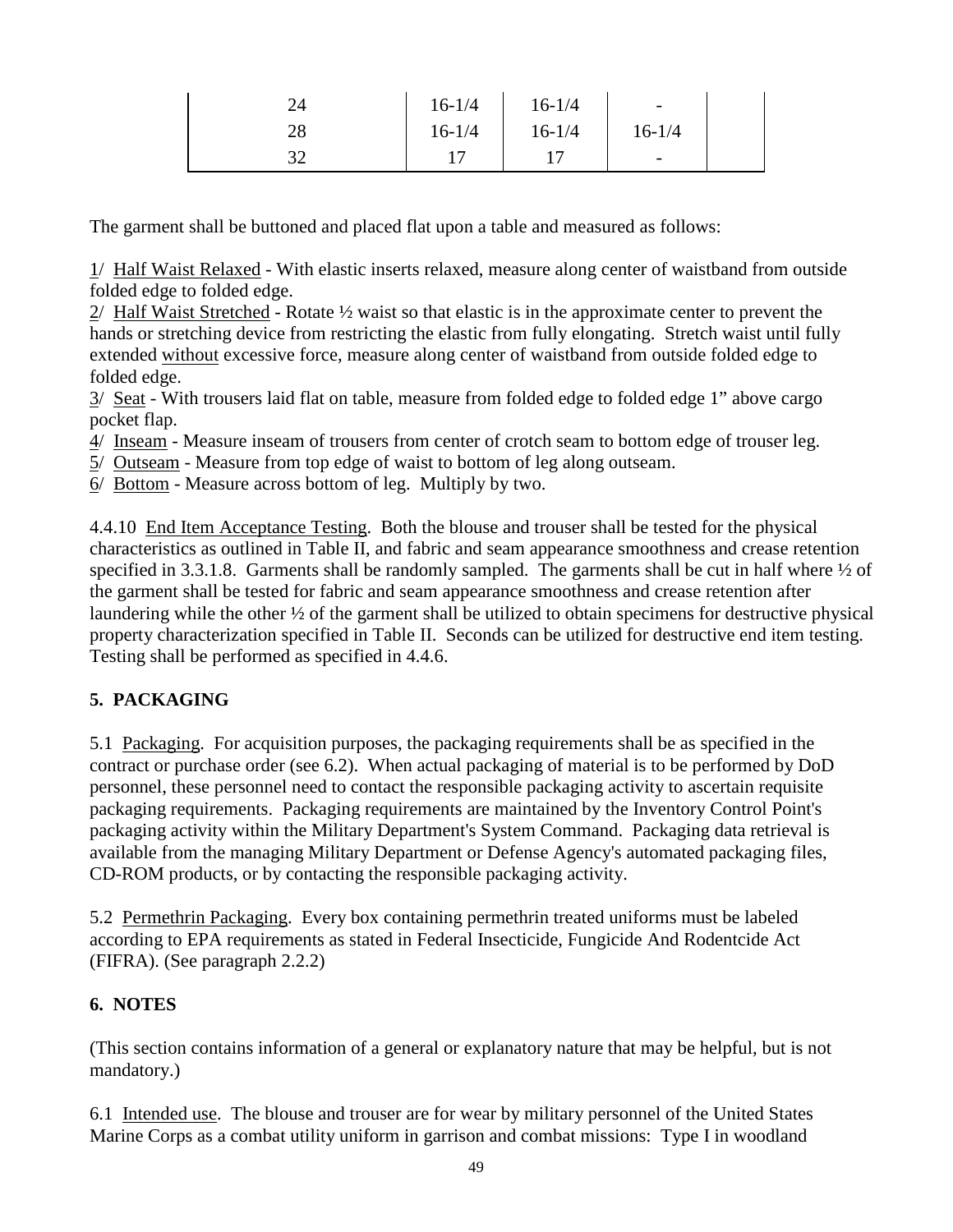environments, Type II in desert environments for classes 1 and 2. Type III is a woodland/desert reversible print for use in helmet covers.

6.2 Acquisition requirements. Acquisition documents should specify the following:

- a. Title, number and date of this document.
- b. Types, classes and sizes required (see 1.2).
- c. Issue of DODISS to be cited in the solicitation and, if required, the specific issue of individual documents referenced (see 2.2.1 and 2.3).
- d. When first article sample is required (see 3.1, 4.2 and 6.3).
- e. Packaging requirements (see 5.1).
- f. Inspection level ( see 4.1 and 4.3)

6.3 First article. When a first article is required, it shall be inspected and approved under the appropriate provisions of FAR 52.209-4. The first article should be a pre-production sample. The contracting officer should specify the appropriate type of first article and the number of units to be furnished. The contracting officer should include specific instructions in all acquisitions documents regarding arrangements for selection, inspection, and approval of the first article.

6.4 Subject term (key word) listing.

- Uniform Clothing Desert Insect Protection Permanent press Permethrin Utility Woodland Wrinkle Free
- 6.5 Figures. See attached Figures  $1 17$ .
	- Figure 1. Blouse, Front View
	- Figure 2. Blouse, Back View
	- Figure 3. Blouse, Inside View
	- Figure 4. Blouse, Breast Pocket Finished Dimensions and Eagle, Globe, and Anchor Positioning
	- Figure 5. Blouse, Sleeve Buttonhole Placement
	- Figure 6. Blouse Elbow Pad Welt Opening (Inside of Sleeve) Position and Dimensions
	- Figure 7. Blouse Sleeve Pocket Construction
	- Figure 8. Trousers, Front View
	- Figure 9. Trousers, Back View
	- Figure 10. Trouser Standard Waistband and Fly Construction, Bartack Positions
	- Figure 11. Trouser Alternate Waistband and Fly Construction, Bartack Positions
	- Figure 12. Trouser Cargo Pocket Construction
	- Figure 13. Trouser Hip Pocket Flap Construction Cargo Pocket Flap Construction
	- Figure 14. Trouser Knee Pad Welt Placement (inside trouser leg)
	- Figure 15. Blouse, Class 3 (only), Permethrin Label placement
	- Figure 16. Trouser, Class 4, Label placement Alternate Waistband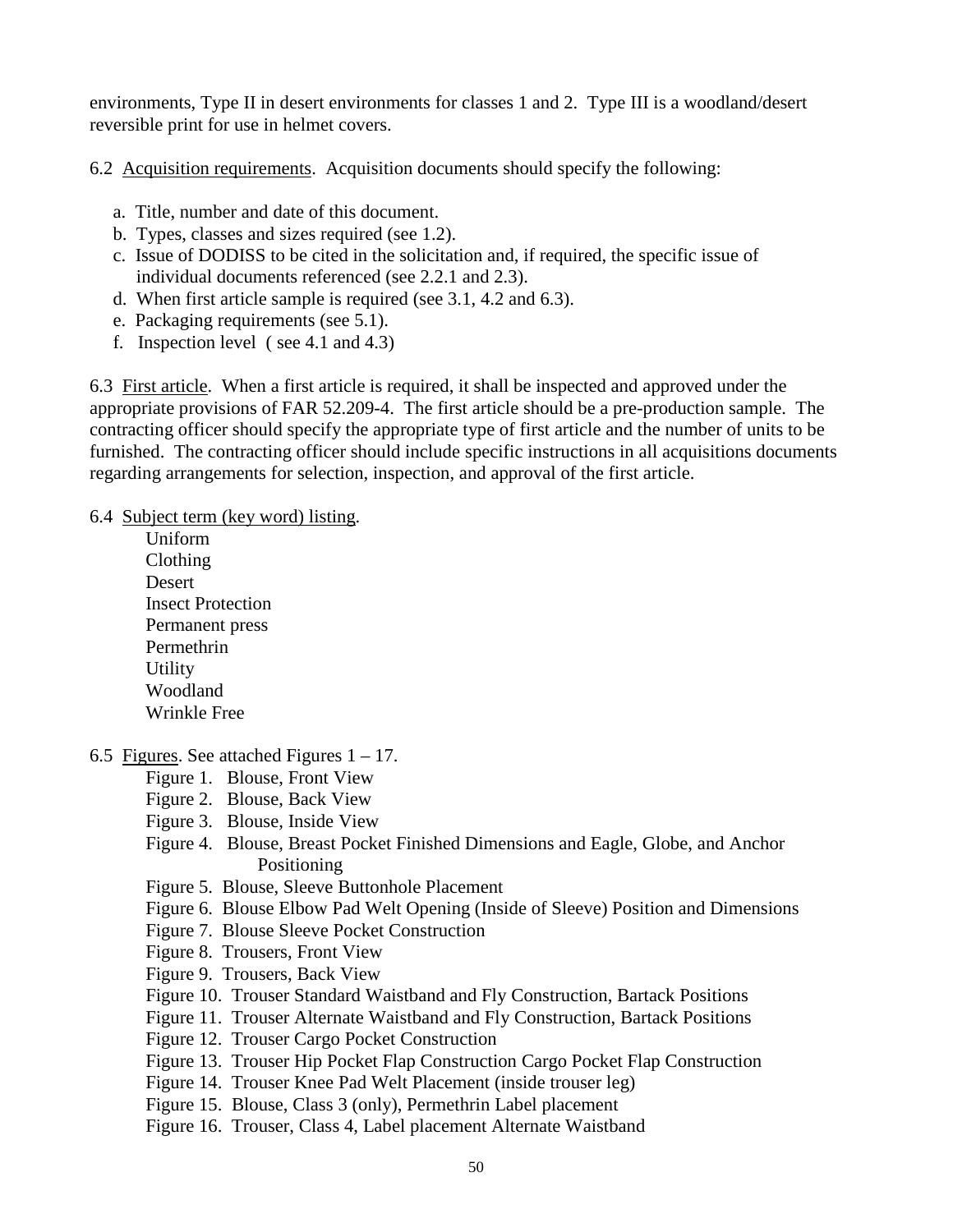Figure 17. Test Specimen, % Bite Protection Test Figure 18. Alternate Construction, Marine Corps Exclusive Label

6.6 Size Abbreviation. The size abbreviation on the blouse's USMC woven label shall show the combination of one of each of the following size and length abbreviations shown below. The combination of the two elements shall be designated as Size –(hyphen) Length; for example Small Regular abbreviated designation is Sm-Reg, Xsmall Xshort abbreviated designation is XS- XS etc.

| <b>Size</b> | <b>Size Abbreviation</b> | Length    | <b>Length Abbreviation</b> |
|-------------|--------------------------|-----------|----------------------------|
| X-Small     | as XSm                   | XX-Short  | as XXSht                   |
| Small       | as Sm                    | X-Short   | as XSht                    |
| Medium      | as Med                   | Short     | as Sht                     |
| Large       | as Lg                    | Regular   | as Reg                     |
| X-Large     | as XLg                   | Long      | as Lng                     |
| XX-Large    | as XXLg                  | $X$ -Long | as XLng                    |
|             |                          | XX-Long   | as XXLng                   |

#### 6.7 Blouse Size/Identification/Care Label Example**:**

#### **Medium - X-Short**

Height: 59 to 63 in. Chest: 37 to 41 in. Stock No: 8415 01 484 5933

Blouse, Woodland MARPAT TM (typed as trademark) Camouflage, MCCUU 50% Cotton/50% Nylon U. S. Patent Nos. D464.790S & D491.372S. CONTRACT #: DAAD16-01-D-9999 Apparel USA

1. **Washing**. Machine wash using Permanent Press Cycle or Hand wash using mild detergent that does NOT contain optical brighteners. Rinse completely. DO NOT USE CHLORINE BLEACH 2. **Drying**: Tumble dry and remove immediately from dryer. To

drip dry, remove from water and place on hanger.

3. **Ironing**: Light ironing if needed.

DO NOT STARCH or COMMERCIALLY HOT PRESS.

#### 6.8 Trouser Identification/Care Label Example**:**

Trouser, Woodland MARPAT TM (typed as trademark) Camouflage, MCCUU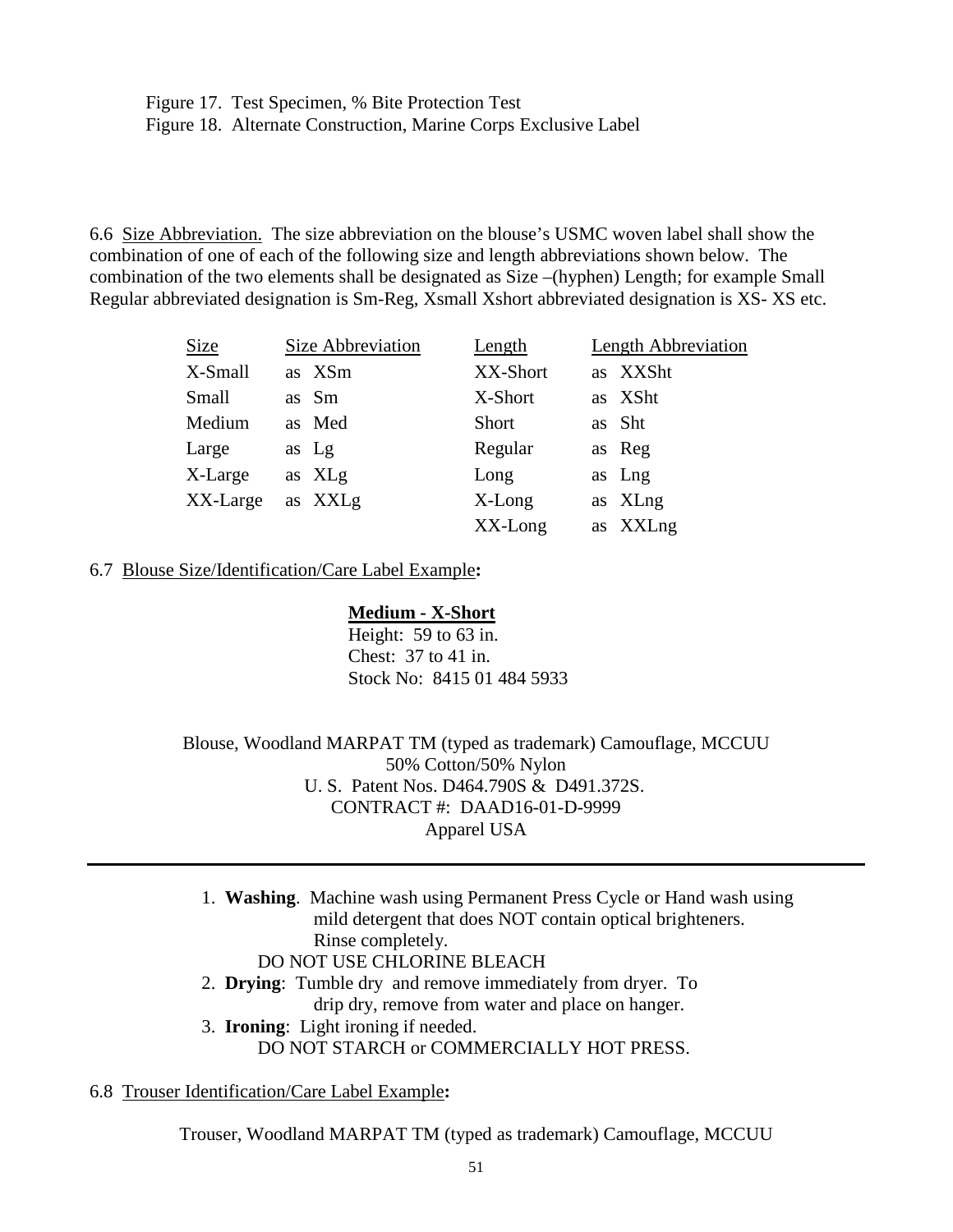#### 50% Cotton/50% Nylon U. S. Patent Nos. D464.790S & D491.372S. CONTRACT #: DAAD16-01-D-9999

1. **Washing**. Machine wash using Permanent Press Cycle or Hand wash using mild detergent that does NOT contain optical brighteners. Rinse completely. DO NOT USE CHLORINE BLEACH

- 2. **Drying**: Tumble dry and remove immediately from dryer. To drip dry, remove from water and place on hanger.
- 3. **Ironing**: Light ironing if needed. DO NOT STARCH or COMMERCIALLY HOT PRESS.

6.9 Insect Protection Label. An example of a label approved by EPA for class 3and 4 garments is included in EPA Registration No. 74843-2.

6.10 Approved EPA Permethrin Registrations. Permethrin treatment operation for the subject uniforms shall be EPA registered (Such as but not limited to EPA Registration No. 074843-0002).

NOTE: EPA registration does not certify that the permethrin treatment meets the MCCUUC specification requirements.

6.11 Percent Bite Protection . The following facilities are known to perform percent bite protection testing in conformance with 4.4.6.6:

Aedes aegypti and Anopheles albimanus:

United States Department of Agriculture Center for Medical, Agricultural and Veterinary Entomology Agricultural Research Service 1600 SW 23rd Dr Gainesville, FL 32608 POC: Dr. Ulrich R. Bernier/Research Chemist Mosquito and Fly Research Ph: 352-374-5917

6.12 Insect Protection Label. Example of a labels approved by EPA for class 3and 4 garments is included in EPA web site at: <http://oaspub.epa.gov/pestlabl/ppls.home> and as shown below:

#### **PRODUCT BRAND NAME INSECT REPELLENT APPAREL**

#### **Refer to tag for more information.**

#### **BLOUSE, DESERT, MARPAT TM CAMOUFLAGE, MCCUU**

#### **PERMETHRIN CONTRACT No. :**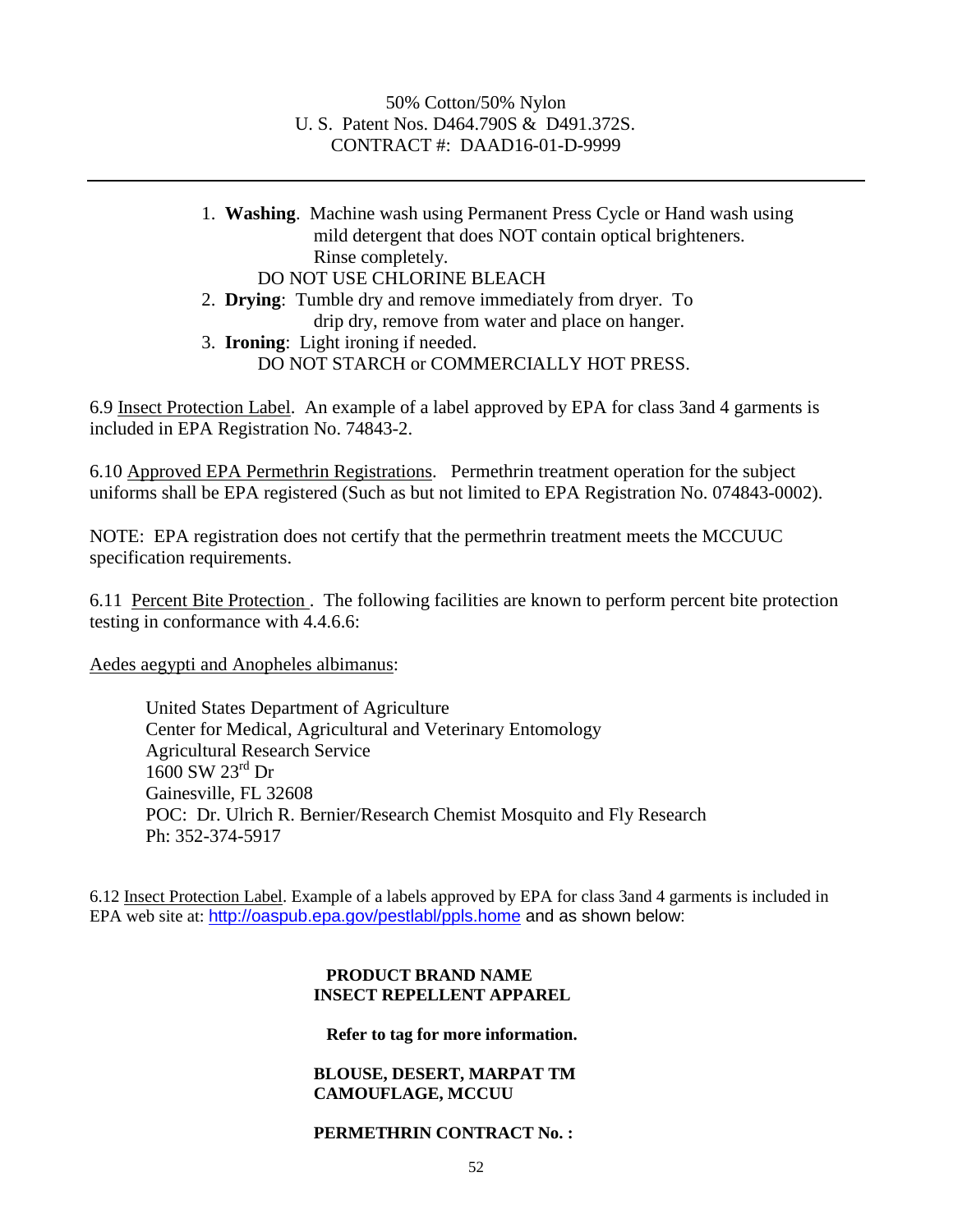#### **COMPANY NAME (APPLIER): PRODUCT NAME: EPA REG. NO. : EPA EST. NO. :**

**\_\_\_\_\_\_\_\_\_\_\_\_\_\_\_\_\_\_\_\_\_\_\_\_\_\_\_\_\_\_\_\_\_\_\_\_\_\_**

• **Do Not Dry Clean,**

- **Dry Cleaning removes active ingredient.**
- **Wash separately from other clothing.**
- **Do Not Re-treat with a permethrin product.**
- **Dispose of garment in trash.**

 **Repels mosquitoes. Repellency remains effective for 25 washings**

| <b>ACTIVE INGREDIENT:</b>                 | $\%$ W/W |
|-------------------------------------------|----------|
|                                           |          |
| <b>OTHER INGREDIENTS: (GARMENT)99.48%</b> |          |
|                                           |          |

**It is a violation of Federal Law to use this product in a manner inconsistent with its labeling.**

**Retain hangtag for future reference on proper handling of this garment.**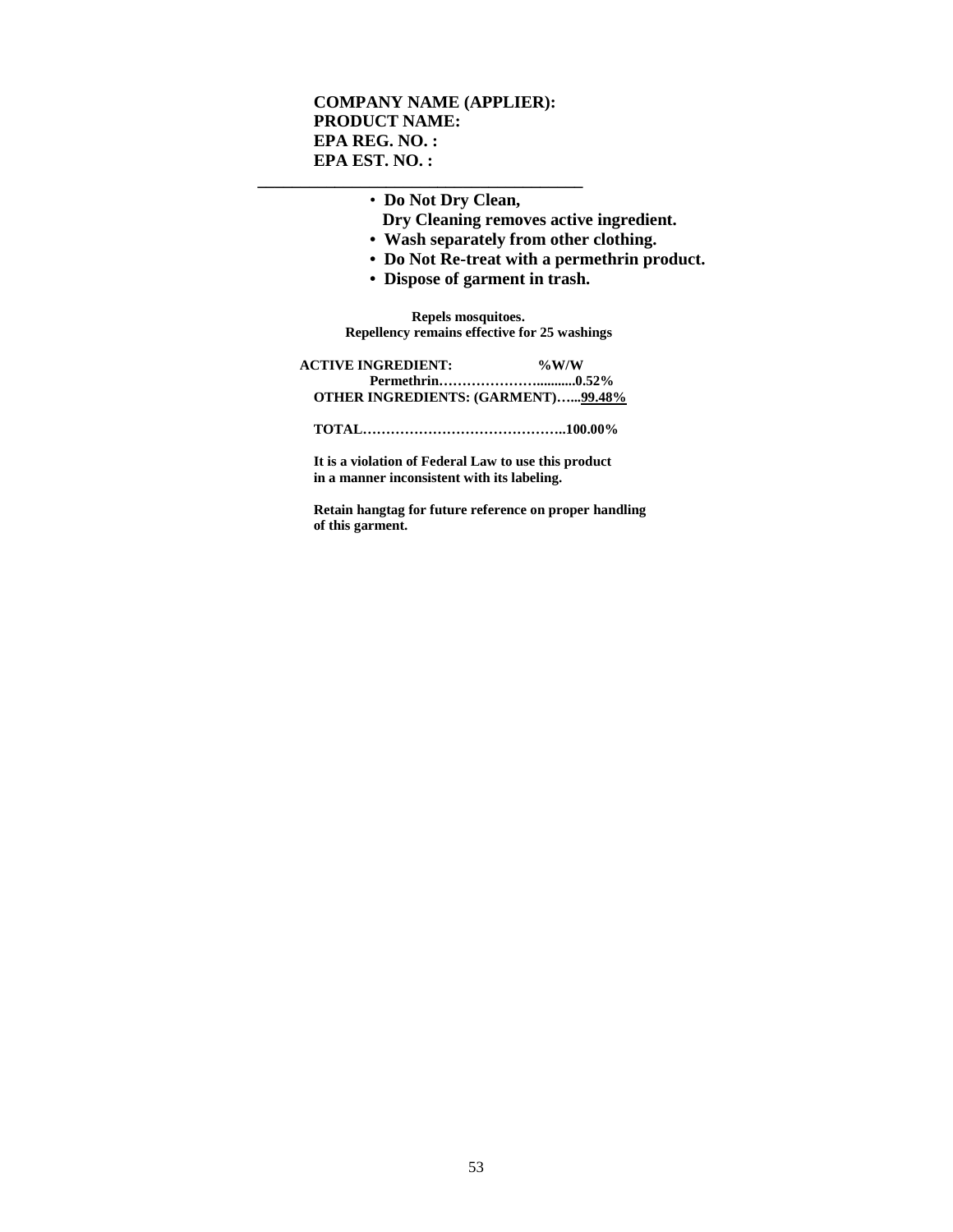

FIGURE 1. Blouse, Front View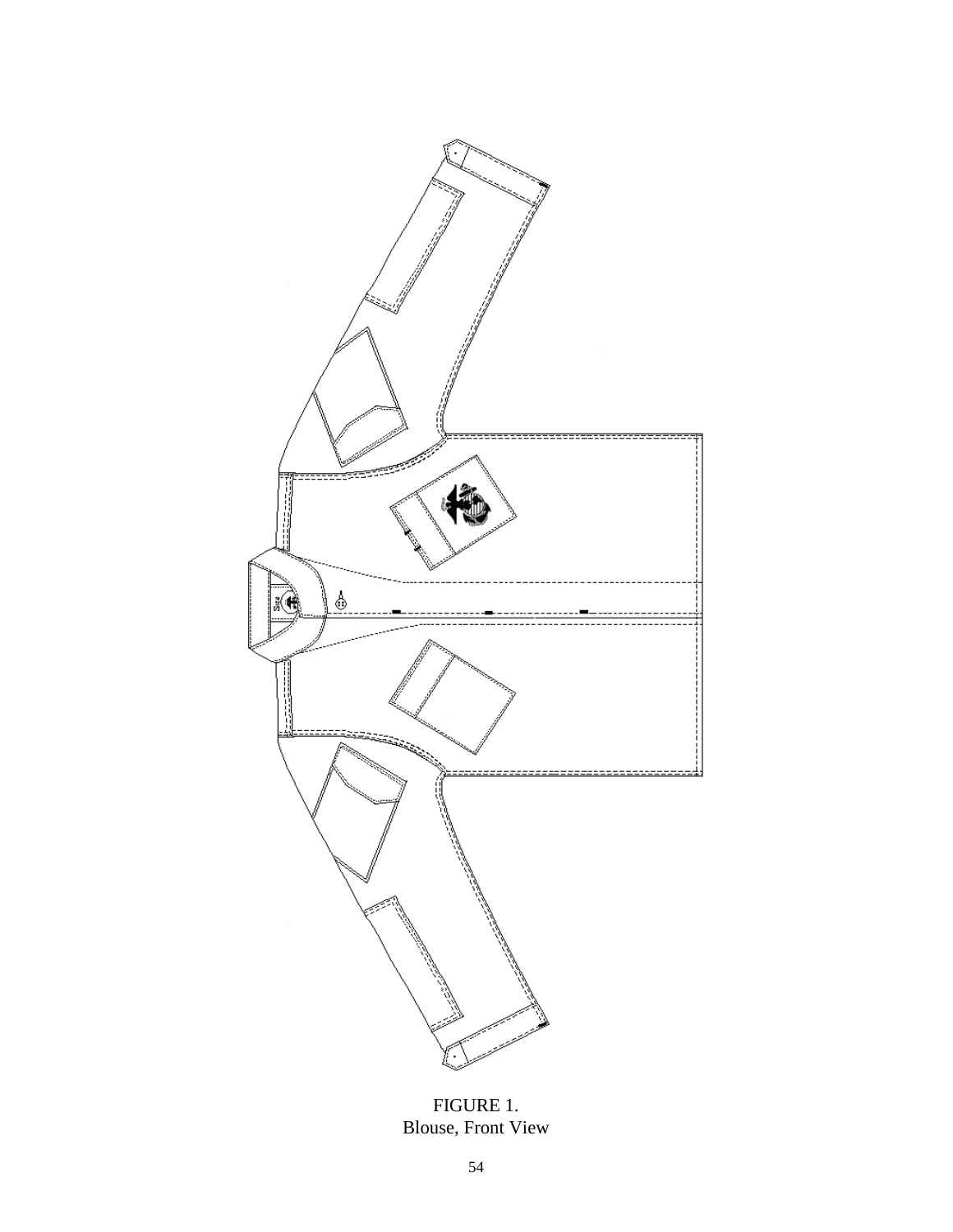

**FIGURE 2.** Blouse, Back View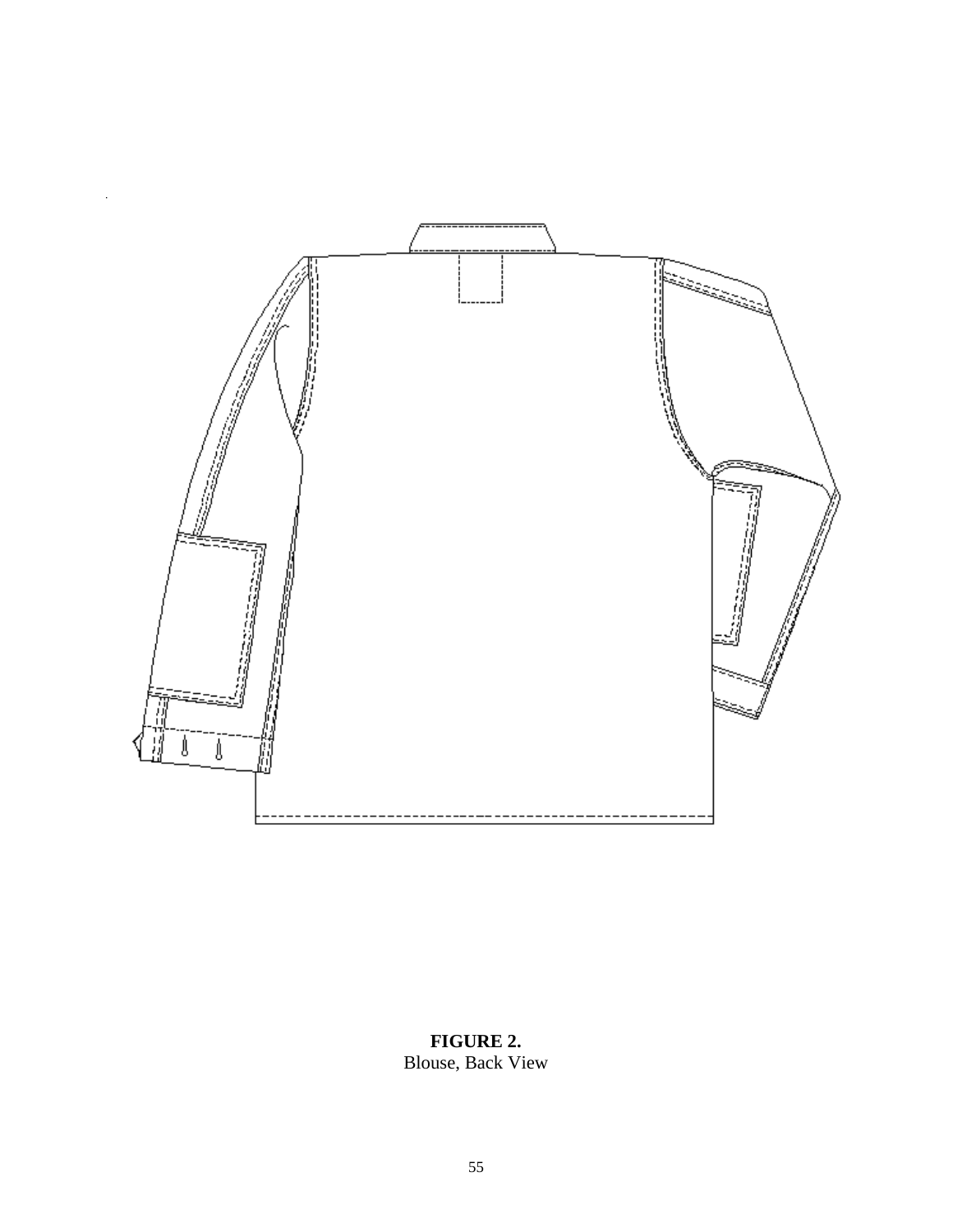

Right Left

**FIGURE 3** Blouse, Inside View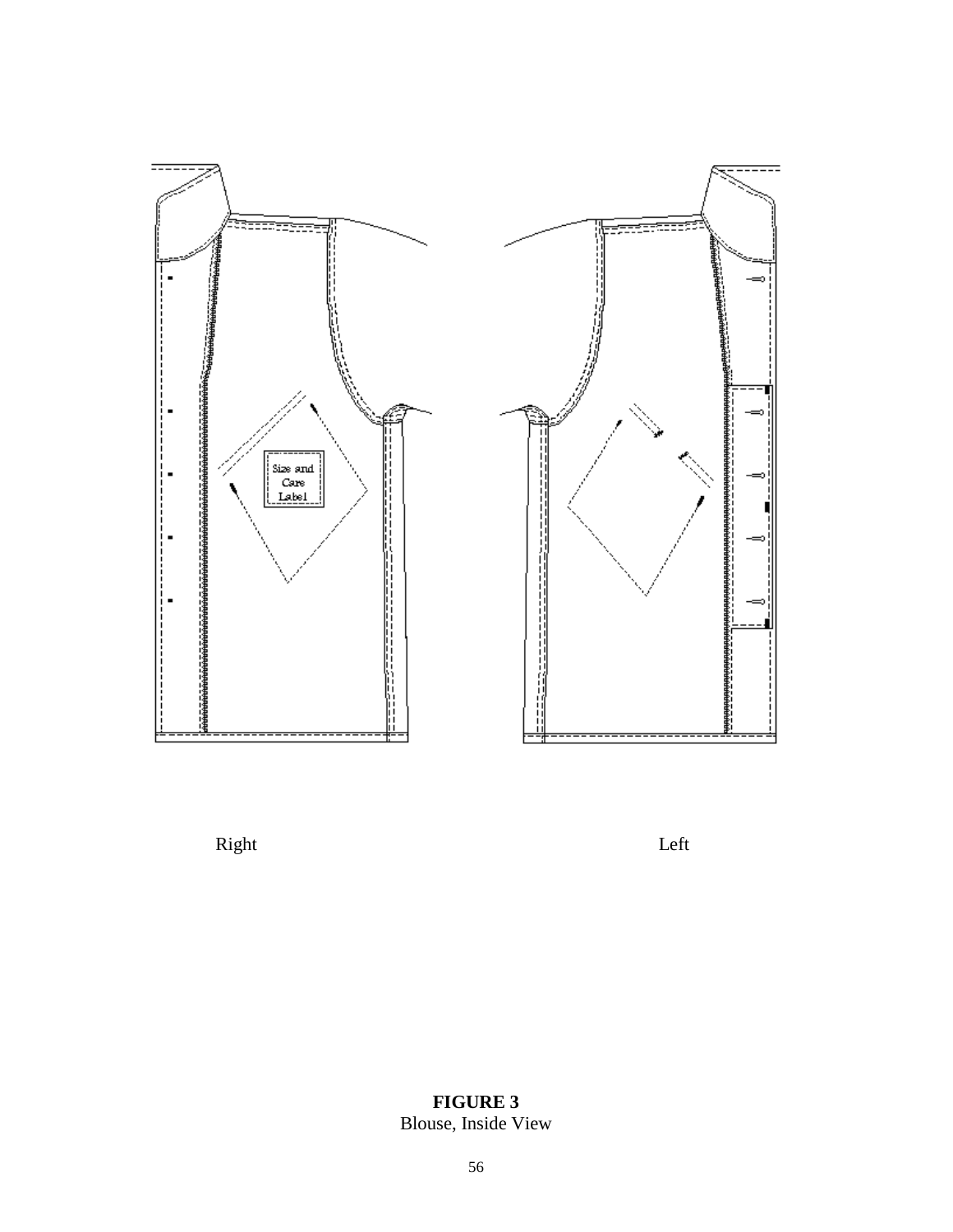

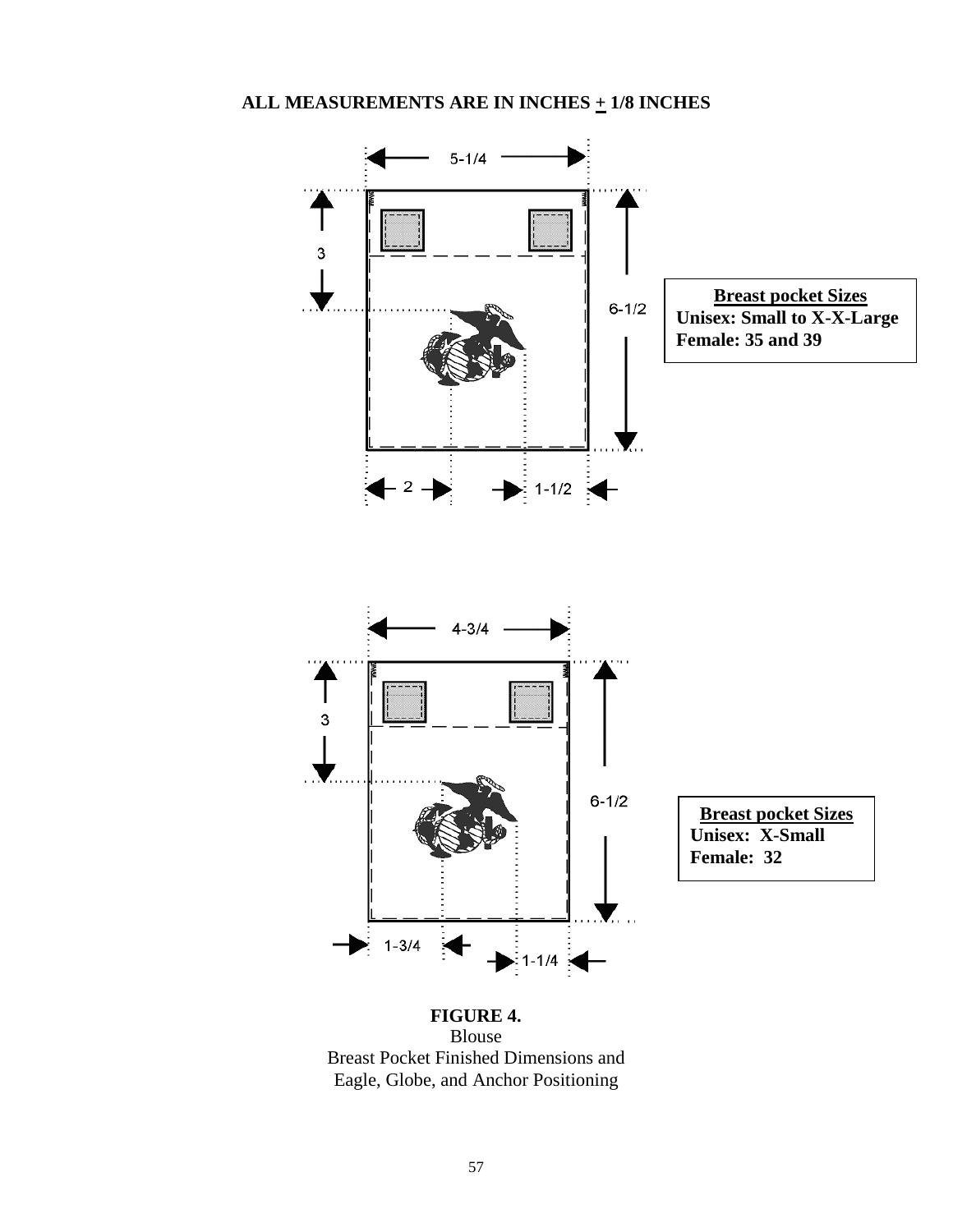

- 1. One buttonhole shall be aligned with button positioned on underside of sleeve tab. (Note: Buttonhole is hidden under tab in this figure)
- 2. Second Buttonhole shall be positioned  $4-1/4 + 1/8$  inches from the center of first buttonhole.
- 3. Third Buttonhole shall be  $2 \pm 1/8$  inches from the center of the second buttonhole.
- 4. All Buttonholes shall be positioned with cut opening  $1-1/8 + 1/8$  inches from bottom edge of sleeve.

NOTE: All measurements in figure are in inches with  $a + \frac{1}{8}$  inch tolerance.

#### **FIGURE 5.** Blouse, Sleeve Buttonhole Placement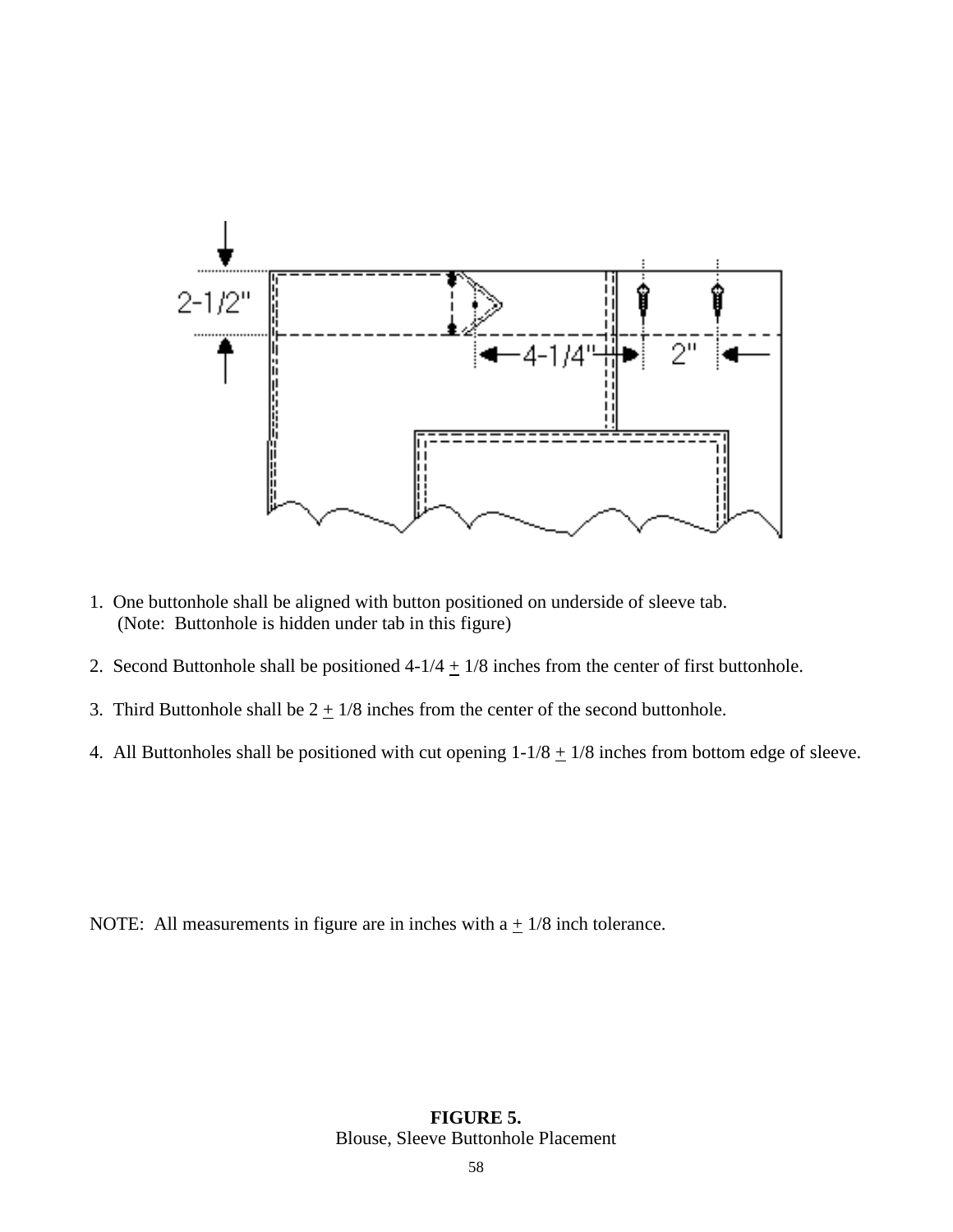

**Size**<br>X-Small, Small, 32, 35, and 39<br> $\frac{\text{Welt Opening}}{4 \pm \frac{1}{4} \text{ inches}}$  Welt Width<br> $\frac{\text{Welt Width}}{1 \pm \frac{1}{8} \text{ inch}}$ X-Small, Small, 32, 35, and 39  $\frac{4 \pm \frac{1}{4} \text{ inches}}{4-1/2 \pm \frac{1}{4} \text{ inches}}$   $\frac{1 \pm 1/8 \text{ inch}}{1 \pm 1/8 \text{ inch}}$ Medium to XX-Large

Note: Welt opening faces toward cuff.

**FIGURE 6.** Blouse, Elbow Pad Welt Opening (Inside of Sleeve) Position and Dimensions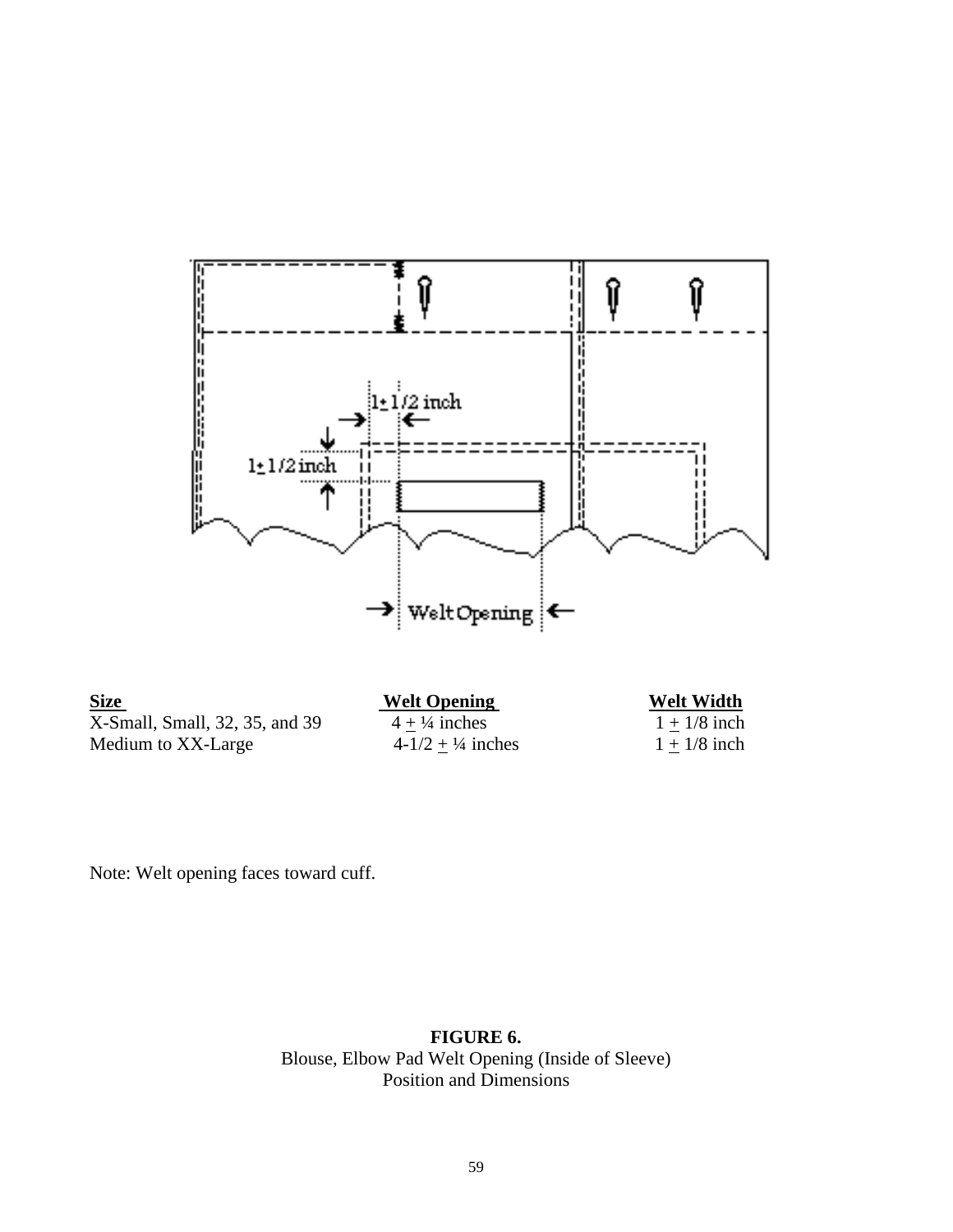

## **FIGURE 7** Blouse Sleeve Pocket Construction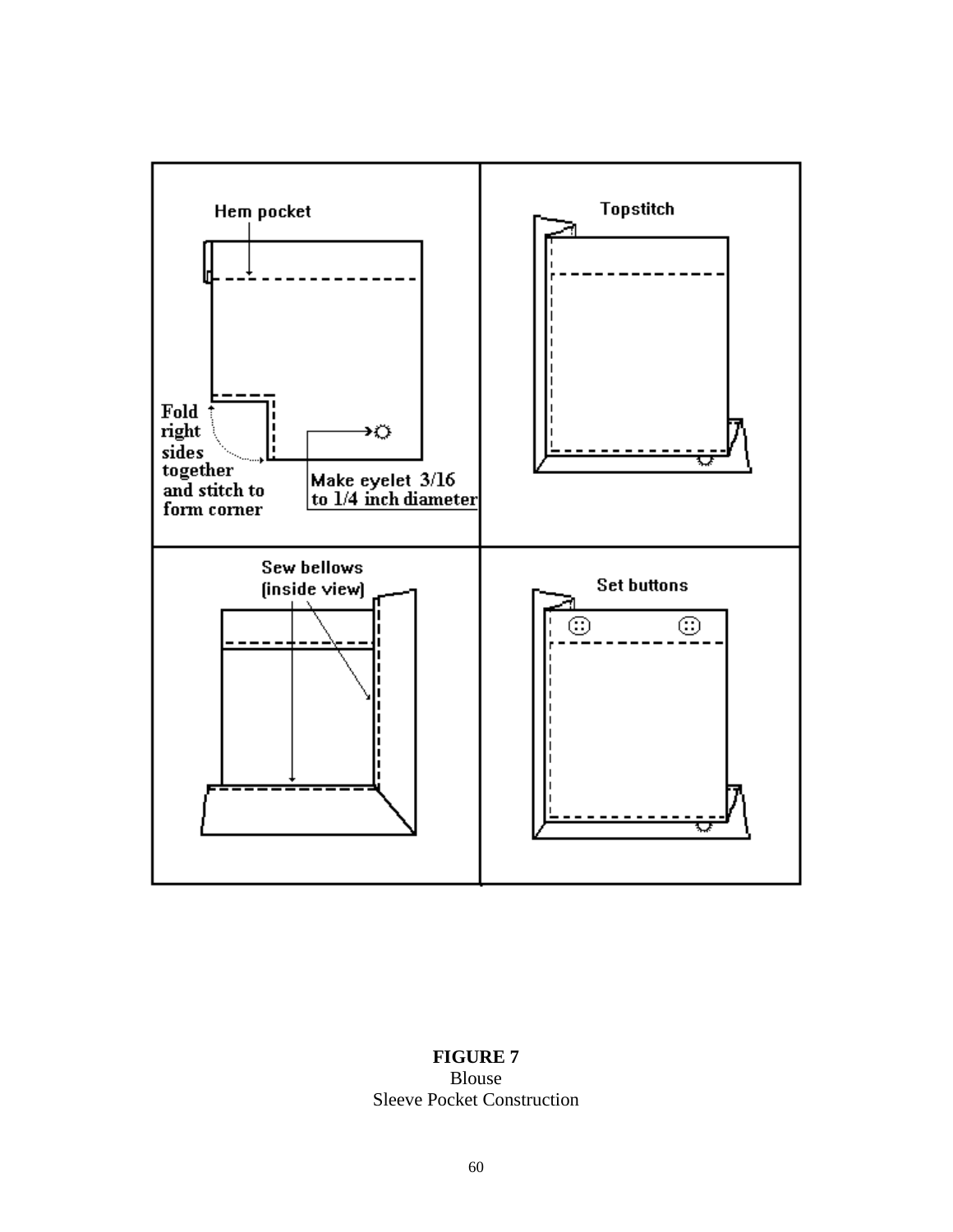

**FIGURE 8.**  Trouser, Front View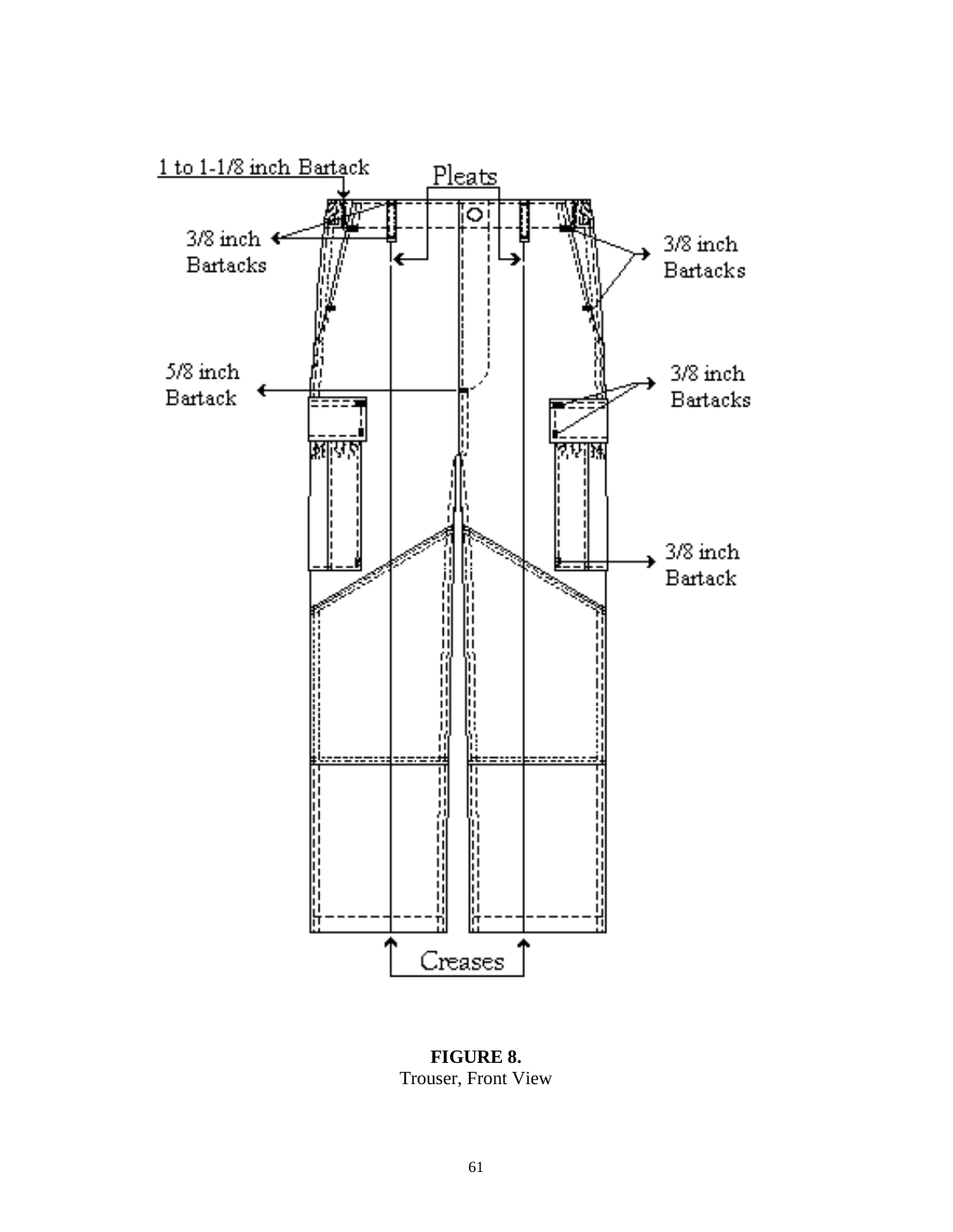

**FIGURE 9.** Trouser, Back View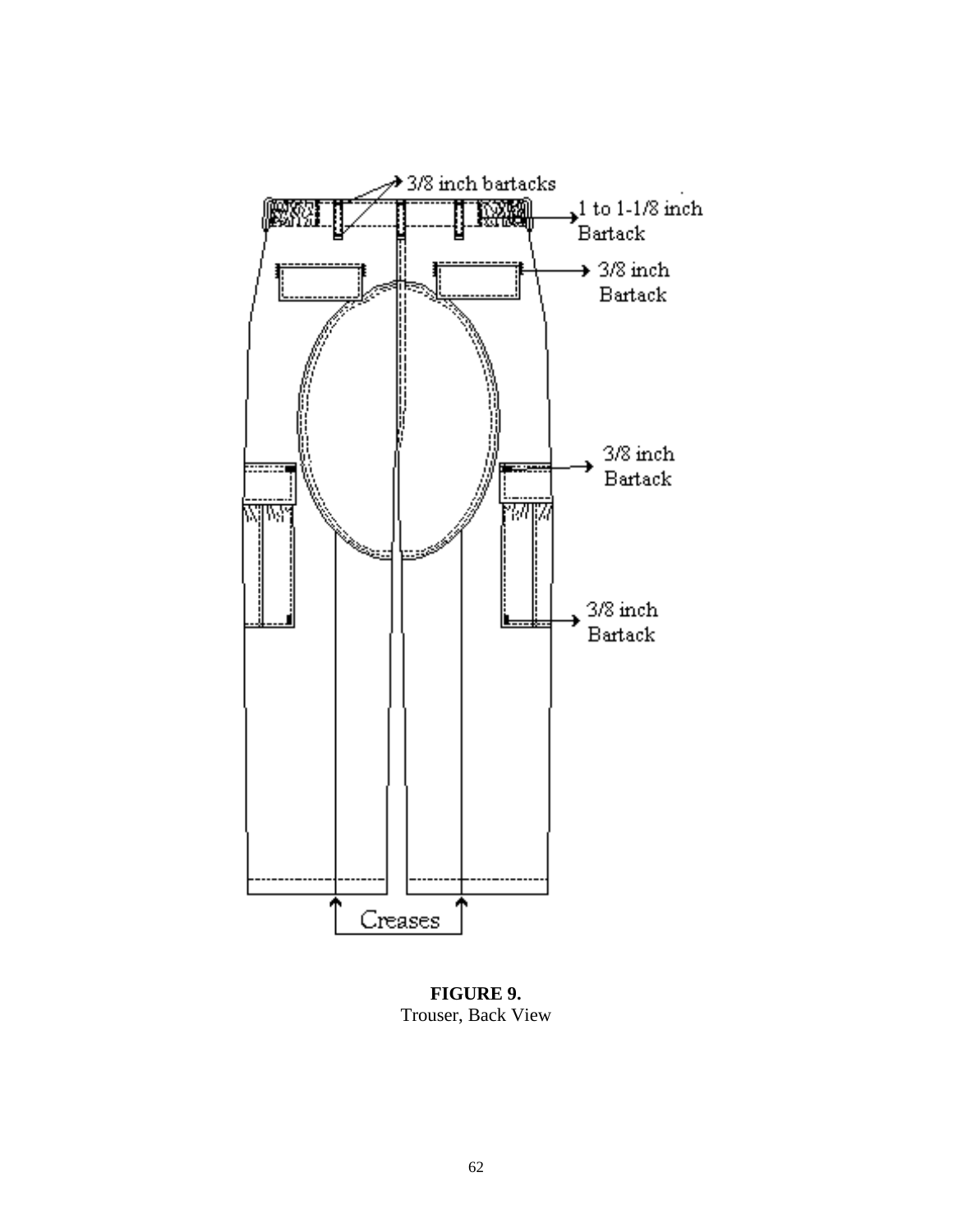

**FIGURE 10.** Trouser, Standard Waistband and Fly Construction and Bartack Locations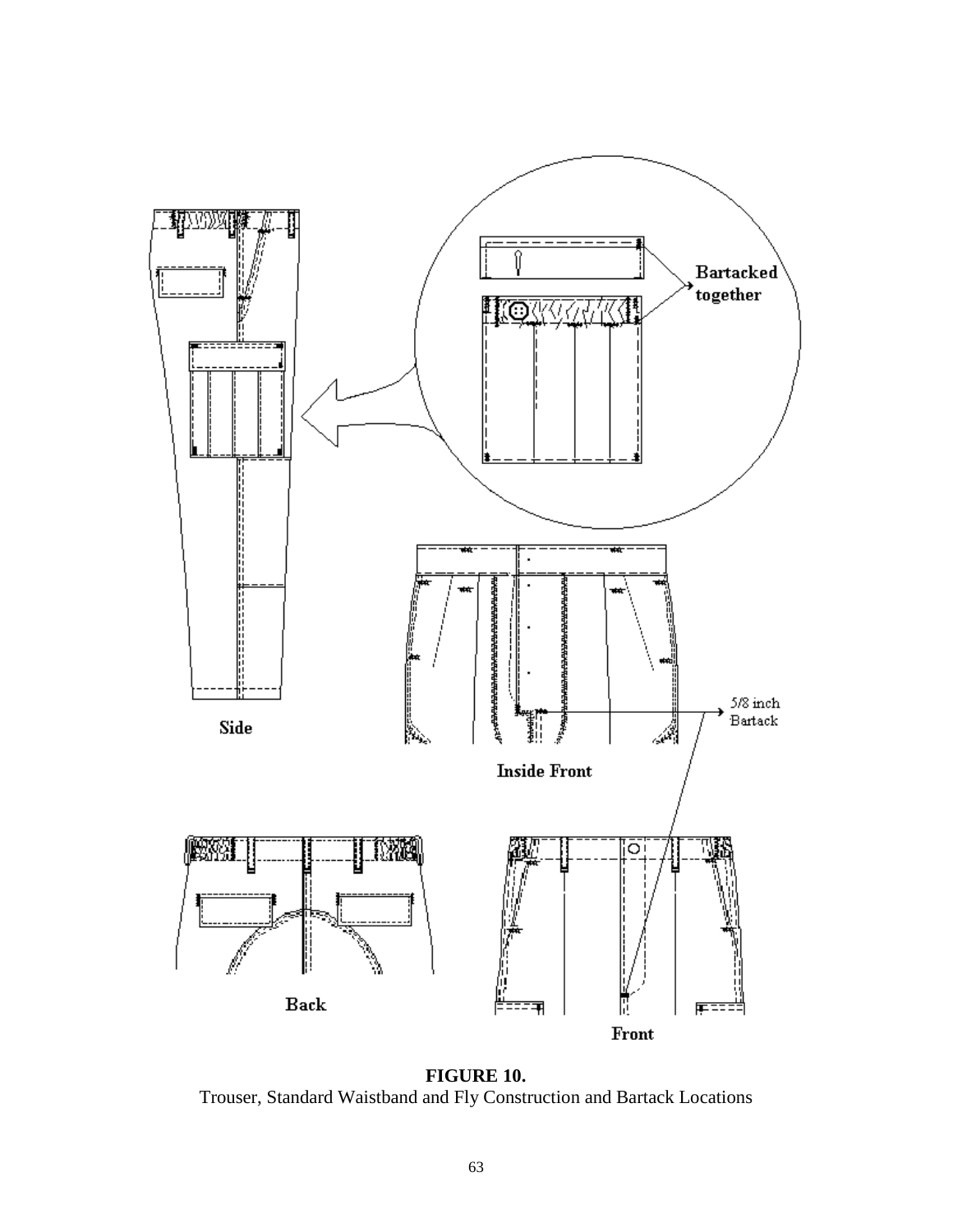





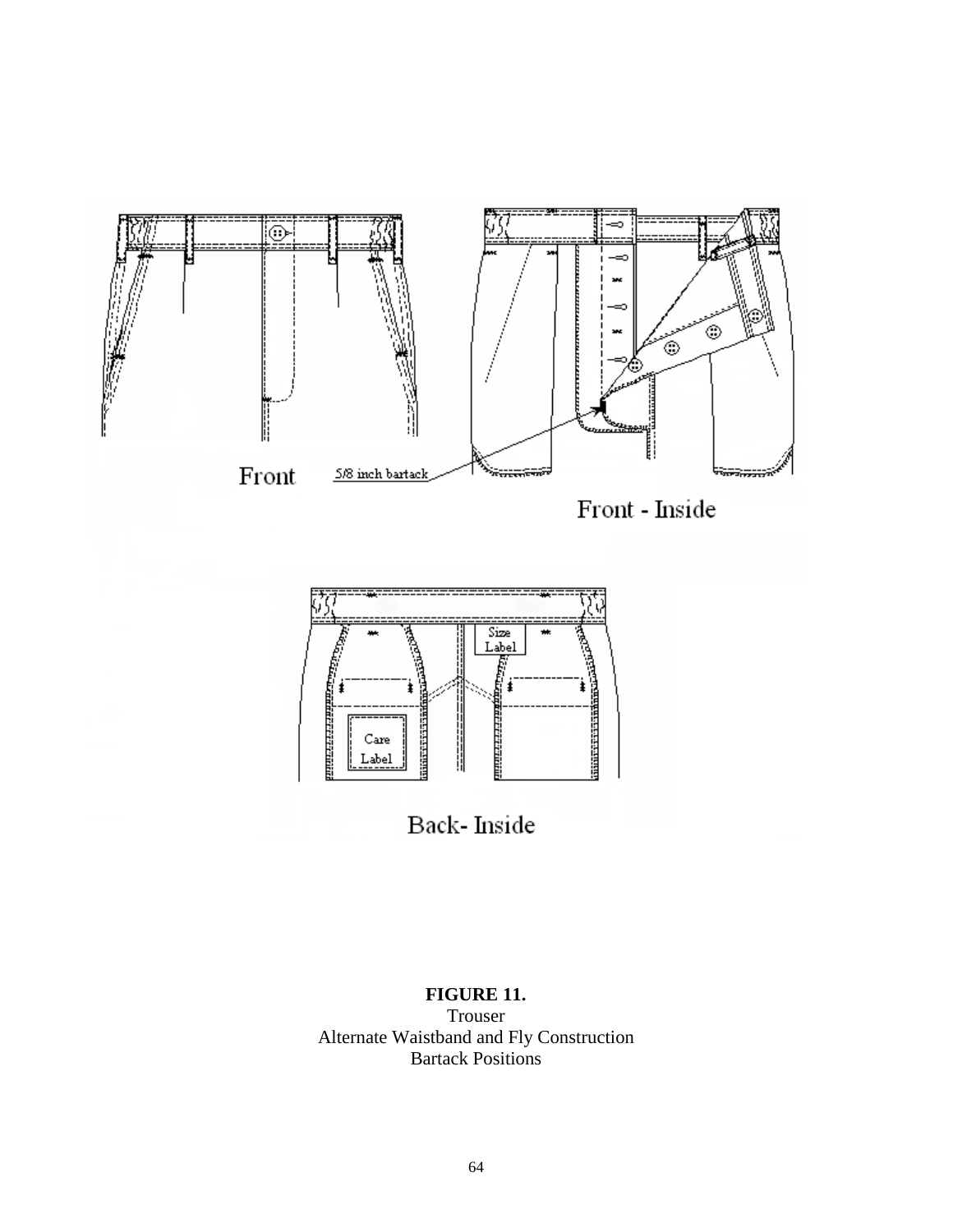

**FIGURE 12.** Trouser, Cargo Pocket Construction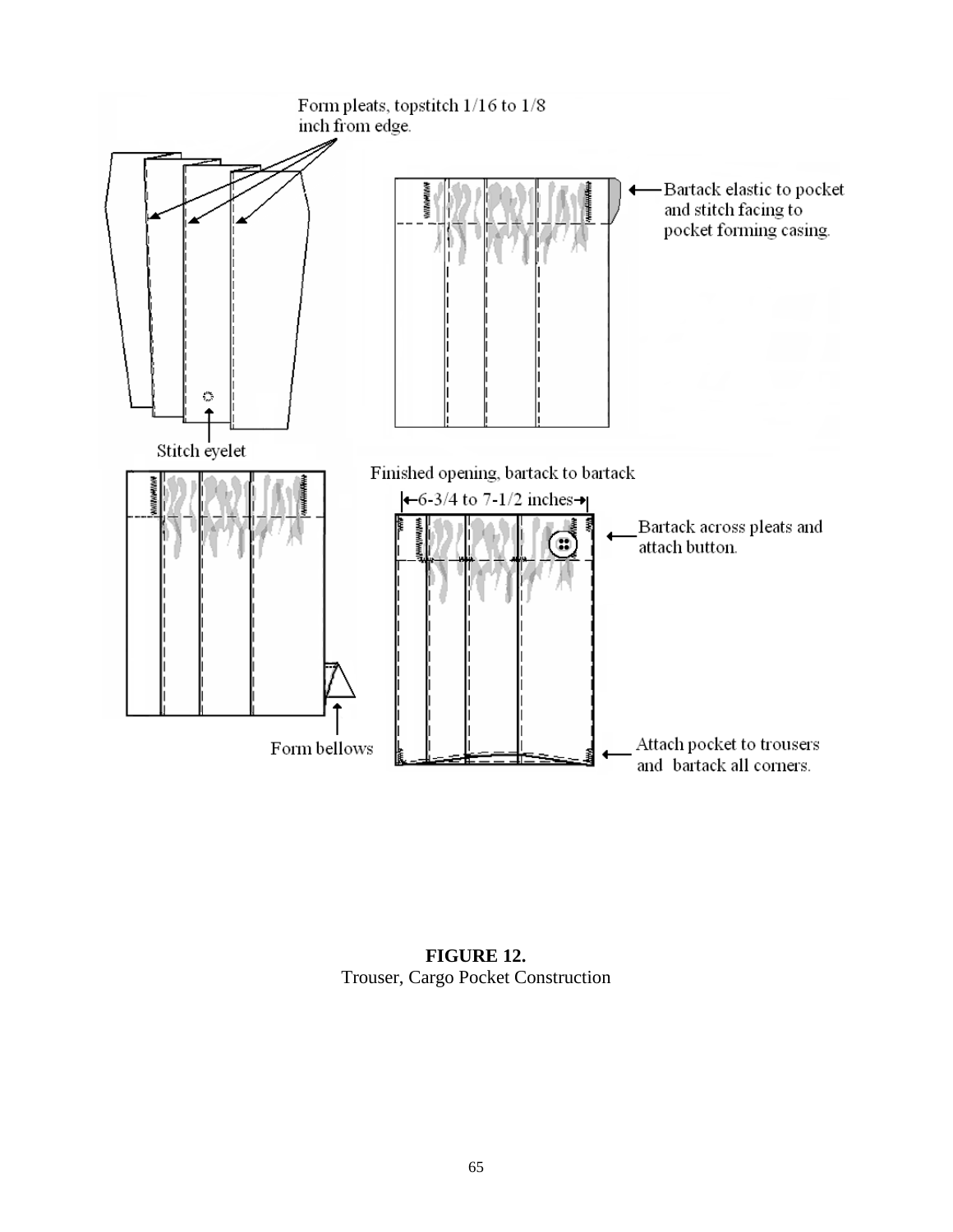

# **FIGURE 13.**

Trouser Hip Pocket Flap Construction Cargo Pocket Flap Construction (except only one buttonhole)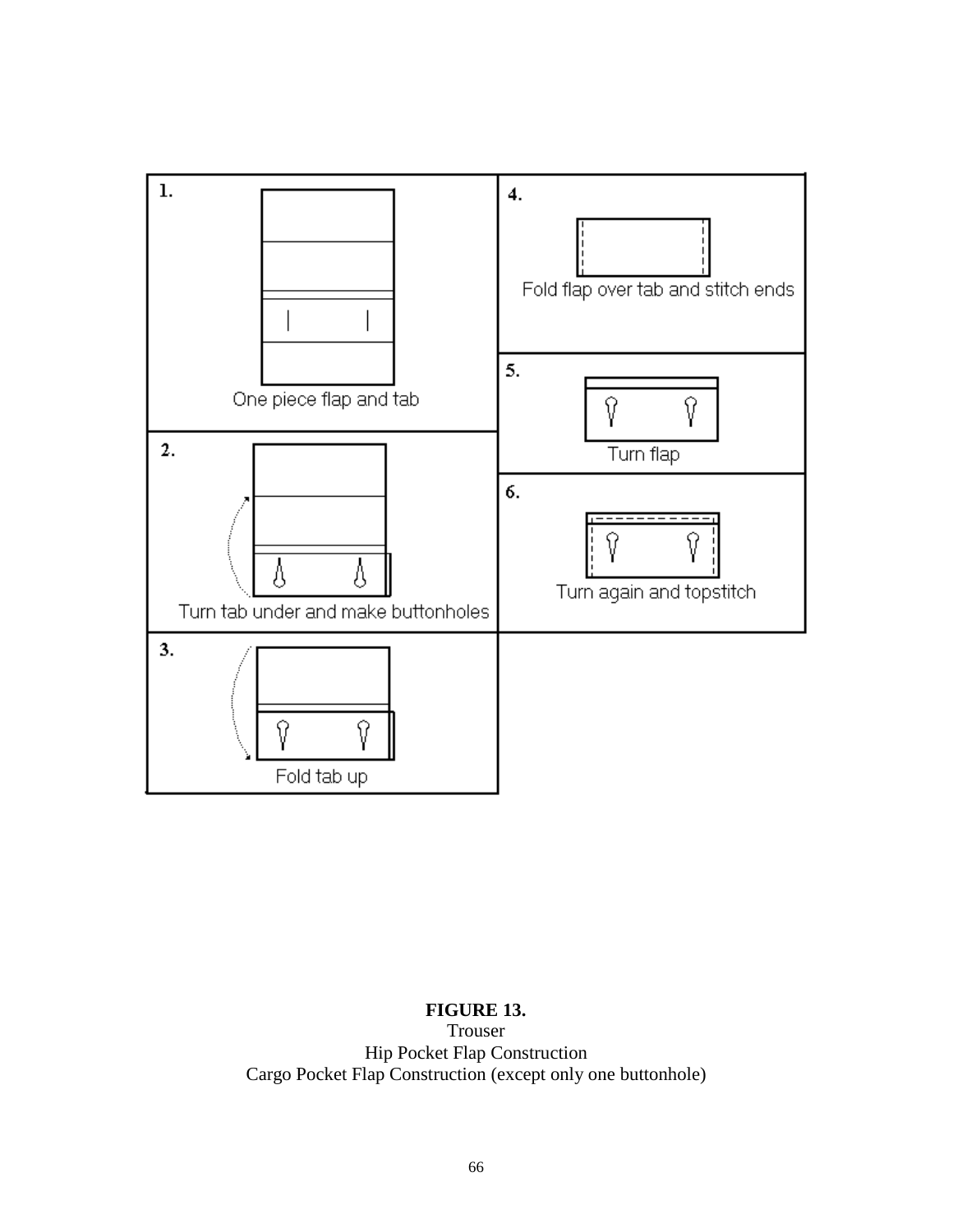![](_page_66_Figure_0.jpeg)

Trouser, Knee Pad Welt Placement (inside of trouser leg)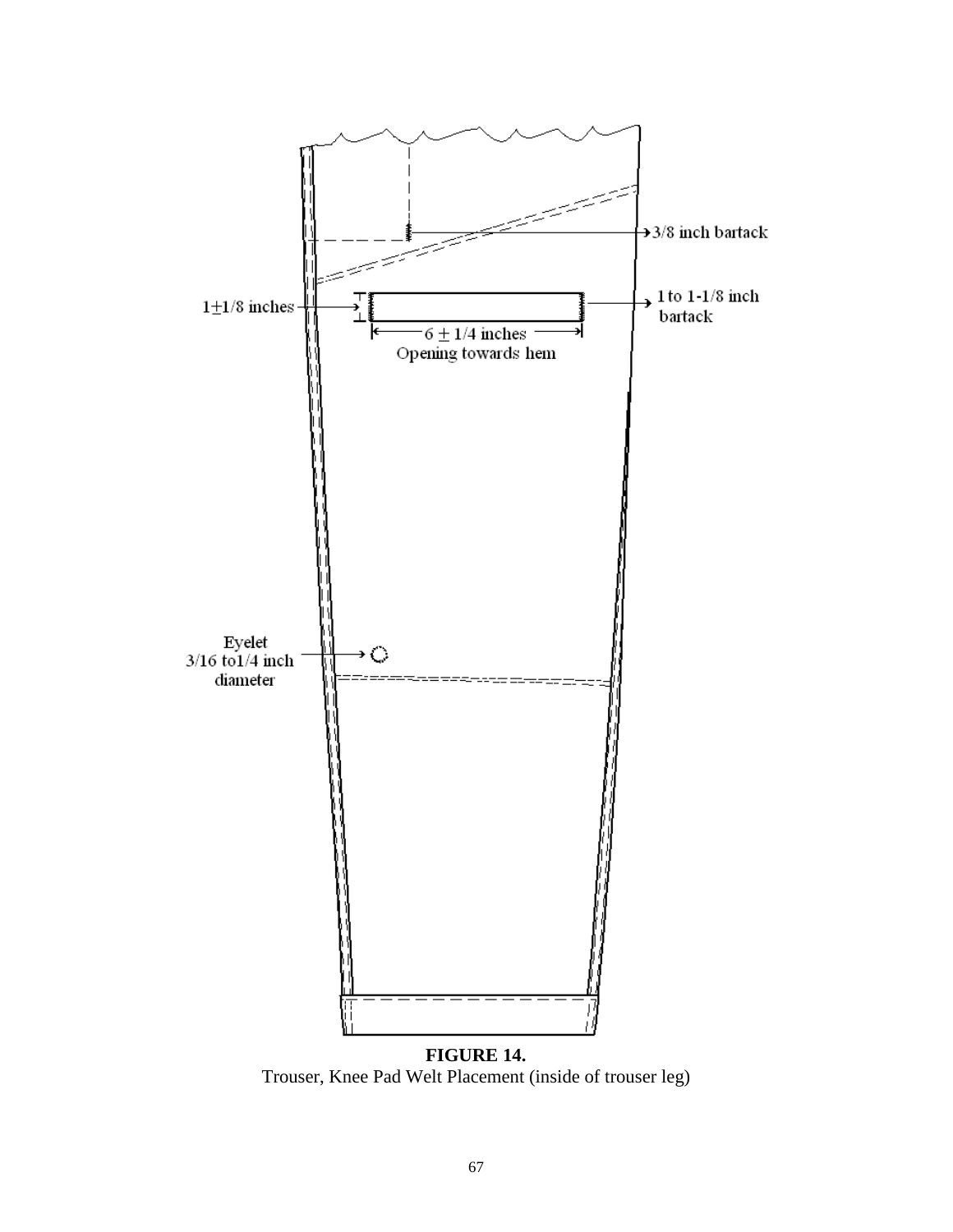![](_page_67_Figure_0.jpeg)

Inside Blouse – Left side

#### **FIGURE 15**

Blouse, Class 3 (only), Permethrin Label placement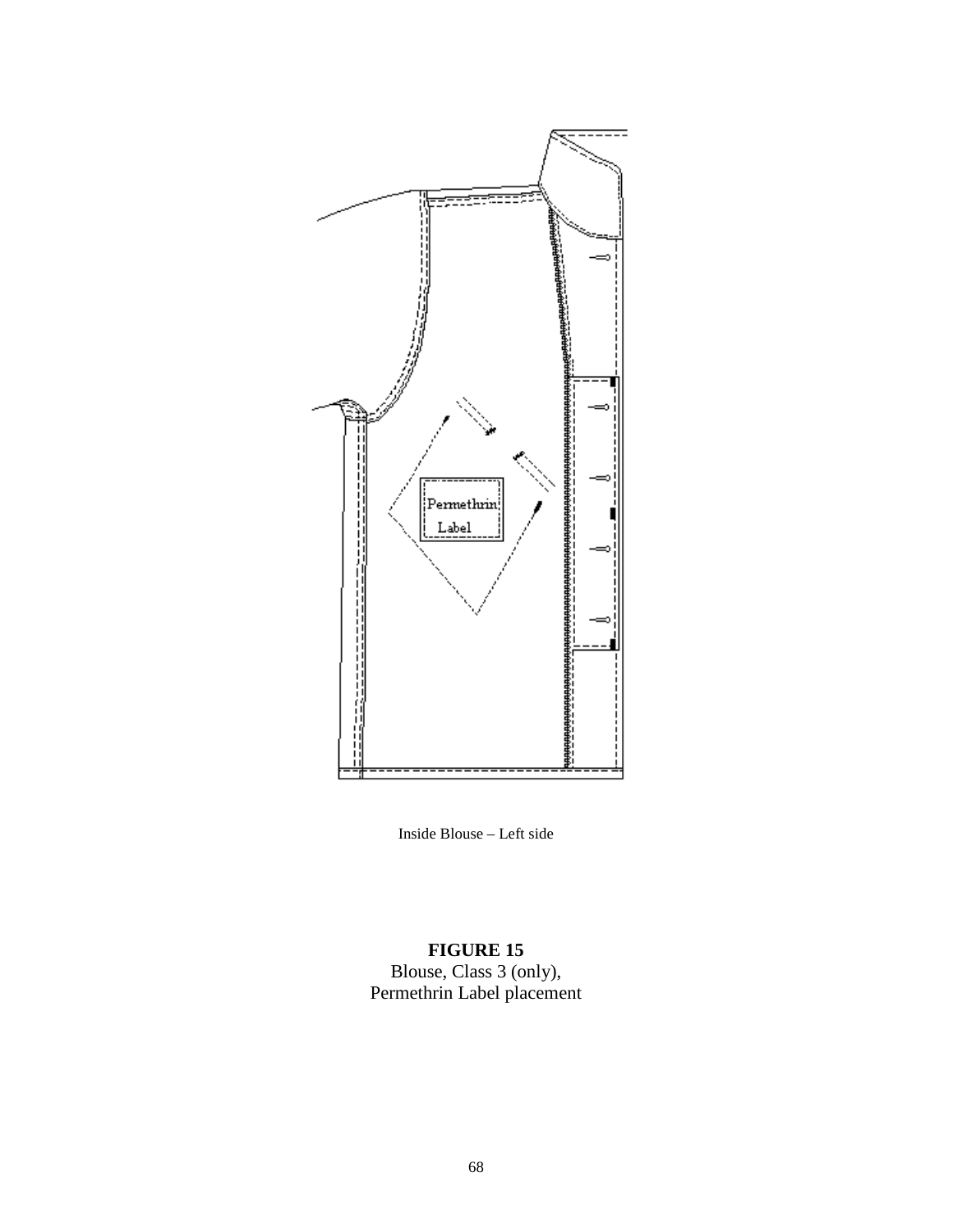![](_page_68_Figure_0.jpeg)

Back-Inside

**FIGURE 16.** Trouser, Class 4, Label placement Alternate Waistband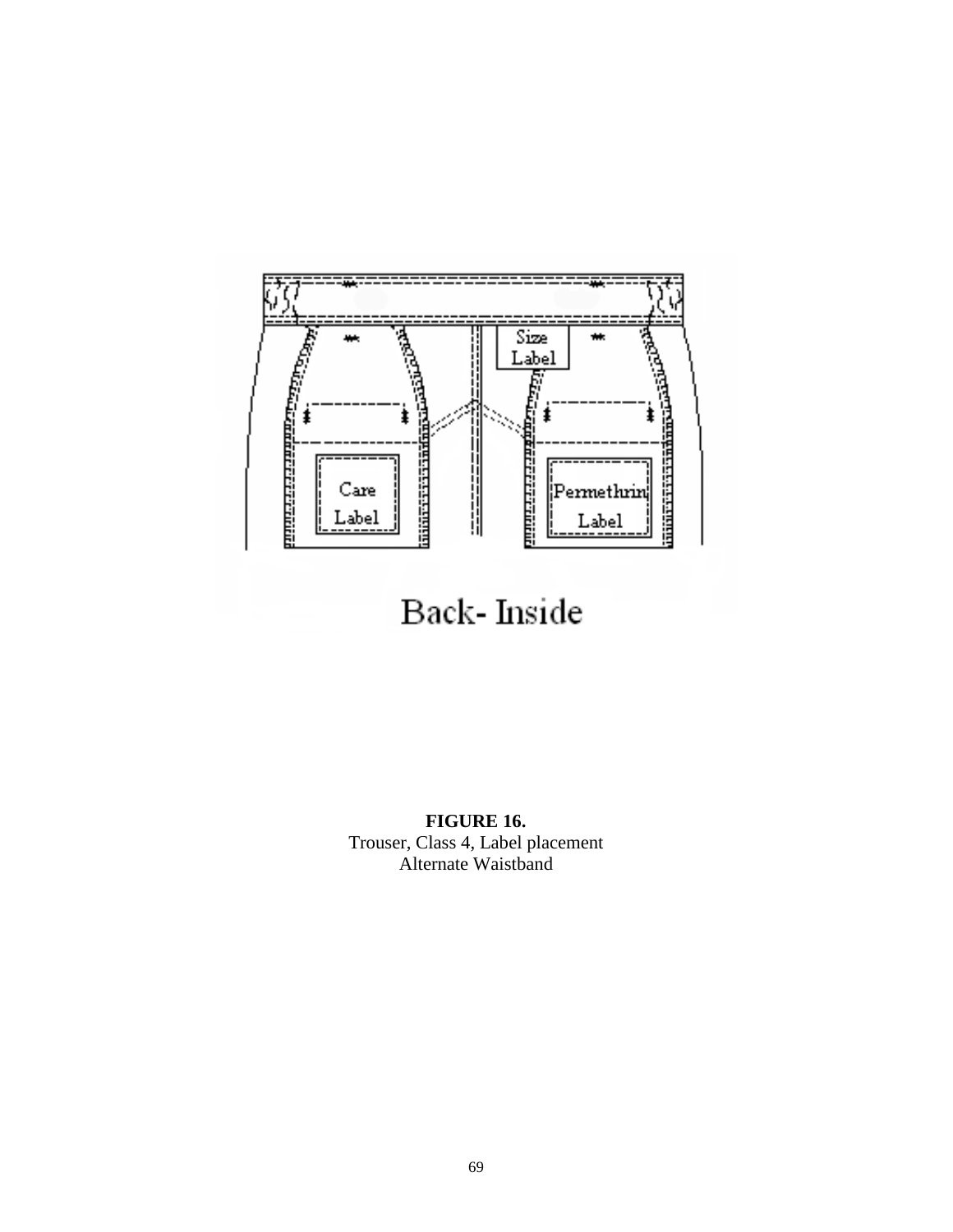![](_page_69_Figure_0.jpeg)

# **FIGURE 17**. Test Specimen, % Bite Protection Test